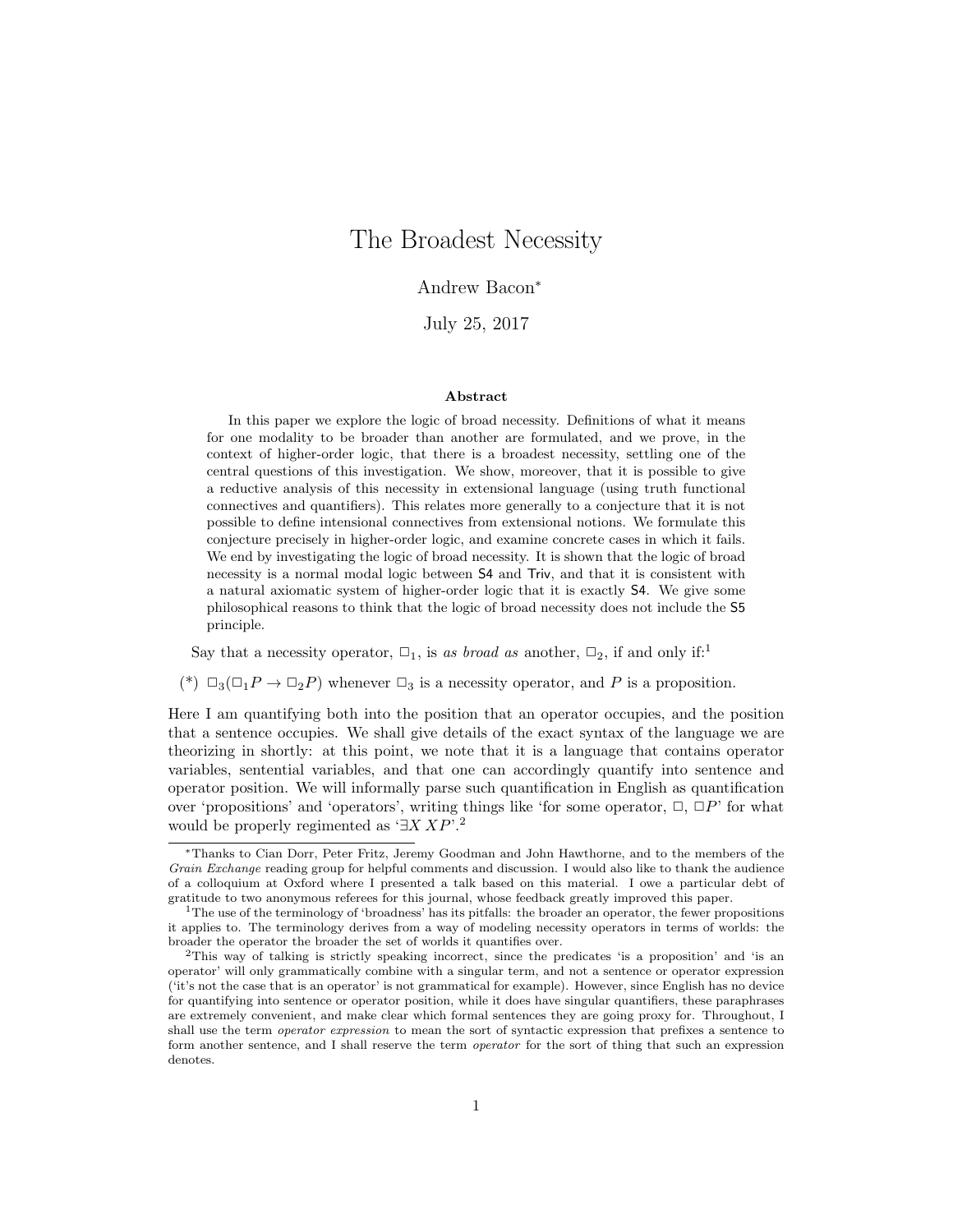For one operator to be at least as broad as another, according to  $(*)$ , it must strictly imply the other relative to any candidate notion of strict implication. Note, by contrast, that some authors (e.g. Hale [21]) say that an operator is at least as broad as another if it entails the other, where entailment is strict implication according to the broadest kind of necessity. However to appeal to such a notion would be to prejudge an important question — whether there is a broadest necessity — and moreover would make it hard to spell out what it means to be 'the broadest necessity' in a non-circular way.

In order for this definition to be useful we need some informative characterization of a 'necessity operator', so that we may identify the range of  $\square_3$  in (\*). A natural thought is that in order for an operator to count as a candidate necessity operator it must be *normal* in the sense of Kripke [27]. However, this is again a hard idea to spell out without presupposing the broad notion of entailment (strict implication according to the broadest necessity).<sup>3</sup> In what follows, then, I will employ a couple of weaker notions. The first is that of an operator that applies to the *tautologous proposition*,  $T:$ <sup>4</sup>

**Weak Necessity:**  $\Box$  is a *weak necessity* operator if and only if  $\Box$  $\top$ .

Clearly metaphysical necessity passes the test, as do various sorts of causal and epistemic necessity. Indeed, any operator denoted by an expression governed by a normal modal logic passes the test: the 'always' operator from tense logic, the determinacy operator employed in the study of vagueness and counterfactual necessity (a proposition is counterfactually necessary when its negation counterfactually implies a contradiction) all pass my test for being a weak necessity operator.<sup>5</sup> Some operators pass the test that are not as theoretically interesting: for example if Jess said a tautology then *Jess said that* counts as a weak necessity operator in my sense as well. Due to this weakness it will sometimes be useful to consider a stronger notion as well:

Necessity:  $\Box$  is a *necessity* operator if and only if  $\Box' \Box \top$  whenever  $\Box'$  is a weak necessity operator.

A weak necessity operator applying to  $\top$  might do so only contingently (for instance, the operator Jess said that). By contrast a necessity operator must apply to  $\top$  necessarily, for any reasonable candidate notion of necessity. Since any reasonable candidate necessity operator will at least pass the test for being a weak necessity our definition ensures this. Again, the candidates listed above are arguably necessities in this sense, given certain assumptions about fineness of grain. $6$  Note, by way of comparison, that one important property of normal modal operators is also secured by our notion of necessity. If  $\Box$  is a necessity, it is also a

<sup>&</sup>lt;sup>3</sup>An operator  $\Box$  might be said to be normal only if  $\Box P$  is *logically necessary* (propositionally entailed by the empty set of propositions) whenever P is, and that the proposition  $\Box(P \to Q) \to \Box P \to \Box Q$  is logically necessary.

<sup>&</sup>lt;sup>4</sup> T may be defined explicitly as  $A \to A$  for some particular proposition A, or taken as primitive as in some presentations of propositional logic. The uniqueness of the tautologous proposition will recieve a justification shortly.

 $5$ An operator *expression* is normal, relative to an interpretation, if all the theorems of the smallest modal logic K are true in that interpretation. This has a rule of necessitation: if you can prove A from K then you can prove  $\Box A$ . Any operator denoted by a normal modal operator expression applies to  $\top$  because ' $\Box \top$ ' is provable in K.

<sup>&</sup>lt;sup>6</sup>The relevant assumption is that  $\top$  is the same proposition as the proposition that it's metaphysically necessary that  $\top$ , and similarly for always/determinacy/etc. These sorts of identities can be proved by augmenting the logic of metaphysical necessity (or the logic of determinacy, or tense logic) with the Rule of Equivalence discussed in section 3, but the motivation for them are of a piece with the sorts of motivations for Booleanism.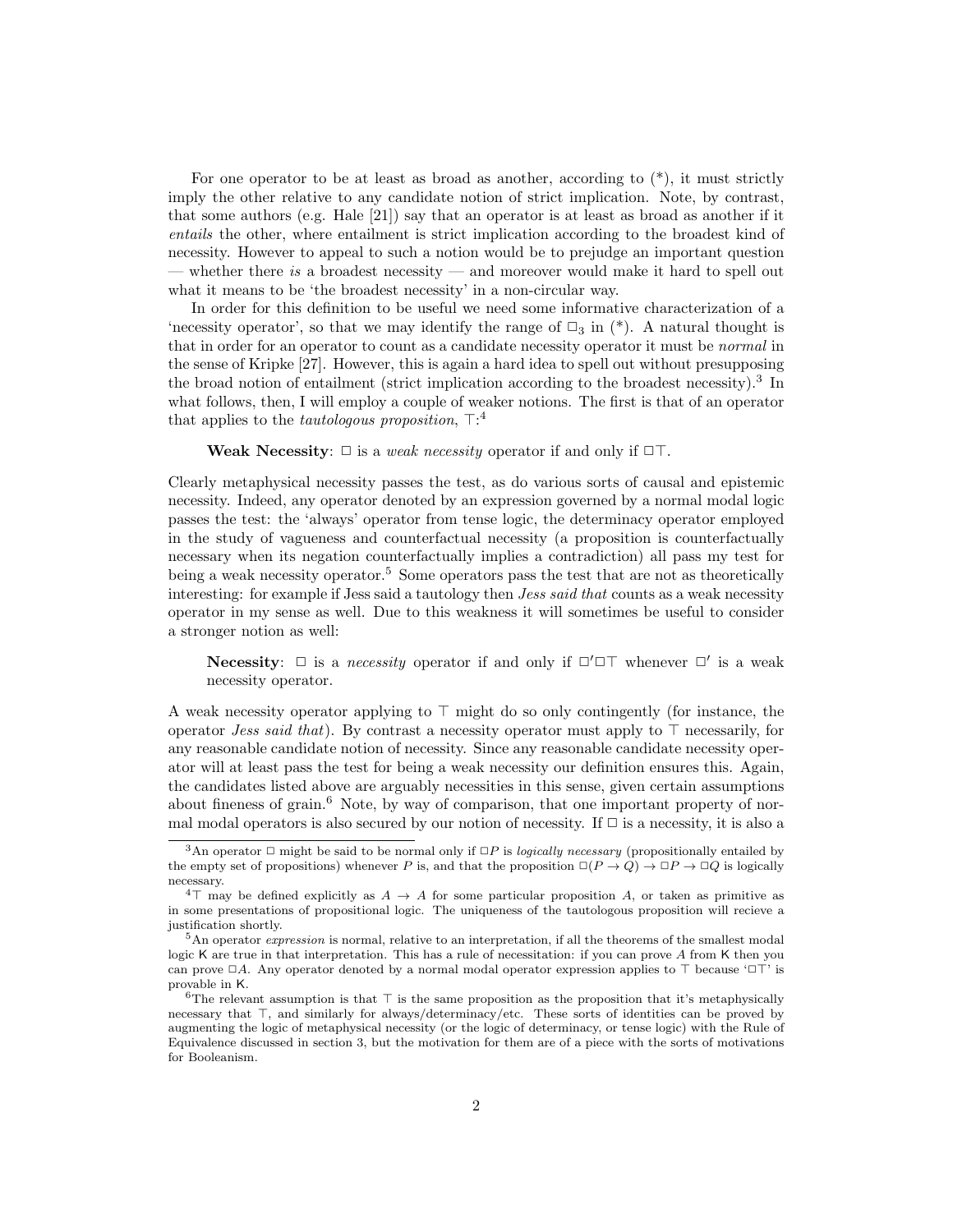weak necessity operator: since it's true that is a weak necessity operator, truth must apply to  $\Box\top$  (by the definition of a necessity operator). Since  $\Box$  is a weak necessity operator it also follows from the definition of a necessity operator, and the fact that  $\Box$  is a necessity operator, that  $\Box \Box \top$ , and by repeating this reasoning that  $\Box \Box \Box \top$ , and so on. Indeed, it can be show that the iterations of  $\Box$   $\Box$   $\Box$   $\Box$   $\Box$  and so on  $\Box$  are themselves also necessity operators by a similar sort of argument.<sup>7</sup>

It is fair to wonder whether the definition of broadness and necessity operator adopted above can do the same work as the standard definitions, couched in terms of propositional entailment or some affiliated notion. Our definition ensures that if  $\Box_1$  is at least as broad as  $\Box_2$ , then the former 'entails' the latter, on each proposition, for every candidate notion of 'entailment', where these candidates are captured by our definition of a necessity operator. One might worry that this definition of a candidate casts its net too wide, and nothing can entail anything else in all the relevant senses. We shall see shortly that given certain assumptions about fineness of grain this worry is ill founded. What matters for our purposes is that we have caught all the kinds of entailment that matter, for if  $\Box_1$  is broader than  $\Box_2$ then  $\Box_1 P$  metaphysically implies  $\Box_2 P$ , always implies it, determinately implies it, a priori implies it, and so on.

In the above  $\top$  stands for a particular tautology. However, for all we've said, our definition could yield different results when different tautologies are used. If propositions are very fine grained, for example, then there could be more than one tautology and different operators could apply to some tautologies but not others. In this paper we will rule this possibility out by adopting the assumption of Booleanism. We will have more to say about this later, but for the present purposes this assumption can effectively be summarized by the rule that we can substitute sentences for other sentences that are equivalent in the propositional calculus.<sup>8</sup> In particular, it follows that  $\Box\top$  is true only if  $\Box\top'$  whenever  $\top'$  is any Boolean combination of propositions that has a tautologous form, since all tautologies are equivalent in the propositional calculus. (Note: Booleanism is not to be confused with the thesis that metaphysically necessarily equivalent propositions are the same, which is a much stronger thesis that will be rejected here.)

An open question at this juncture is whether there is such a thing as a maximally broad necessity operator: a necessity operator such that no other necessity operator is broader than it. One way this could fail would be if for every necessity operator there was a necessity operator broader than it (a view of this sort is defended by Agustín Rayo in  $[38]$ ). Even if this is settled, there could be two or more maximally broad necessity operators such that neither is broader than the other (Dorothy Edgington has defended a view of exactly this sort [15] with respect to metaphysical necessity and a priori knowability). Both of these

<sup>&</sup>lt;sup>7</sup>Suppose  $\Box'$  is any weak necessity. Then if  $\Box$  is a necessity operator it follows that  $\Box' \Box \top$  is true, so that  $\Box' \Box$  is also a weak necessity. Finally, since  $\Box$  is a necessity operator, and  $\Box' \Box$  is a weak necessity, it follows that  $\Box' \Box \Box \top$  is true. Thus  $\Box' \Box \Box \top$  is true whenever  $\Box'$  is a weak necessity and so  $\Box \Box$  is a necessity operator. The generalises to the other iterations of  $\Box$ .

<sup>8</sup>We can express this more precisely in a propositional language with operator constants, by adding to the propositional calculus the rule: if  $\vdash A \leftrightarrow B$  then  $\vdash \phi \leftrightarrow \phi[A/B]$ . Note that this is slightly stronger than the intersubstitutivity of Boolean equivalents: this allows us to substitute  $A$  and  $B$  that are provably equivalent given the propositional calculus and the Booleanism rule. So, for example, we can substitute  $\Box(A \land B) \to \Box(B \land A)$  for  $\top$  in any context  $\phi$ , since these are provably equivalent given the propositional calculus and our rule. However this is something which couldn't be proved from the intersubstitutivity of tautological equivalents alone, since they aren't tautological equivalents. (The extra strength that this rule provides could more transparently be achieved by adding a propositional identity connective to the language, and adding axioms to the effect that Boolean equivalents are identical. We will consider such a connective in section 3.)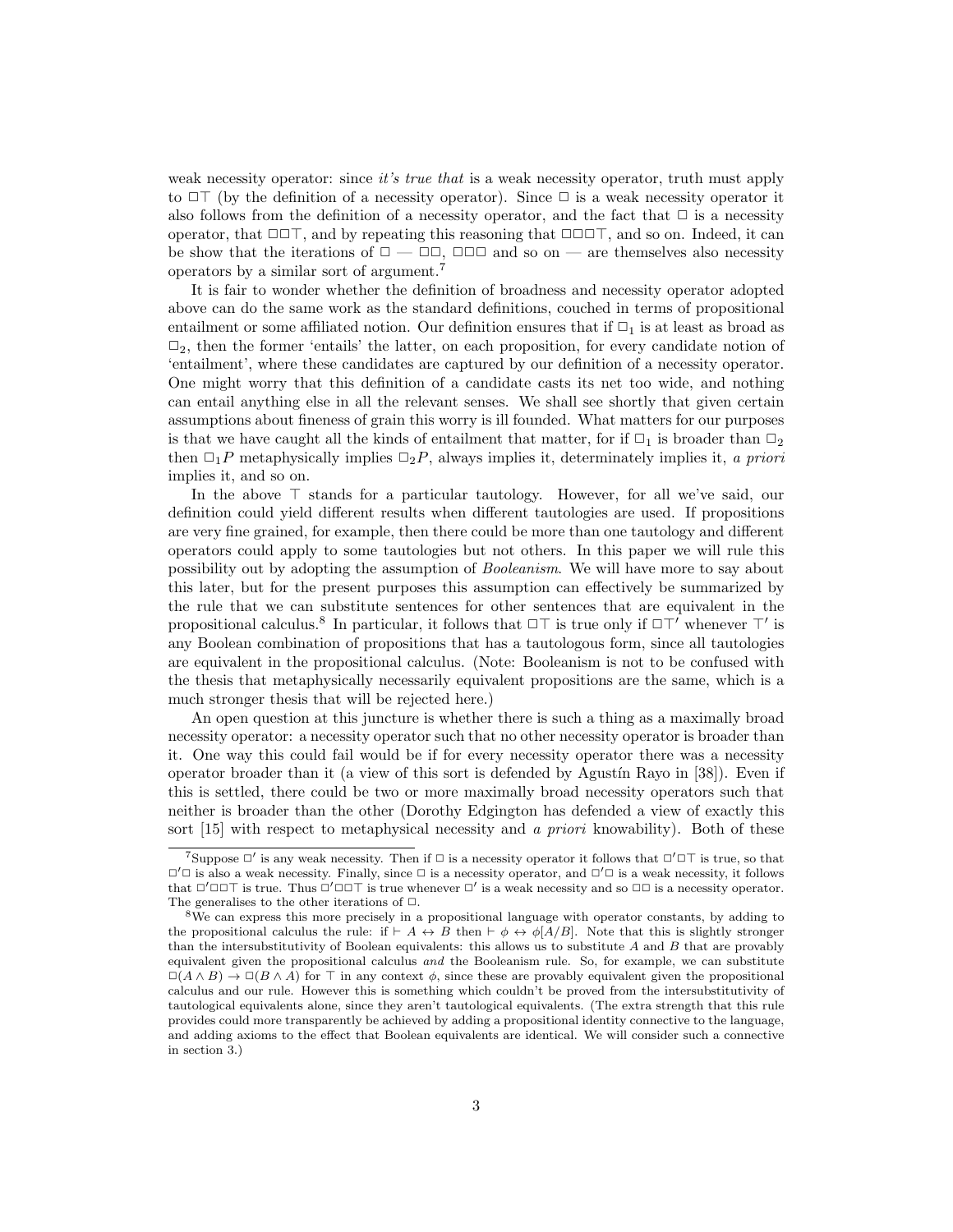possibilities preclude the existence of a broadest necessity operator: a necessity operator that is at least a broad as every other necessity operator.

In the wake of Kripke's 'Naming and Necessity' this question might seem like a particularly urgent one. Once it is acknowledged that metaphysical necessity and a priori truth are different notions with different extensions there is a natural question as to which of these is broader than the others, if any. Once this question is raised it is tempting to ask similar questions about other cognate notions such as analyticity, logical validity, and so on. But it is important to distinguish here two different sorts of things one might be tempted to call a 'kind of necessity'. Notions like analyticity, logical validity (truth in all models) and provability are all properties of sentences, whereas notions like metaphysical necessity and (more contentiously) a priori truth are properties of propositions. Since no linguistic notion of necessity applies to a propositional necessity, and conversely (assuming that no propositions are sentences and conversely) the question of broadness across these sorts of necessity is not particularly interesting. Indeed, the question of whether there is a broadest linguistic necessity is also trivialized in the present setting: sentences are so fine grained that the assumption of Booleanism doesn't apply. The linguistic analogues of our above definitions make little sense without this assumption.<sup>9</sup> In short, the question for linguistic necessities would have to be radically reformulated, and I suspect it will be hard to do so in a suitably precise setting to derive the sorts of results I present below.

The existence of a broadest necessity operator is the topic of this paper. I shall argue, along with many others (e.g. Hale [21], McFetridge [31]), that there is a broadest necessity. But my project will also be to give an *analysis* of this necessity; indeed an analysis that has a reasonable claim to being a reductive one.

The paper is structured as follows. In section 1 we introduce the framework of higherorder logic. Those familiar with higher-order logic, or wishing to get straight to the philosophical content, may skip ahead to section 2. There I draw out some general features of the logic of the broadest necessity on the supposition that it exists, and give some reasons to think that metaphysical necessity is not the broadest necessity. In section 3 we investigate a definition of necessity explored by Suszko [48] and Cresswell [9], in which it is explained in terms of another intensional connective — propositional identity. The main results of the paper are found in section 4, where we give, within the framework of higher-order logic, a definition of the broadest necessity in logical vocabulary, using only the truth functional connective  $\rightarrow$  and the higher-order quantifiers  $\forall$ . From this we will be able to prove from this definition that this operator is the broadest necessity, and are also able to prove that it is identical to the Cresswell-Suszko operator. It's worth emphasizing that this result might seem initially somewhat surprising, since by contrast it is clearly not possible to define any intensional notions from the truth functional connectives and the first-order quantifiers. We explore this fact, introducing explicit definitions of extensional and intensional contexts, and discuss the result that it's possible to define intensional contexts from extensional ones. We also draw some connections between substantive principles in higher-order logic and the logic of broad necessity; we see for example, that the axiom of functionality implies the Barcan formula, and prove uniqueness theorems for identity and broad necessity. Finally

 $9F$  For example, the linguistic analogue of our definition of a necessity operator would be dependent on which tautology was chosen in the definition. The question of broadness on this way of doing things would become uninteresting. Suppose that we chose the tautology  $A \vee \neg A$ . Then following parallel definitions, a linguistic necessity predicate  $N_1$  is at least a broad as another  $N_2$  iff  $N_3(\lceil N_1(\lceil B\rceil) \rightarrow N_2(\lceil B\rceil) \rceil)$  is true for every every sentence B and predicate  $N_3$  applying to  $\ulcorner A \lor \neg A \urcorner$ . But any predicate that applies to  $\ulcorner A \lor \neg A \urcorner$ and nothing else can be substituting for  $N_3$ , but does not apply to  $\lceil N_1(\lceil B \rceil) \rceil \to N_2(\lceil B \rceil) \rceil$ . So no linguistic predicate would count as broader than any other if we followed analogues of the above definitions.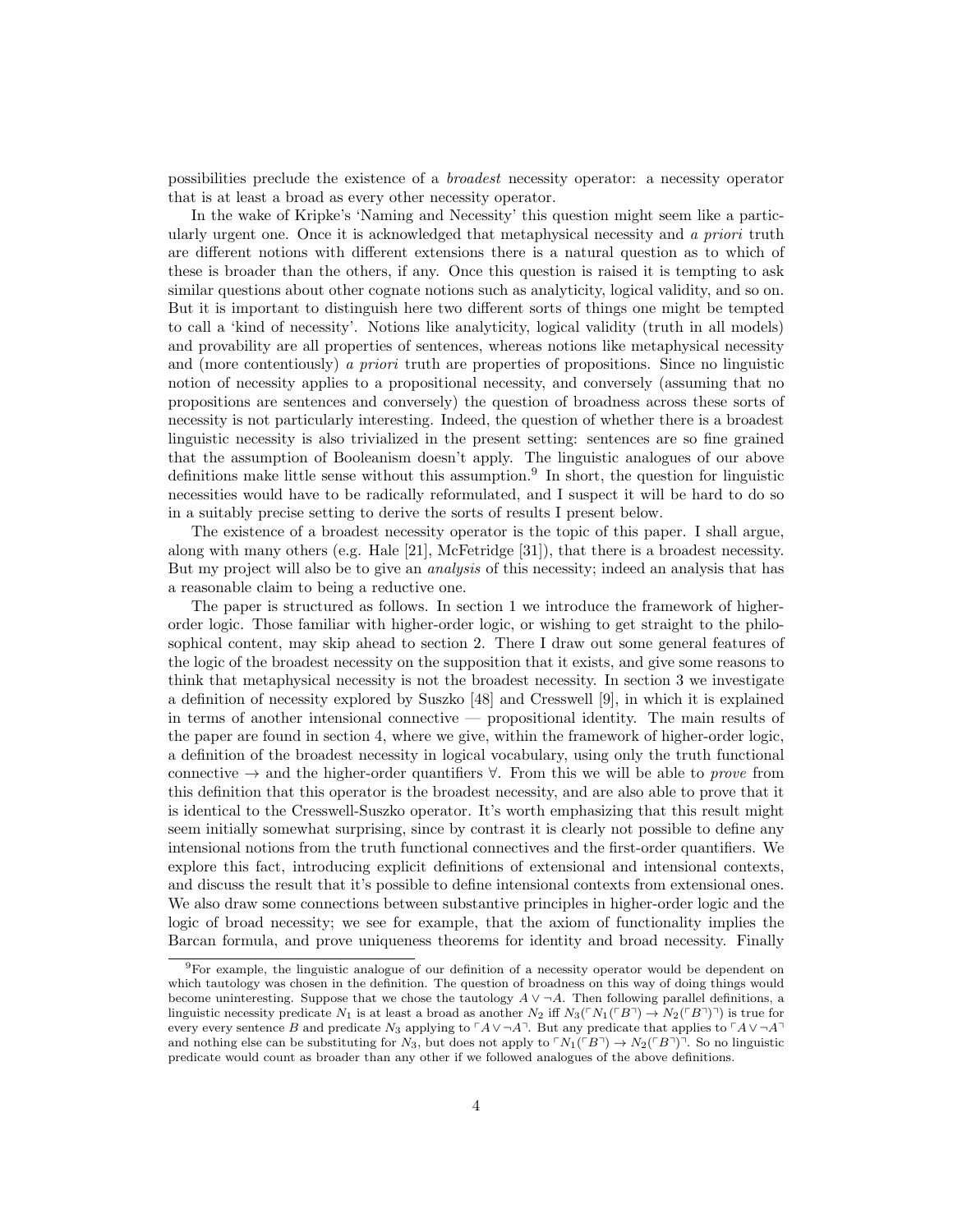we turn to the question of the logic of the broadest necessity in section 5, and give some tentative reasons to think that it might be weaker than S5 (but no weaker than S4). In the appendix we establish that every transitive reflexive accessibility relation of a set of worlds gives rise to a model of higher-order logic in which the broadest necessity is given by that accessibility relation. As a consequence, S4 is complete relative to a general class of models of higher-order logic, establishing that the axiomatic system of higher-order logic of section 4 cannot prove anything about the propositional modal logic of the broadest necessity that cannot already be proven in S4. S5, by contrast, is sound and complete with respect to full models.

# 1 Higher-Order Logic

To make the preceding definitions precise requires us to theorize in the language of higherorder logic: a very general framework for reasoning about connectives and other expressions that do not take the position of a singular term. For example, our definitions of broadness and of a necessity operator required us to talk about *all* operators of a certain sort. These definitions can be stated in a language where we are able to *quantify* into the position that these operators occupy, and higher-order logic is exactly the sort of framework in which this sort of thing can be done.

First-order quantifiers allow one to quantify into the position that a singular term occupies. Consider, for example, the inference from 1 to 2:

- 1.  $\Box Fa$
- 2.  $\exists x \Box F x$

in 2 a bound variable is taking the place that the singular term  $\alpha$  takes in 1 (and this inference is, incidentally, valid). In higher-order logic one can quantify into the position of any expression whatsoever. So for example the inference from  $1$  to  $2'$  expresses the idea that there is some property a necessarily has by quantifying into the position the predicate F occupies:

 $2'. \ \exists X \Box X a$ 

Following Frege, we shall call the things in the range of the variable  $X$  concepts. Similarly, we can quantify into the position that the operator  $\Box$  occupies to conclude that some operator applies to the proposition that  $Fa$ :

 $2''$ .  $\exists X \, XFa$ 

Another ingredient of the version of higher-order logic we shall be employing here is the use of  $\lambda$  expressions to create further operators, predicates and other expressions using expressions we already have. For example, suppose we wish to express the fact that the complex predicate *being necessarily* F instantiates the higher-order concept of *applying to a.* We would first need a predicate in our language expressing being necessarily  $F$  (the obvious candidates don't work:  $\Box F x$  is an open sentence, not a predicate, and  $\Box F$  isn't a wellformed expression since operators cannot take predicates as arguments). This is achieved by the use of a lambda expression  $\lambda x \Box F x$ . The concept of applying to a can similarly be formalized using a lambda expression  $\lambda X X a$ . Thus we may write  $(\lambda X X a) \lambda x \Box F x$ . (For a precise, recursive definition of the well-formed terms of higher-order logic the reader should consult the appendix.)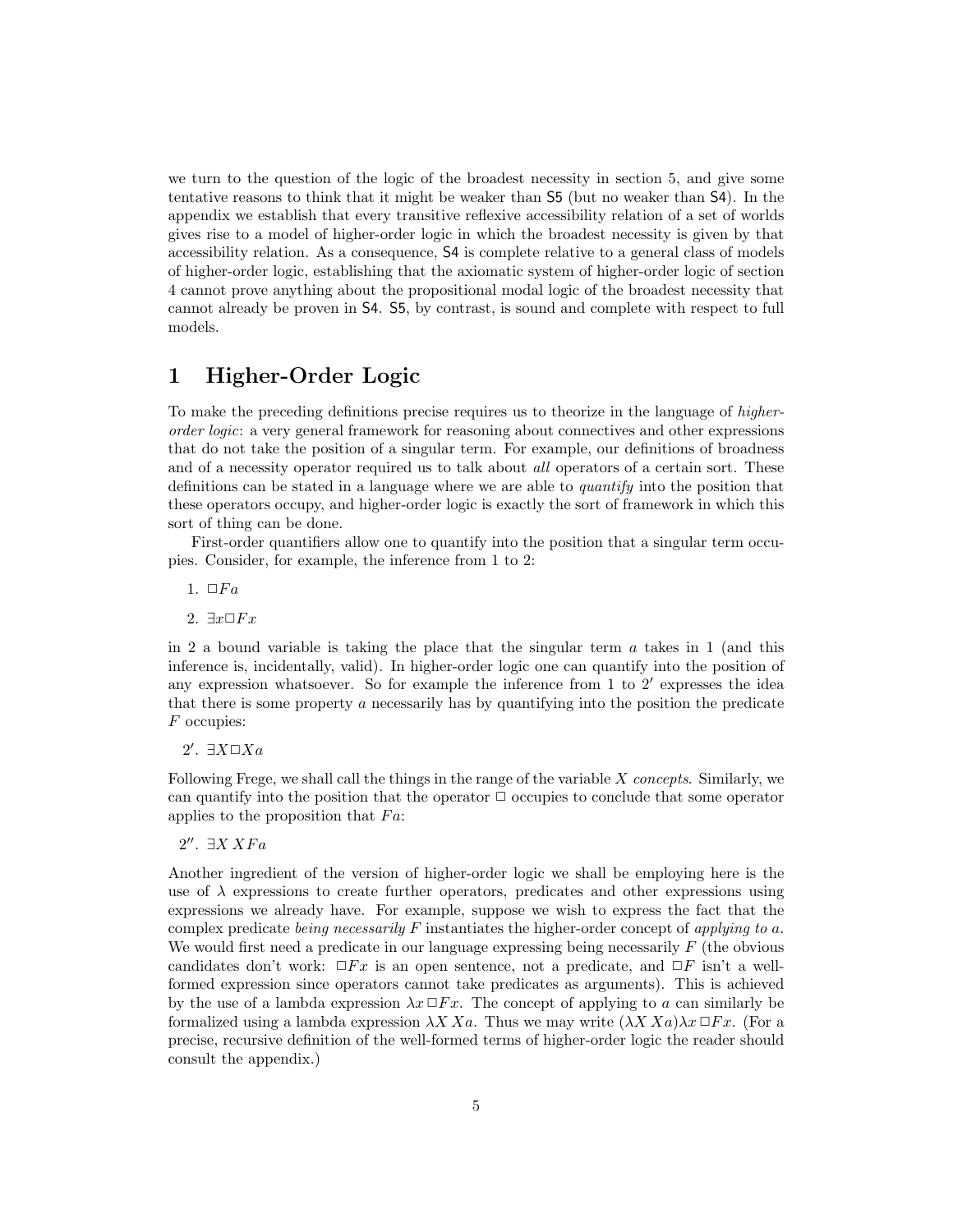$\lambda$  expressions are governed by two rules that intuitively say that lambda-abstraction and application are inverses of each other. The  $\beta$  rule allows one to substitute a term of the form  $(\lambda x \phi)$ α for  $\phi[\alpha/x]$  salve veritate, provided  $\alpha$  doesn't contain any variables that get bound upon substitution. Thus, for example, by  $\beta$ -reduction  $(\lambda X Xa)\lambda x \Box F x$  is equivalent to  $\Box Fa$ (exercise). In a sense the  $\beta$  rule says that application is a left-inverse of lambda-abstraction: if I abstract x from  $\phi$  (i.e.  $\lambda x \phi$ ) and then apply the result to x (so  $(\lambda x \phi)x$ ) I get something equivalent to what I started with:  $\phi$ . The  $\eta$  rule intuitively says that application is a right inverse of lambda abstraction: if I apply a predicate  $\phi$  to a variable (i.e.  $\phi x$ ) and lambda out the variable (i.e.  $\lambda x \phi x$ ) I get something equivalent to what I started with. Formally this means that  $\phi$  is the same, and thus can always be substituted for  $\lambda x \phi x$  (e.g. '... is a dog' and '... is an x such that x is a dog' are equivalent).<sup>10</sup>

A single variable cannot be used to take the position of expressions of more than one type: every variable is associated with a unique type, usually indicated by a subscript  $x_{\sigma}$ . In practice we will keep type subscripts tacit if they can be inferred from the context: in 2 x has type e, in 2' and 2'', X has types  $e \to t$  and  $t \to t$  respectively. The sorts of types an expression can take on include the type of a sentence, singular term, predicate, operator and so on. A complete specification of the possible types of expressions in our language may be prescribed as follows. There are two basic types,  $e$  and  $t$ , standing for entity and truth evaluable, representing the types of sentences and singular terms respectively. If  $\sigma$  and  $\tau$ are types then there is also a type  $\sigma \to \tau$  representing expressions that take an expression of type  $\sigma$  as argument and produce an expression of type  $\tau$  when concatenated. Since an operator takes a sentence as argument and results in another sentence its type is  $t \to t$ . Since a predicate takes a singular term and gives a sentence back its type is  $e \to t$ . If you supply something of type  $e \rightarrow e \rightarrow t$  with two singular terms in succession you get a sentence, so this is naturally the type of a binary relation, and for similar reasons  $t \to t \to t$ is the type of a binary connective. (In the preceding, and elsewhere, we associate brackets in types to the right, so that  $e \to e \to t$  stands for  $e \to (e \to t)$ ; we also follow the usual convention of dropping outermost brackets.)

In general every constant and variable of the language will be assigned a unique type. If M and N are expression of type  $\sigma \to \tau$  and  $\sigma$  respectively then MN has type  $\tau$ . If x has type  $\sigma$  and M has type  $\tau$  then  $\lambda x M$  has type  $\sigma \to \tau$ . The convention is to use upper-case variables when the variable is being applied to something, and lower-case variables when something is being applied to it. The convention has to break, however, when the same variable is applied and has something applied to it in the same term.

Higher-order logic is a particular family of typed languages that contain a binary connective  $\rightarrow$  (which, recall, has type  $t \rightarrow (t \rightarrow t)$ ) and for each type  $\sigma$  a quantifier  $\forall_{\sigma}$  of type  $(\sigma \to t) \to t$  that generalizes over things of type  $\sigma$ . If F is a predicate of type  $\sigma$  things (so F has type  $\sigma \to t$ ) then  $\forall_{\sigma} F$  intuitively says that F applies to everything of type  $\sigma$ . Note that on this interpretation  $\forall_t X X$  defines a contradictory proposition  $\bot$ , and from  $\rightarrow$ and  $\perp$  all the truth functional connectives can be defined.<sup>11</sup> The existential quantifier  $\exists_{\sigma}$ 

<sup>&</sup>lt;sup>10</sup>It is not often noted, but the principle of  $\alpha$  equivalence, that allows one to re-letter bound variables, can be derived from the  $\beta\eta$  rules (which is why we have not included it in our discussion). A term of the from  $\lambda x \phi$  is  $\eta$ -equivalent to  $\lambda y \lambda x \phi y$  which by applying  $\beta$  reduction to the subterm  $(\lambda x \phi) y$  is equivalent to  $\lambda y \phi[y/x]$ . This gives us  $\alpha$ -equivalence since any relettering of bound variables in a term will amount to a relettering of a subterm of the form  $\lambda x \phi$  ( $\lambda$  is the only variable binder in the language).

<sup>11</sup>What I mean here is that connectives behaving truth-functionally like each truth functional connective can be defined. On a structured theory of connectives,  $\vee$  and  $\lambda xy((x \to \bot) \to y)$  necessarily have the same truth-functional behaviour but are distinct. We shall later consider some principles that rules out such differences: see the discussion of Functionality and the Rule of Equivalence in section 4.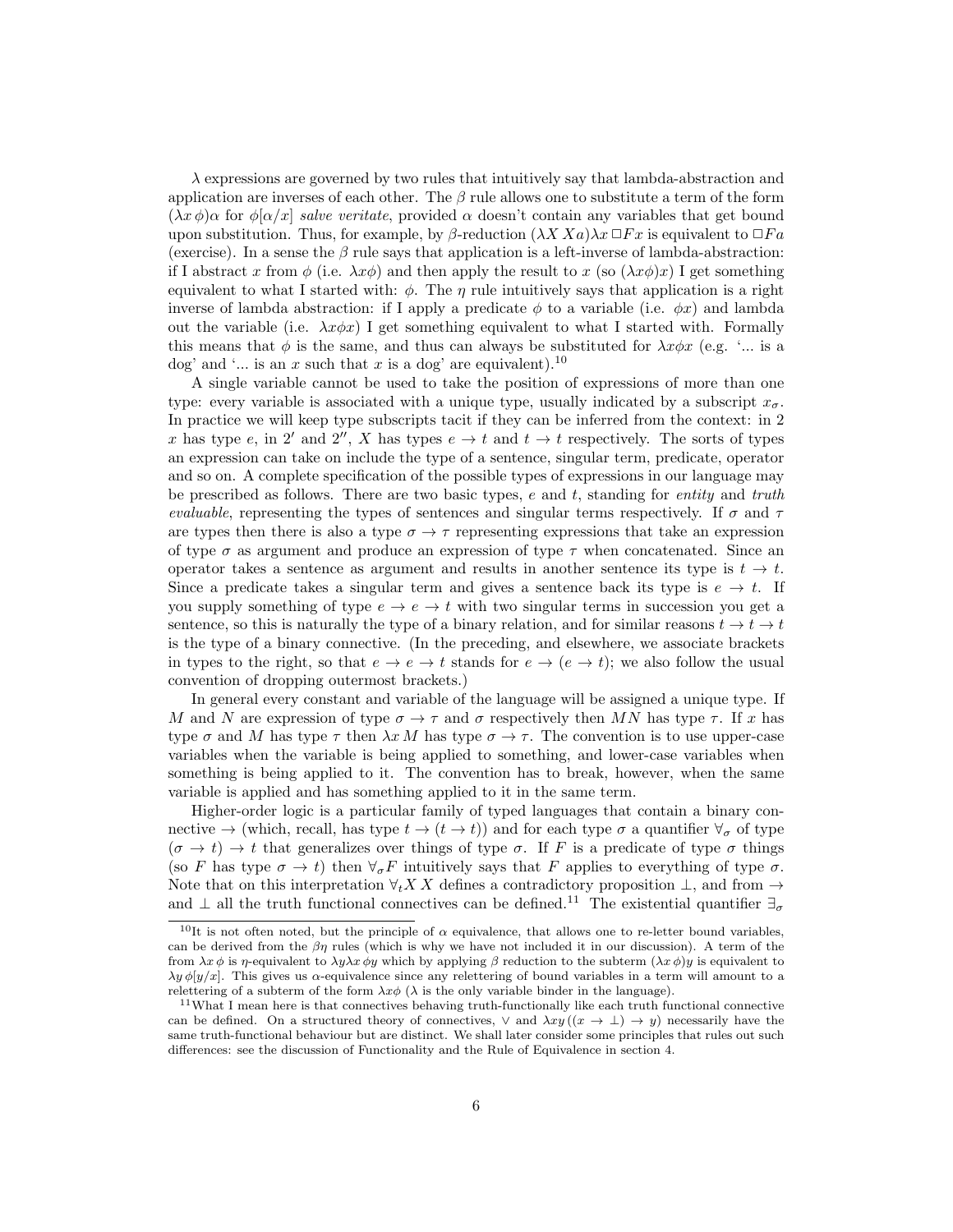can then be defined by duality.<sup>12</sup> Quantifiers in this setting do not bind variables. If we want to bind a free variable in an open formula, such as  $\Box F x$ , we first  $\lambda$  abstract to a get a predicate and then apply the quantifier, as in the following example:  $\exists_e \lambda x \Box F x$ . In such cases we suppress the  $\lambda$  yielding the more familiar formula 2:  $\exists x \Box F x$  (here we also suppress the type subscript on the quantifier when no confusion arises). The reader may also consult the appendix for more precise definitions.

In general we shall proceed informally, but underwriting our discussion is an axiomatic system of higher-order logic. A *theory* is just a set of terms of the language of type  $t$ . An axiom (such as UI below) is to be understood as a member of the theory, and a rule (such as Gen below) is to be understood as saying that the conclusion of the rule is in the theory whenever the premises are. (When we later talk about rules being 'added' to theories, we will always mean that the theories are to be closed under the rules.) The theory below is called H.

PC All instances of propositional tautologies.

**MP** From A and  $A \rightarrow B$  infer B

**Gen** From  $A \to B$  infer  $A \to \forall_{\sigma} xB$  when x does not occur free in A.

- UI  $\forall_{\sigma} x \phi \rightarrow \phi[t/x]$  (where t is a term of type  $\sigma$  and no variable in t gets bound when substituted into  $\phi$ )
- $\beta\eta$   $A \leftrightarrow B$  whenever A and B are  $\beta\eta$  equivalent terms of type t.

Terms are  $\beta\eta$  equivalent if you can get one from the other using the  $\beta$  and  $\eta$  rules described earlier. We will consider a couple of extensions of H in section 4.

It should be noted that we have so far been talking informally about 'propositions', 'operators', 'concepts', 'quantifiers' and so on; grammatically these are predicates taking singular terms as arguments. As such this is an inherently sloppy way to paraphrase quantification into positions occupied by non-singular expressions (see, for example, the famous 'concept horse' problem; Frege [19]). If we were truly to express in English what we achieve with a quantified formula of higher-order logic, we would have to take liberties with English: 'because John walks, he somethings', although it is not obviously unintelligible, is questionable English. We entrust it to the reader to translate our sloppy singular talk of operators and concepts into the relevant sort of quantification in higher-orderese. We will not attempt to give a full defense of the intelligibility of higher-order quantification here; for this we refer the reader to Frege [19], Prior [37] chapter 3 and Williamson [52].

Since most of our reasoning only involves the use of quantification into the position an operator occupies, it is worth asking why we have decided to conduct our investigation in full higher-order logic with  $\lambda$  expressions and not merely the fragment that allows quantification into operator position and doesn't use  $\lambda$  expressions. One reason is that many true principles about operators fall out of the full theory which would otherwise have to be imposed in a piecemeal way. For example, we will shortly argue that if  $L$  is the broadest operator it has to be at least as broad as  $LL$ . But to make this reasoning precise we would need a principle that guaranteed that if an operator existed so does its iterations. More generally we want to ensure that the domain of the operator quantifiers is *closed under composition*. This is a simple consequence of higher-order logic, for any operators  $N$  and  $\hat{O}$  we have the operator  $\lambda x \, NQx$  (which we can instantiate with our universal quantifiers and from which we can

<sup>&</sup>lt;sup>12</sup>More precisely,  $\exists_{\sigma} := \lambda X \neg \forall_{\sigma} \lambda x \neg Xa$ .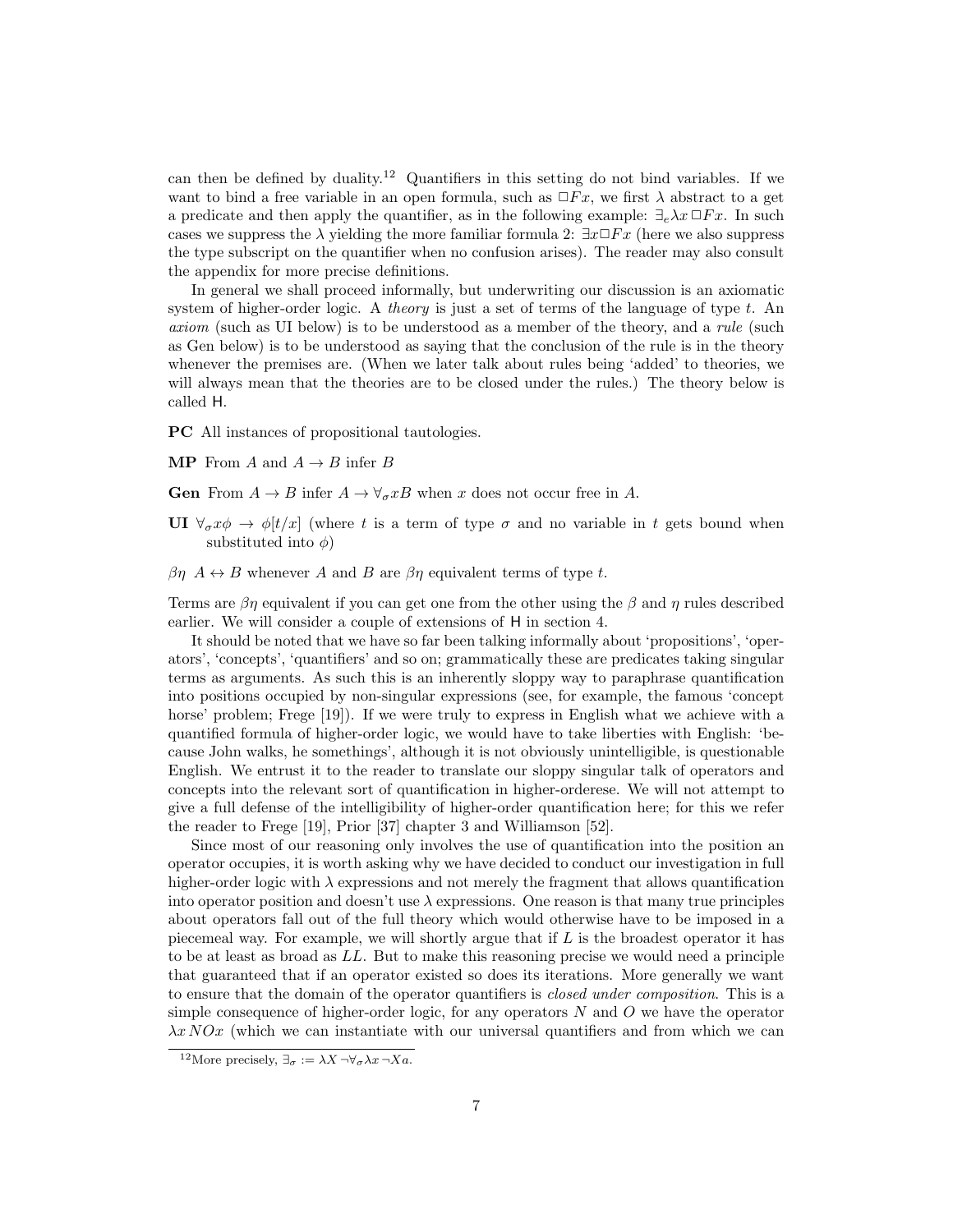infer existential generalizations). More generally we have a composition operator of the comparatively high type  $(t \to t) \to (t \to t) \to t \to t$  defined as  $\lambda X \lambda Y \lambda x X Y x$ , which takes two operators as input and outputs their composition. These sorts of points demonstrate the utility of including  $\lambda$  expressions and the portion of type hierarchy the lies beyond the operator fragment.

Note that with the power of higher-order logic at our disposal, key concepts introduced in the opening section can now be given precise definitions in terms of quantification into operator position. For example:

- Weak Necessity The claim that  $\Box$  is a weak necessity is  $\Box \top$ , so the property of being a weak necessity is  $\lambda X X \top$ .
- Necessity The claim that  $\Box$  is a necessity can be expressed with the formula  $\forall X(X\top \rightarrow$ X $\Box$ T). We shall abbreviate this  $Nec(\Box)$ . (So that, explicitly,  $Nec := \lambda Y \forall X (X \top \rightarrow$  $XY\top).$
- **Broadness** The claim that  $\Box_1$  is at least as broad as  $\Box_2$  can be expressed with the formula  $\forall X \forall y (Nec(X) \rightarrow X(\Box_1 y \rightarrow \Box_2 y))$ , where X has type  $t \rightarrow t$  and y type t. (Explicitly, broadness is a relation between operators of type  $(t \to t) \to (t \to t) \to t$ :  $\lambda Y \lambda Z \forall X \forall y (Nec(X) \rightarrow X(Yy \rightarrow Zy)).$

# 2 Metaphysical Necessity

Although we shall proceed informally, in this section we will make a number of arguments that can be carried out in H with the additional assumption of Booleanism. We capture the assumption of Booleanism by the rule that you can substitute  $A$  for  $B$  in any sentence if  $A$ and B are provably equivalent in the propositional calculus augmented with this rule.<sup>13</sup>

Let us for a moment examine what follows from the supposition that there is a broadest necessity operator, L. It is natural to wonder what modal principles this operator would obey. Consider first the operator that maps each proposition to itself. In higher-orderese this is defined by the formula  $\lambda X X$  where X is a variable taking the position of a sentence.<sup>14</sup> We shall call this the truth operator and we shall abbreviate it as 'T'. Since  $T\top$  is just the same proposition as  $\top$ ,  $\Box T\top$  is true whenever  $\Box \top$  is true (applying  $\beta$  and the definition of T inside the scope of  $\Box$ ). This means that T is a necessity operator. If L is the broadest necessity it is as broad as T. So substituting T for both  $\Box_3$  and  $\Box_2$  in (\*) (by UI) we get  $T(LA \rightarrow TA)$  which is just equivalent to the T axiom (by  $\beta$  again):

$$
\mathsf{T} \: \: LA \to A
$$

This means that the broadest necessity, if there is one, must be factive. Intuitively this is just because the broadest necessity operator must at least be broader than truth.

Given any proposition B, we may define a complex operator  $K := \lambda X (L(X \rightarrow B) \rightarrow$ LB). That is, the operator that applies to A iff: if A L-necessitates B then B is L-necessary. This operator is, in fact, a necessity operator:  $K\top$  is just  $L(\top \rightarrow B) \rightarrow LB$  (by  $\beta$ ). By Booleanism we may substitute  $\top \rightarrow B$  for B, to obtain the equivalence of K $\top$  with the

<sup>&</sup>lt;sup>13</sup>As emphasized in footnote 8, note that the rule allows the rule itself to be used in a proof that A and  $B$  are materially equivalent. Everything that can be proved from this rule could be proved from the assumption that Boolean equivalents are *identical* and a minimal logic of propositional identity (self-identity and Leibniz's law). We shall discuss the propositional identity connective shortly.

 $^{14}$ Given Booleanism it is also definable as, e.g., double negation.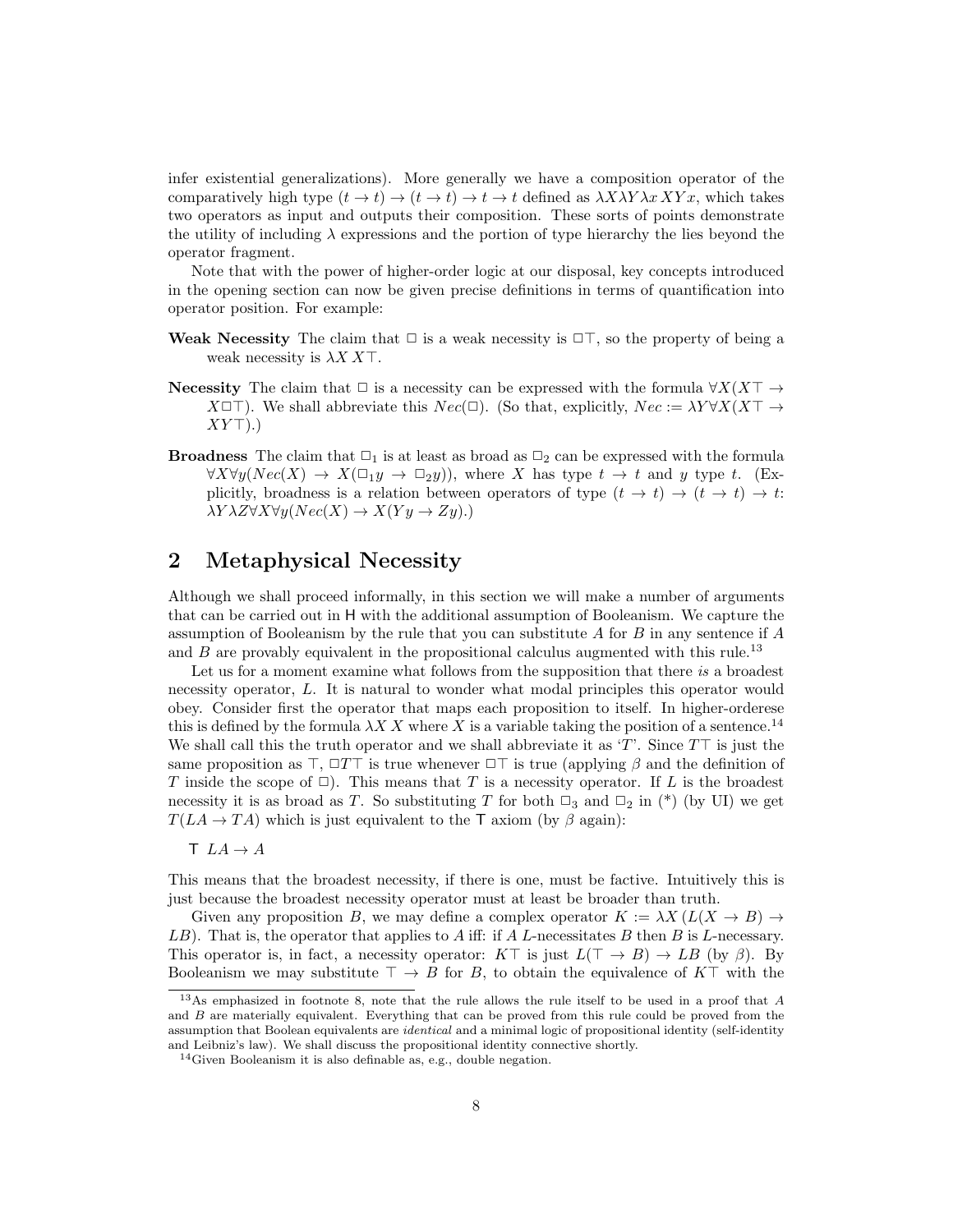tautology  $LB \rightarrow LB$ , since  $\top \rightarrow B$  and B are equivalent in the propositional calculus. Given that K<sup> $+$ </sup> is equivalent to the tautology (namely,  $LB \rightarrow LB$ ), every weak necessity applies to  $K\top$  (again applying Booleanism) so K is a necessity operator.<sup>15</sup> If L is the broadest necessity operator it must be as broad as this operator, so by substituting  $K$  for  $\Box_2$ , and T for  $\Box_3$  in (\*) as before, we get:  $LA \rightarrow (L(A \rightarrow B) \rightarrow LB)$ , which rearranges to an instance of the familiar modal principle K:

$$
K L(A \to B) \to (LA \to LB)
$$

Since we can construct a similar operator for any choice of  $B$ , and argue in a parallel way that L must be as broad as it, the principle K must hold in full generality.

The preceding results hold even on the weaker assumption that  $L$  is a broadest weak necessity. However, given that  $L$  is the broadest necessity then it follows from our earlier observation that its iterations LL, LLL, and so forth, are also necessities. This entails two things. Firstly, if  $L$  is the broadest necessity it must in particular be at least as broad as LL:

### 4  $LA \rightarrow LLA$

this follows by substituting T for  $\Box_3$  and LL for  $\Box_2$  in (\*).

Note finally that T, K and 4 are all instances of  $(*)$  with  $\square_3$  instantiated with the truth operator. If we instead instantiate  $\Box_3$  with L, we get the L-necessity of each of T, K and 4, and indeed given the  $4$  principle we can infer that these principles are  $L$ -necessary at every order — for example, from  $L(LA \to LLA)$  we can infer  $LL(LA \to LLA)$ ,  $LLL(LA \to LLA)$ , and so on ad infinitum. The resulting system, whose axioms consist of instances of T, K and 4 prefixed by some number of Ls (possibly zero), is easily seen to be equivalent to the modal system S4, since the result of necessitating all the axioms at all orders has the same effect as assuming the law of necessitation.

Thus we have argued that if there is a broadest necessity operator it satisfies the theorems of  $\mathsf{S4}^{16}$  But the question of whether there is a broadest necessity operator is left open. The orthodoxy, which I wish to uphold, is that there is a broadest such necessity. However the predominant strategy towards answering this question in the affirmative has been to argue that a particular candidate fills that role: *metaphysical necessity* (see, e.g., Kripke [29]).<sup>17</sup> I think there are several reasons to be dissatisfied with this candidate.

As Kripke demonstrated, there are some metaphysically necessary truths that are not a  $prior$  — for example the truth that it's actually sunny is necessary (if true) but certainly not a priori. So metaphysical necessity is not broader than knowability a priori. Moreover, a priori necessity is not the broadest necessity operator either, because there are a priori truths that aren't metaphysically necessary, such as the truth that it's actually sunny if and only if it's sunny. It appears as though we have two candidate operators, but they are incomparable — neither is broader than the other.<sup>18</sup>

This case is contentious because one might think that a priori knowability, being explained in terms of intentional attitudes like knowledge, is subject to a sort of guise sensitivity that infects many attitude verbs, and that the proposition that it's actually sunny is

<sup>15</sup>This argument uses the sort of iterated application of Booleanism noted in footnote 8.

<sup>16</sup>And by an argument due to Scroggs this logic cannot be stronger than S5: see the discussion in section 5.

 $^{17}{\rm In}$  Kripke's words, metaphysical necessity is 'necessity in the highest degree' (p99).

<sup>&</sup>lt;sup>18</sup>Edgington [15], for example, concludes from this that there are just two independent families of modal notions — metaphysical modalities and epistemic modalities; see McFetridge [31] for critical discussion.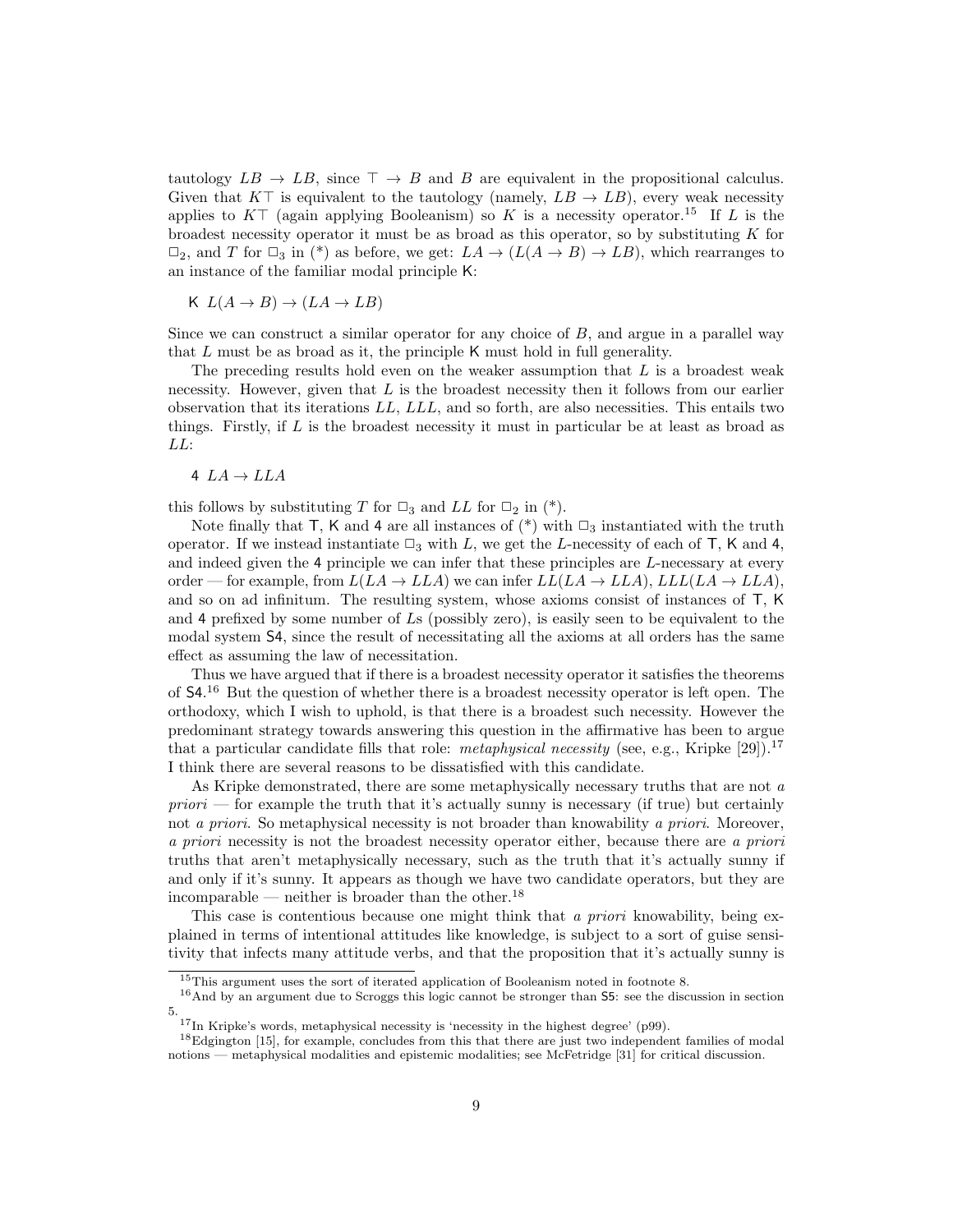knowable *a priori* if it is accessed via the right sort of guise.<sup>19</sup> One might argue that *a priori* knowability is thus not a property of propositions alone, and so is closer to the linguistic notions of necessity we set aside earlier.

The question of whether the puzzles surrounding propositional attitudes force there to be a necessity operator that is broader than metaphysical necessity is fraught. If there is a necessary proposition, p, such that one could believe that  $\top$  (say) without believing that p, then metaphysical necessity would not be broader than belief (the latter is a weak necessity operator because by supposition it applies to  $\top$ ). Yet there are many maneuvers available for explaining why it might seem as though you could believe a tautology without believing every necessary proposition, even if you  $can't.^{20}$ 

Given certain background assumptions, however, there are independent sources of fineness of grain that have nothing to do with propositional attitudes, from which broader notions of necessity can be introduced. One of these sources of fineness of grain comes from the presence of tense operators, given the assumption of temporalism (that there are some propositions that are not always true or always false), and some reasonable theses about the logic of 'always'.<sup>21</sup> On the orthodox treatment of tense operators (see Kaplan [25] and Fine [18]) it's a temporary matter which propositions are necessary. For example, suppose it is Wednesday. Since it is Wednesday it is actually Wednesday, and moreover, since whatever is actually true is necessarily actually true, it is necessarily actually Wednesday. But of course, it is not always Wednesday, and so it is not always actually Wednesday. Thus we have a proposition  $A$  — that it's actually Wednesday — that is necessary but not always true. In short the following instance of (\*) has false instances, and so metaphysical necessity cannot be broader then the always operator.

#### If it's metaphysically necessary that A then it's always the case that  $A$ .

If the invocation of the actuality operator seems too abstruse, the point can be made without appealing to it. It is natural to think that while non-fundamental facts, like the fact that it's Wednesday, can be temporarily true, all *fundamental* facts are eternal. Facts about the field values at particular space-time points, for example, are always true if ever true. Moreover it's natural to think that all truths supervene, metaphysically, on such fundamental truths. Let  $F$  be the conjunction of all the fundamental truths. Since  $F$  is true, and it's Wednesday, we know that it's metaphysically possible that both  $F$  and it's Wednesday. Moreover, since it won't be Wednesday tomorrow, but it's always the case that  $F$  (since  $F$  is fundamental), it follows that sometimes F and it's not Wednesday. But if metaphysical necessity were broader than eternal truth, then 'sometimes  $F$  and it's not Wednesday' entails 'possibly  $F$  and it's not Wednesday'. This contradicts a natural thesis stating that everything metaphysically supervenes on the fundamental, for we have shown there are two metaphysical possibilities

<sup>19</sup>On a simple model there is only one metaphysically necessary truth, which both 'it's actually sunny' and '1=1' both express, and that this proposition is knowable a priori if accessed via a guise corresponding to the latter sentence.

<sup>20</sup>There are many such strategies that could be used to do this. See, for example, Stalnaker [46], Salmon [40], Soames [45], Saul [42] (p6), Crimmins & Perry [10], Richard [39], Braun [6] and so on.

 $2<sup>1</sup>$ One model of temporalism identifies propositions with sets of world-time pairs. On this model, propositions are more fine grained than sets of worlds, and so one would not expect propositions to be individuated by necessary equivalence. That is, one would expect to be able to find metaphysically necessarily equivalent propositions that are distinct. In particular if there was a metaphysically necessary proposition, p, that was distinct from  $\top$  we could in principle find an operator O applying to  $\top$  but not p. By (\*) this would mean that metaphysical necessity was not broader than O. This is the rough intuition at any rate; we iron out the details in what follows.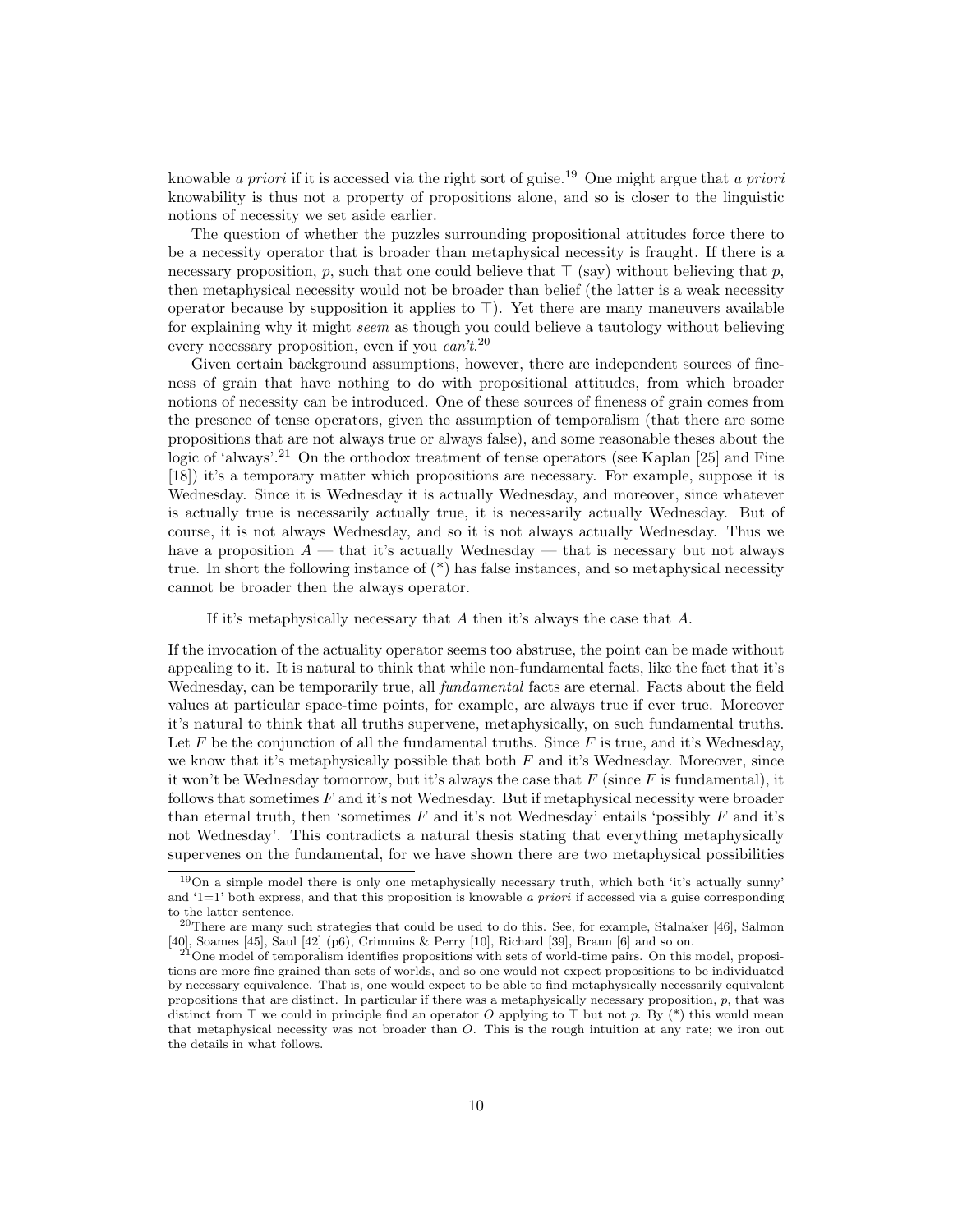agreeing about the fundamental facts (assuming that the same propositions are fundamental on Wednesday as on any other day) but disagreeing about whether it is Wednesday.<sup>22</sup>

Vagueness is another context in which we employ operators that are not subsumed by metaphysical necessity. If Harry is bald, and it is moreover not borderline whether Harry is bald we say that it is determinate that Harry is bald. In the study of vagueness the determinacy operator — as defined from in terms of borderlineness as above — is usually assumed to be a normal modal operator, and is plausibly a necessity operator in our sense.<sup>23</sup> But most people theorizing about vagueness in this way, at least implicitly, reject the idea that metaphysical necessity is broader than determinacy. In particular the following schema — a consequence of the claim that metaphysical necessity is the broadest necessity — is inconsistent with some commonly held assumptions:

#### If it's metaphysically necessary that  $A$  then it's determinate that  $A$

The assumption in question is the appealing idea (explicitly accepted by many theorists) that the vague metaphysically supervenes on the precise: whether Harry is bald supervenes on how many hairs he has, whether a pile is a heap on how many grains constitute it, and so forth. One might think, as before, that all truths supervene on the facts about the values of fields at particular space-time points, and these are not the sorts of facts that could be vague.

Suppose that it is borderline whether Harry is bald, and that there is some precise truth  $p$  (that Harry has exactly  $n$  hairs, say) that metaphysically entails the truth about Harry's baldness. Moreover, since it is not determinately false that Harry is bald, and by assumption  $p$  is determinately true it follows that it's not determinately false that:  $p$  and Harry is bald.<sup>24</sup> Since it is not determinately true that Harry is bald either, by parallel reasoning it follows that it's not determinately false that:  $p$  and Harry is not bald. But if metaphysical necessity was the broadest necessity then everything that is not determinately false would be metaphysically possible (by contraposing the above conditional schema above and applying the duality of necessity and possibility). Thus it's metaphysically possible that  $(p \text{ and Harry is }$  bald) and metaphysically possible that  $(p \text{ and Harry is }$  not bald), contradicting the assumption that whether Harry is bald supervenes on  $p$ .

Indeed there are lots of positions in the wider philosophical literature that entail that metaphysical modality is not the broadest operator. For example, some philosophers think there can be counterpossibles: false counterfactuals with metaphysically impossible antecedents (see, e.g., Nolan [34], Brogaard and Salerno [7]). In that setting metaphysical necessity would not be as broad as counterfactual necessity, defined as  $\blacksquare A := (\neg A \sqcup \rightarrow \bot)^{25}$ 

<sup>22</sup>The fact that metaphysical necessity is not broader than eternal truth is of course a surprising consequence of the standard semantics for tense logic that takes a good deal of getting used to, and it has recently been challenged by Dorr and Goodman [13]. Dorr and Goodman have things to say about both of the sorts of arguments that I have given above. They reject the coherence of an actuality operator satisfying the usual axioms, and cast doubt on the idea that everything supervenes on the eternal. However I find the latter idea so attractive that I have nonetheless not been won over by their arguments (I briefly treat this issue in Bacon [3], footnote 16 and the surrounding text).

<sup>&</sup>lt;sup>23</sup>There is, of course, an open question whether determinacy operators are linguistic necessities or propositional necessities. Many theorists, such as McGee [32] and Williamson [50], assume it is a linguistic necessity, although others do not (see Fine [17], Field [16], Bacon [4], and Bacon [2]).)

<sup>&</sup>lt;sup>24</sup>This is the modal inference from  $\Diamond A$  and  $\Box B$  to  $\Diamond(A \land B)$  which is easily derivable in any normal modal logic, and so in particular holds when  $\Box$  is interpreted as 'determinately'.

<sup>&</sup>lt;sup>25</sup> is a necessity operator since  $(\neg \top \Box \rightarrow \bot)$ , is equivalent to the logical truth  $\bot \Box \rightarrow \bot$ , which is itself plausibly the same proposition as  $\top$  (this assumption goes beyond Booleanism, but is a natural one to make). Moreover if  $\neg A \rightarrow \bot$  was a counterpossible that just means that A is metaphysically necessary but not counterfactually necessary.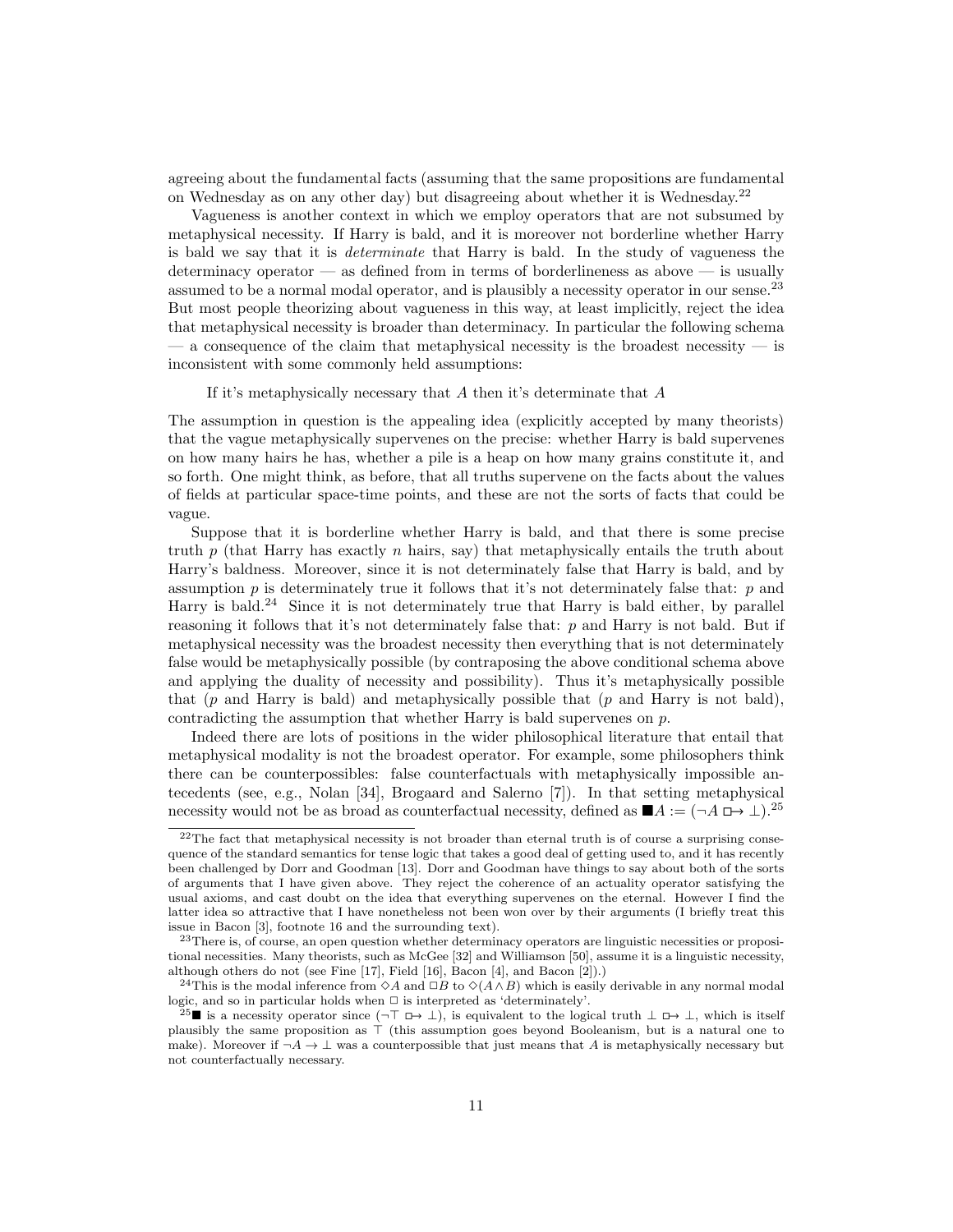Similarly, some philosophers think that metaphysical necessity doesn't abide by the S4 principle (Chandler [8], Salmon [41]). In other words,  $\Box A$  does not imply  $\Box \Box A$ , and so metaphysical necessity is not be as broad as its iteration  $\Box \Box$ .

The idea that metaphysical necessity is the broadest necessity is thus not the uncontentious assumption that it is sometimes taken to be. Among other things, it takes a stand on the combination of views that maintain that (i) some propositions are temporarily true/borderline and (ii) the supervenience of all truths on the eternal/precise. It also excludes by fiat other open questions about the logic of metaphysical necessity and counterfactuals.

Our objection to the thesis that metaphysical necessity is the broadest necessity is not that there is some broader notion of necessity that subsumes it, for neither determinacy nor eternality are broader than metaphysical necessity. There are plenty of propositions that are always true or determinately true that are not metaphysically necessary. These operators are thus incomparable. This leaves it very much open whether there is a necessity operator broader than all three, or nothing broader than them.

# 3 Propositional Identity

The question of broadness is quite intimately connected with questions concerning propositional fineness of grain. If, for example, there is a proposition, A, distinct from but necessarily equivalent to  $\top$ , for some candidate notion of necessity  $\square$ , then one can always find another necessity operator,  $\Box'$ , that doesn't apply to A. Since A and  $\top$  are distinct, being identical to  $\top$  applies to  $\top$  but not A, so we can let  $\square'$  be the operator 'being identical to  $\top$ . Since  $\Box' \top$  just means  $\top$  is identical to  $\top$ , and this fact is plausibly necessary for any weak necessity (since, plausibly, the proposition that  $\top$  is identical to  $\top$  is itself identical to the tautologous proposition),  $\Box'$  is a necessity operator. Moreover,  $\Box$  is not as broad as  $\Box'$  since the material conditional  $\Box A \rightarrow \Box' A$  is false, yet at minimum, the truth of this conditional is required for  $\Box$  to be as broad as  $\Box'$  (substituting  $\Box_3$  for truth in our definition of broadness). We may draw a general moral as follows: for any notion of necessity  $\Box$ , if propositions are more fine-grained that  $\Box$ -necessary equivalence,  $\Box$  is not the broadest necessity operator.

We can make this argument (and the logic of fineness of grain more generally) explicit by introducing a binary propositional connective,  $A = B$ , into the propositional calculus that expresses the idea that  $A$  is the same proposition as  $B$ . (The propositional identity connective must be distinguished sharply from the identity relation between individuals denoted by the same symbol; since the latter will not feature prominently in this paper no confusion should arise.)

We can add axioms to the propositional calculus that tell us how propositional identity should behave.<sup>26</sup> Taking the first-order theory of identity as our guide, it's natural to start with versions of the law of self-identity and Leibniz's law:

IDENTITY:  $A = A$ 

SUBSTITUTION:  $A = B \rightarrow (\phi \rightarrow \phi[A/B])$ 

<sup>26</sup>For the propositional calculus we take all tautologies as axioms, and take modus ponens as our only rule of inference.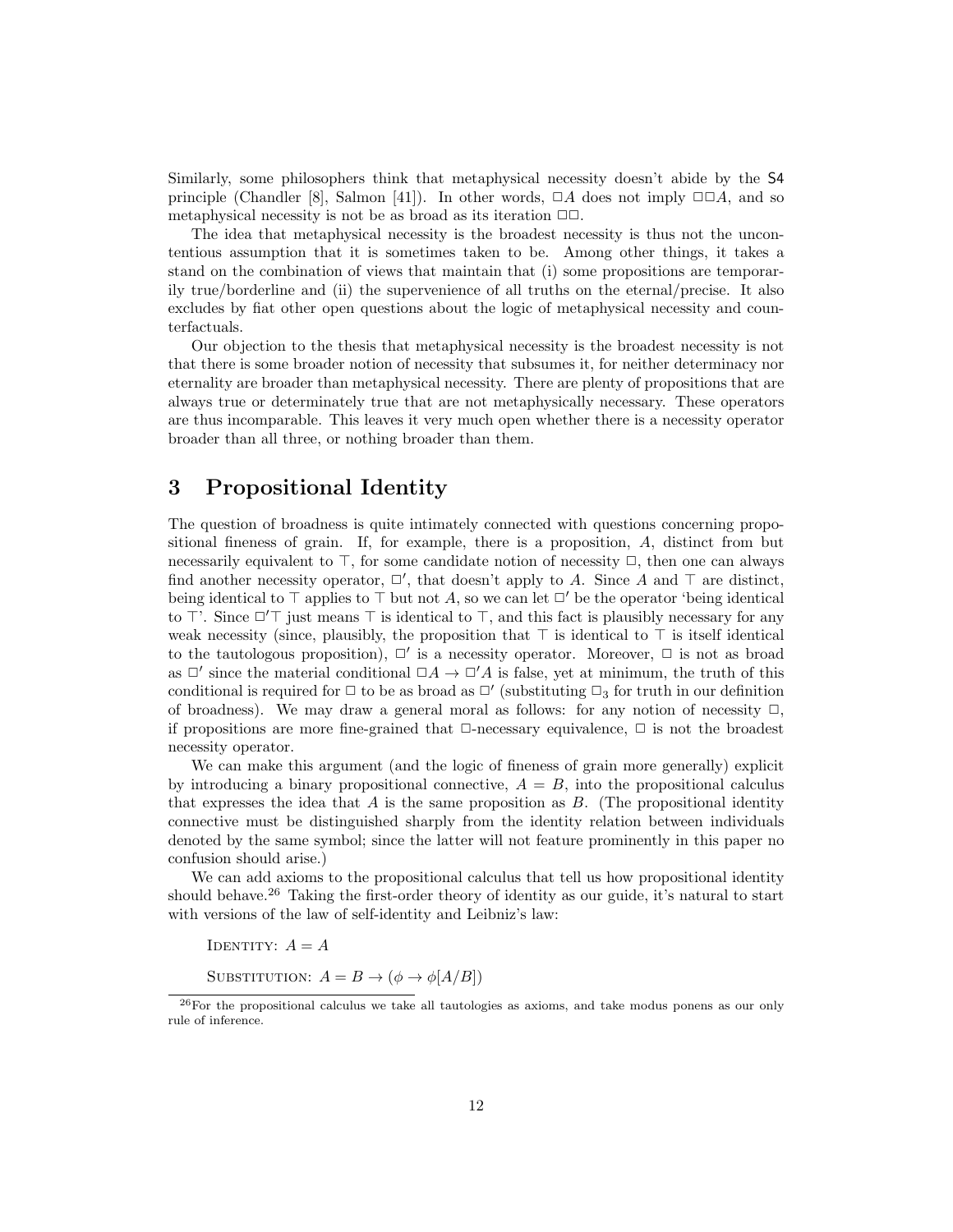Whatever your views about fineness of grain, every proposition is identical to itself, and if two propositions are the same, then either they are both  $\phi$  or neither are, so they are intersubstitutable in all contexts  $\phi$ .

The further assumption of Booleanism can be imposed via the following rule of inference:

RULE OF EQUIVALENCE: If  $\vdash A \leftrightarrow B$  then  $\vdash A = B$ 

Every Boolean identity — say  $A \wedge B = B \wedge A$  — can be proved from this rule, since it is possible to prove the corresponding equivalence given the propositional calculus — in this case  $A \wedge B \leftrightarrow B \wedge A$ . However the rule of equivalence is strictly stronger than Booleanism: it allows us to prove the identity of propositions that can be proved equivalent given the propositional calculus with the laws of IDENTITY and SUBSTITUTION. For example, since one can prove that  $A = B \leftrightarrow B = A$  (exactly as one proves the symmetry of first-order identity) one can prove the identity  $(A = B) = (B = A)$  even though it is not a Boolean identity.

In what follows we shall call the result of adding Identity and Substitution to the axioms of the propositional calculus, and closing under the rule of modus ponens and the Rule of Equivalence: the logic of propositional identity.

Suszko [47] and Cresswell [9] have explored a broad notion of logical necessity that can be defined in terms of the identity connective.<sup>27</sup> A proposition is necessary, on this conception if it is identical to a logical truth. In general we shall write  $LA$  as short for the formula:

#### Definition of L:  $A = \top$

A number of nice properties can be proven of this operator, as follows. (Rather than giving by and large uninformative axiomatic proofs, I give informal explanations of how to produce them in the following propositions.)

**Proposition 3.1.** From the logic of propositional identity one can derive all of the theorems of S4 for L.

Proof. We begin by showing that the axioms of S4 are provable in the logic of propositional identity. To show K it suffices to get  $B = \top$  from  $(A \to B) = \top$  and  $A = \top$ . An instance of substitution states:  $(A = \top) \rightarrow (((A \rightarrow B) = \top) \rightarrow ((\top \rightarrow B) = \top))$ , substituting  $\top$  for A in  $A \to B$ . Applying modus ponens twice to both our assumptions we get that  $(T \rightarrow B) = T$ , and since  $(T \rightarrow B) = B$ , by the Rule of Equivalence, we can apply Substitution again to get  $B = \top$  as required.

T amounts to the claim that  $A = \top \rightarrow A$ . An instance of Substitution is  $A = \top \rightarrow$  $(\top \rightarrow A)$  which yields the desired conclusion by the propositional calculus.

4 amounts to the claim  $A = \top \rightarrow (A = \top) = \top$ . Note that we can prove  $(\top = \top) = \top$  by Identity and the Rule of Equivalence. Assuming  $A = \top$  Substitution allows us to substitute the first  $\top$  for A, getting us  $(A = \top) = \top$  as desired.

Finally, we we can show that whenever A is provable in S4 we can prove it from the logic of propositional identity. We show this by induction. The base cases, involving one step proofs (i.e. axioms), are given above. Suppose that whenever A is provable in S4 by a proof with  $n$  steps, we can prove it in the logic of propositional identity. Suppose the last step of a  $n + 1$ length proof is an application of the rule of necessitation, from A to  $A = \top$ . By the inductive hypothesis, we can prove A from the logic of propositional identity, and we can prove  $\top$ , so we can prove  $A \leftrightarrow \top$ , and thus by the Rule of Equivalence  $A = \top$ . If

 $27$ The differences between these authors mainly consists in whether the RULE OF EQUIVALENCE is accepted.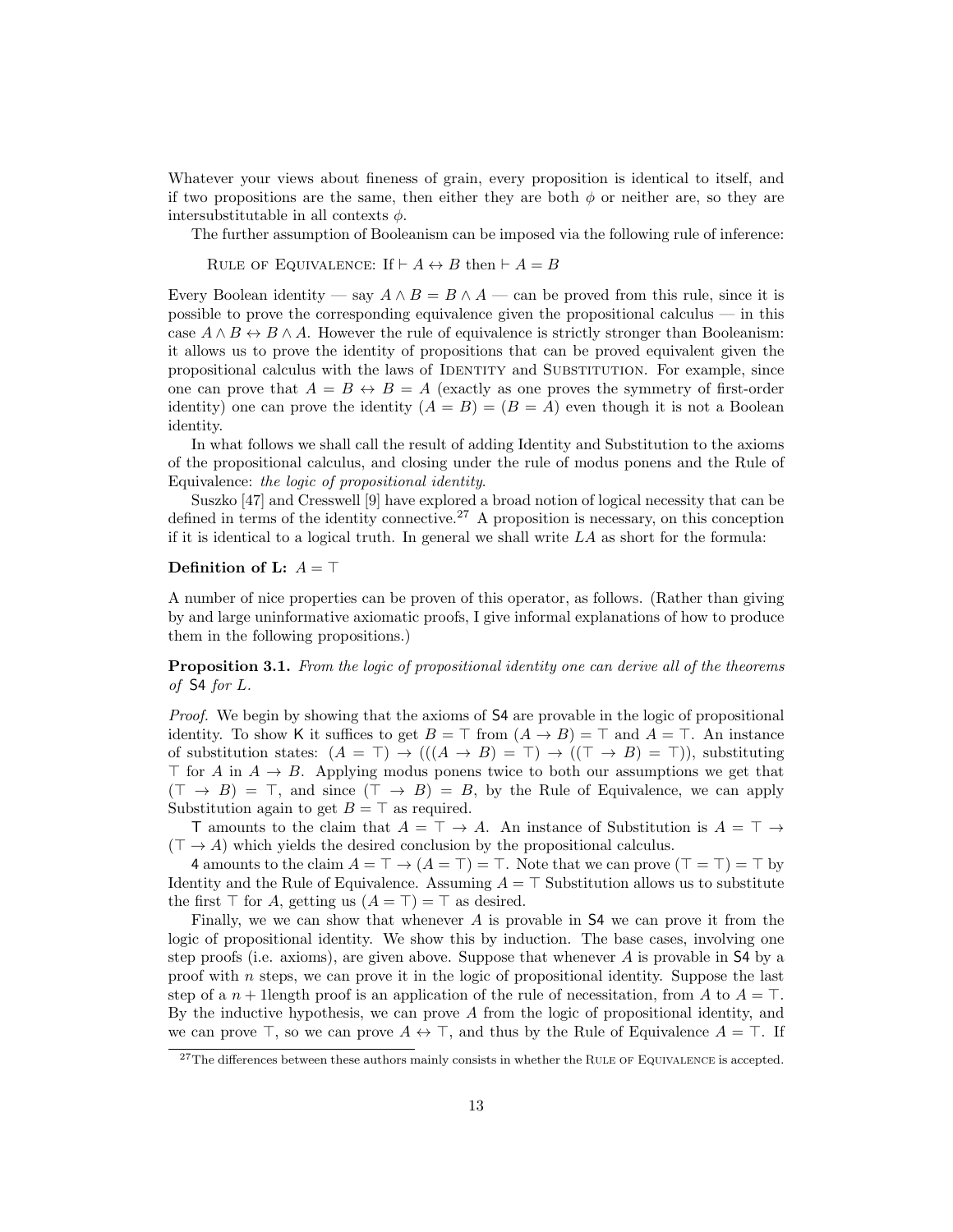the last step is an application of modus ponens, then we can also prove it in the logic of propositional identity using modus ponens.  $\Box$ 

It's also worth noting that the assumption of Booleanism allows us to prove that propositional identity is just a kind of necessary equivalence. This is a distinctive consequence of Booleanism: such a result clearly cannot hold on a structured account of propositions, for example.

**Proposition 3.2.**  $A = B$  is provably equivalent to  $L(A \leftrightarrow B)$  in the logic of propositional identity.

*Proof.* To show the left to right direction assume  $A = B$ . By necessitation for L we can show that  $L(A \leftrightarrow A)$ . So by our assumption and Substitution we may conclude  $L(A \leftrightarrow B)$ substituting the second A for B.

To show the right to left direction assume  $(A \leftrightarrow B) = \top$ . Now  $(A \leftrightarrow B) \rightarrow A$  is logically equivalent to  $(A \leftrightarrow B) \rightarrow B$ , given the propositional calculus, so the Rule of Equivalence ensures that  $((A \leftrightarrow B) \rightarrow A) = ((A \leftrightarrow B) \rightarrow B)$ . Applying Substitution we can conclude  $(\top \rightarrow A) = (\top \rightarrow B)$ , substituting  $\top$  for  $A \leftrightarrow B$ , since they are identical by our assumption. And finally, since we can prove from the Rule of Equivalence that  $(\top \rightarrow A) = A$  and  $(\top \rightarrow B) = B$  it follows, applying Substitution twice, that  $A = B$  as required.

Note that in the above argument we appealed to the Boolean identities  $((A \leftrightarrow B) \rightarrow$  $A = ((A \leftrightarrow B) \to B)$  and  $(\top \to A) = A$ . Thus the appeal to the Rule of Equivalence can be replaced with the weaker assumption of Booleanism in the above.  $\Box$ 

Note, of course, that given the Rule of Equivalence we can conclude from proposition 3.2 that  $(A = B) = L(A \leftrightarrow B)$ . Thus identities are identical to necessary equivalences.

From our notion of L-necessity we can define other useful notions. L-possibility can be introduced as the dual of L:  $MA := \neg L \neg A$ . Logical entailment is naturally expressed in terms of the identity connective: A entails B if and only if  $A \wedge B = A$ . Given proposition 3.2, this is equivalent to  $L((A \wedge B) \leftrightarrow A)$  which, by the Rule of Equivalence, is equivalent to  $L(A \to B)$ , since  $(A \wedge B) \leftrightarrow A$  is a Boolean equivalent of  $A \to B$ . Thus entailment is similarly equivalent to a kind of strict implication.

Note that L-necessity materially implies every other weak necessity operator. This can be captured by the schema, provable from Substitution: if  $\Box$  applies to  $\top$  (i.e.  $\Box$  is a weak necessity) and A is L-necessary (i.e. A is identical to  $\top$ ) then  $\Box$  applies to A as well, by Substitution.<sup>28</sup> This feature is a direct result of defining  $L$ -necessity out of propositional identity, and we did not need to appeal to Booleanism to prove it. This fact also strongly suggests that the question we raised at the beginning about the existence of a broadest necessity operator can be settled positively. Thus we might conjecture:

**Conjecture 3.3.** L is (i) a necessity operator and (ii) is at least as broad as any other necessity operator.

Since the definition of a necessity operator, and the second part of this conjecture, are most naturally stated using quantification into operator position, to formulate this properly we shall have to use higher-order logic. However, it is worth noting that other than a

<sup>28</sup>This fact was originally noticed in Bacon [4], chapter 11. However, this result on its own is so weak that it appears uninteresting, for it only characterizes the broadest necessity up to its extension. If Alice said the tautology, and nothing else, then Alice said that counts as broader than every other necessity as well.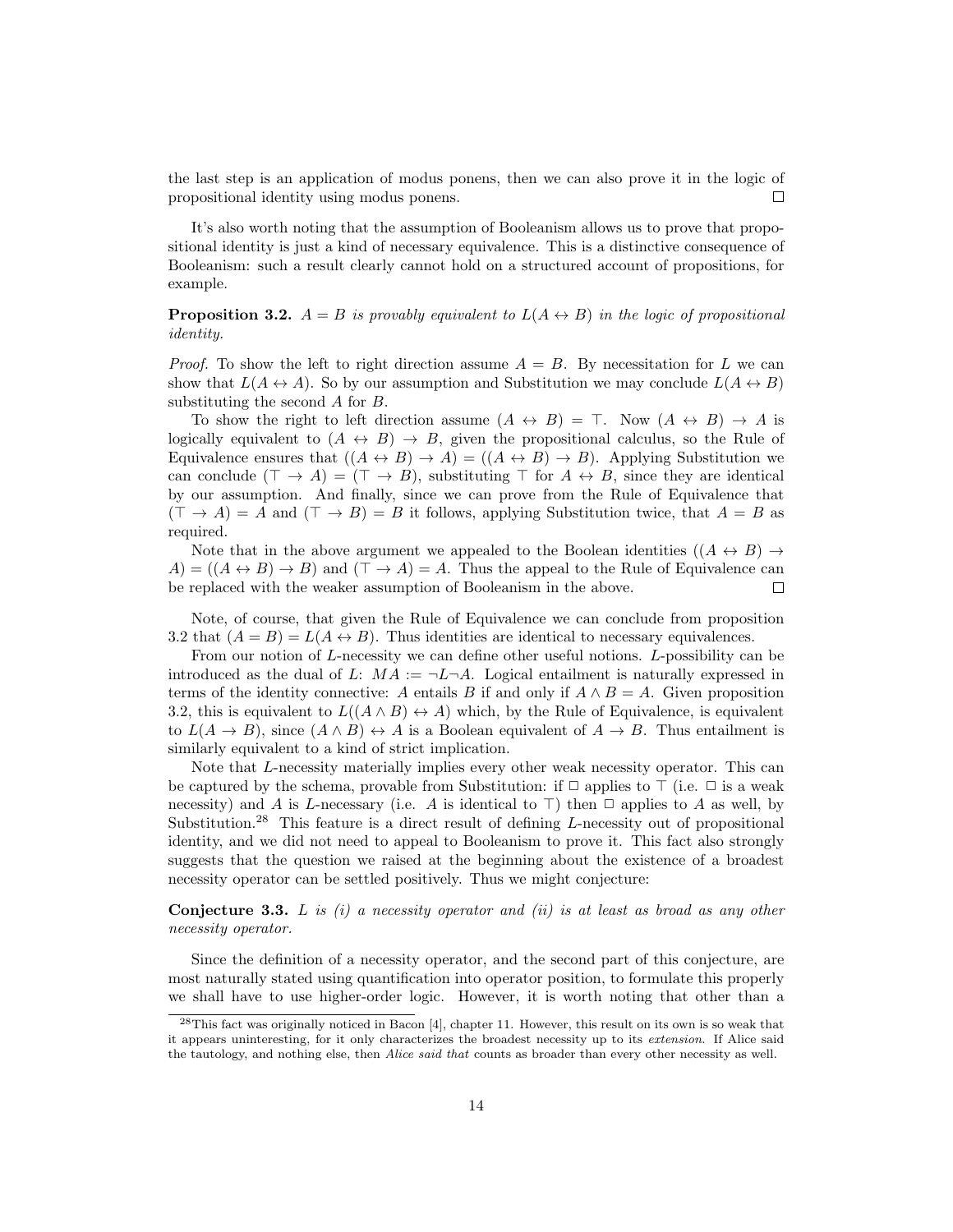small amount of quantificational logic, this theorem can effectively be proved from Identity, Substitution and the Rule of Equivalence (see the proof of theorem 4.1 below).

# 4 The Broadest Necessity

In the last section we suggested that there is a broadest necessity on the assumption that there is a binary 'propositional identity' connective satisfying Identity, Substitution and the Rule of Equivalence. However someone skeptical of the idea of a broadest kind of necessity might also be skeptical of the notion of propositional identity, insofar as this is understood as a very broad kind of necessary equivalence (see proposition 3.2). It would be nice if we could prove both existence of a broadest necessity and the propositional identity connective from some more general theory, without having to assume one to get the other.

Even if there exist connectives corresponding to the broadest necessity and propositional identity, these would be highly intensional connectives. It would be similarly nice to be able to give these connectives some sort of reductive analysis, in non-intensional terms, as some philosophers have attempted in the case of metaphysical modality (e.g. Lewis [30], Armstrong [1]). In the case of metaphysical modality most of these projects are extremely contentious. By contrast I believe that we have a route to something like a reductive analysis of the broadest necessity in broadly logical terms: we can define them terms of the higher-order universal quantifiers and truth functional connectives. This is surprising in light of the fact that no intensional notions can be straightforwardly defined from the first or second-order quantifiers and truth functional connectives.

In higher-order logic it is exceedingly simple to define a weak necessity operator that materially implies every other weak necessity. We shall call this operator L, reusing our notation from section 3.

BROAD NECESSITY: A is broadly necessary if and only if every weak necessity operator applies to A.

$$
LA := \forall X (X \top \to XA).^{29}
$$

If a proposition is broadly necessary, then it is metaphysically necessary, a priori true, always true, determinately true, and so on, since each of these are weak necessities. More generally, if every weak necessity operator applies to A, and  $\Box$  is a weak necessity operator then  $\Box A$ . So the material implication  $LA \to \Box A$  holds whenever  $\Box$  is a weak necessity operator. Showing that L is in fact as broad as  $\Box$  requires showing that the strict implication  $\Box' (LA \rightarrow \Box A)$  is true for every necessity operator  $\Box'$  — something we shall do shortly. For now note that our definition of L can be carried out entirely in logical vocabulary, so that if it can be shown that  $L$  is the broadest necessity we will have succeeded in giving it a seemingly reductive definition, in pure logic no less.

It is also possible to define a binary connective that satisfies both self-identity and substitution. Again we will reuse our terminology from section 3 and denote it with the symbol = (this terminological overloading will receive a proper justification shortly.)

LEIBNIZ EQUIVALENCE: A is Leibniz equivalent to  $B$  if and only if every operator applying to  $A$  applies to  $B$ .

<sup>&</sup>lt;sup>29</sup>The operator L itself is defined as follows:  $L := \lambda Y \forall X (X \top \rightarrow XY)$ .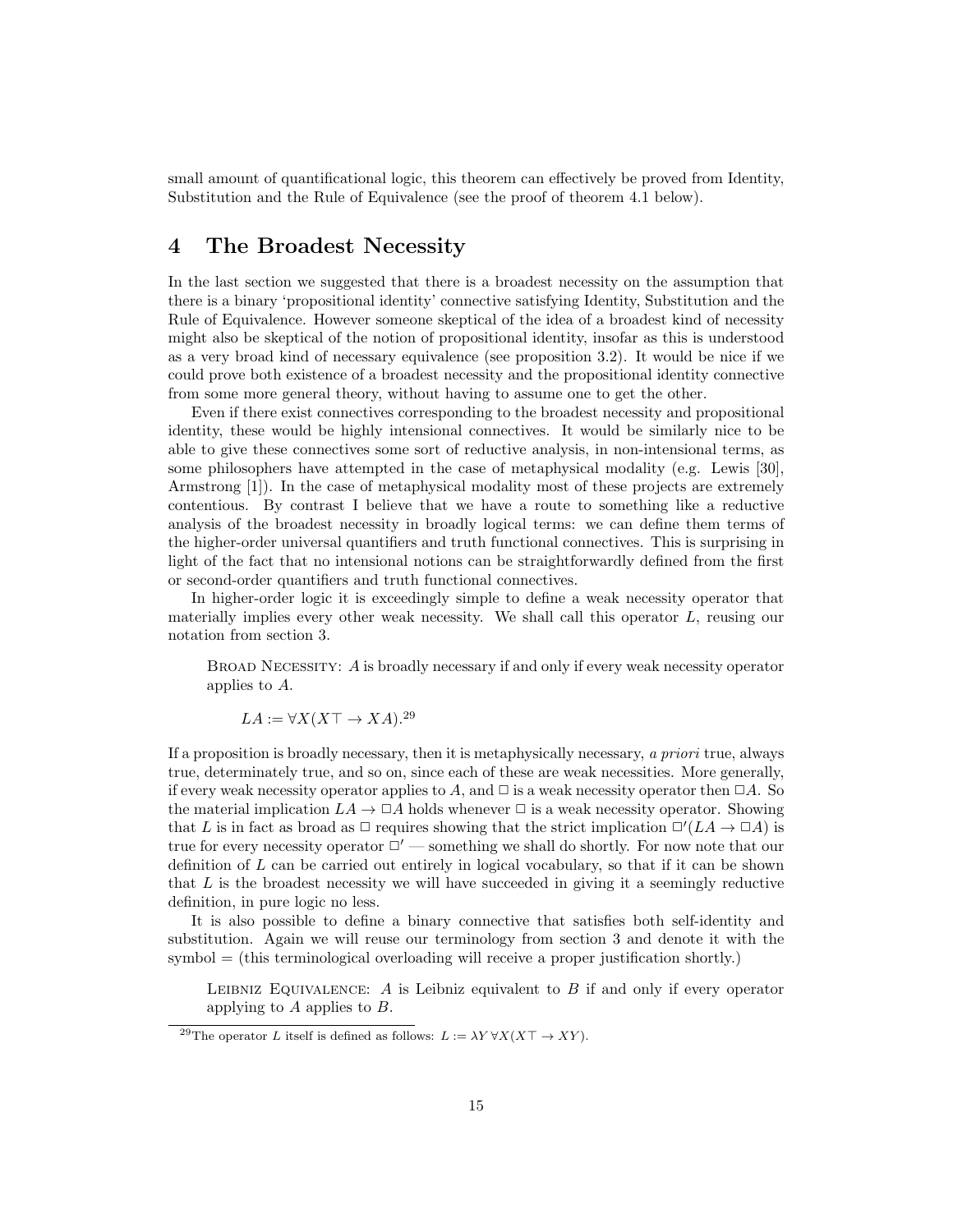$$
A = B := \forall X (XA \to XB)^{30}
$$

 $A = A$  just amounts to the obvious truth  $\forall X (XA \rightarrow XA)$ . Moreover if A and B are Leibniz equivalent and  $\phi$  is any term of type t then we can infer  $\phi \to \phi[A/B]$ . For A and B are Leibniz equivalent that every operator applying to  $A$  applies to  $B$ , so in particular if the operator  $\lambda X \phi[X/B]$  applies to A it applies to B too. Since Leibniz equivalence satisfies the two characteristic axioms for identity we have used the symbol =, and we shall often call Leibniz equivalent things simply identical.

A variant definition of Leibniz equivalence replaces the conditional with a biconditional:  $\forall X(XA \leftrightarrow XB)$ . That these definitions are equivalent can be demonstrating by showing that the first definition of Leibniz equivalence is symmetric. For if every operator apply to A applies to B then for any operator, X, of type  $t \to t$  there is a the composite operator  $\lambda x$   $\neg Xx$  (where x is of type t). We know that if this operator applies to A it applies to  $B$  — i.e.  $\neg X A \rightarrow \neg X B$  — so by contraposition we know that if  $X B \rightarrow X A$  as required. It is worth noting that according to our definitions being broadly necessary is the same as being Leibniz equivalent to  $\top$ , since LA and  $\top = A$  expand to the same thing. Given the symmetry of = this means that LA and  $A = \top$  are equivalent — mirroring the characteristic relationship between  $L$  and  $=$  we explored in the last section.

A conspicuous objection to the foregoing runs as follows: since the higher-order quantifiers used to define  $L$  (and  $=$ ) range over intensional entities, the quantifiers must themselves be somehow intensional, meaning that we have not succeeded in defining an intensional notion from non-intensional notions after all. But this sort of reasoning seems in general to be suspicious: note that even if there are intensional first-order objects — entities of type  $e$  such as universals, that unlike sets, are not individuated by their extensions — few are inclined to consider the first-order quantifiers intensional. Nonetheless, many philosophers have found the idea that one can define intensional notions from extensional notions to be mysterious: it bears a close resemblence to contentious theses such as the idea that it is possible to reduce the modal to the non-modal, or the thought that it is possible to derive an ought from an is. It will thus be an instructive exercise to examine how this happens in a bit more depth.

An intensional operator is an operator within which materially equivalent propositions are not intersubstitutable salve veritate. More generally, an intensional context is one in which coextensive concepts cannot be intersubstituted *salve veritate*; if a context is not intensional say that it is extensional. Someone sympathetic to the foregoing line of thought might reasonably conjecture that it is possible to prove that anything definable from extensional predicates using only  $\lambda$  must also be extensional.

It is possible, in higher-order logic, to make this conjecture precise by formulating definitions of intensionality and extensionality. For simplicity we shall restrict our investigation to relational types. These are specified as follows: t is a relational type and  $\sigma \to \tau$  is a relational type whenever  $\tau$  is a relational type and  $\sigma$  any type. Intuitively a relational type will have the form  $\sigma_1 \to \sigma_2 \to \dots \sigma_n \to t$ , and will thus represent an *n*-ary relation between things of types  $\sigma_1...\sigma_n$ . For each relational type  $\sigma$  we now define an equivalence relation  $\sim_\sigma$ of coextensiveness as follows.

**COEXTENSIVENESS** 

– If  $\phi$  and  $\psi$  have type t then  $\phi \sim_t \psi$  means  $\phi \leftrightarrow \psi$ .

<sup>&</sup>lt;sup>30</sup>The connective itself is defined:  $\approx := \lambda Y \lambda Z \forall X (XY \rightarrow XZ)$ .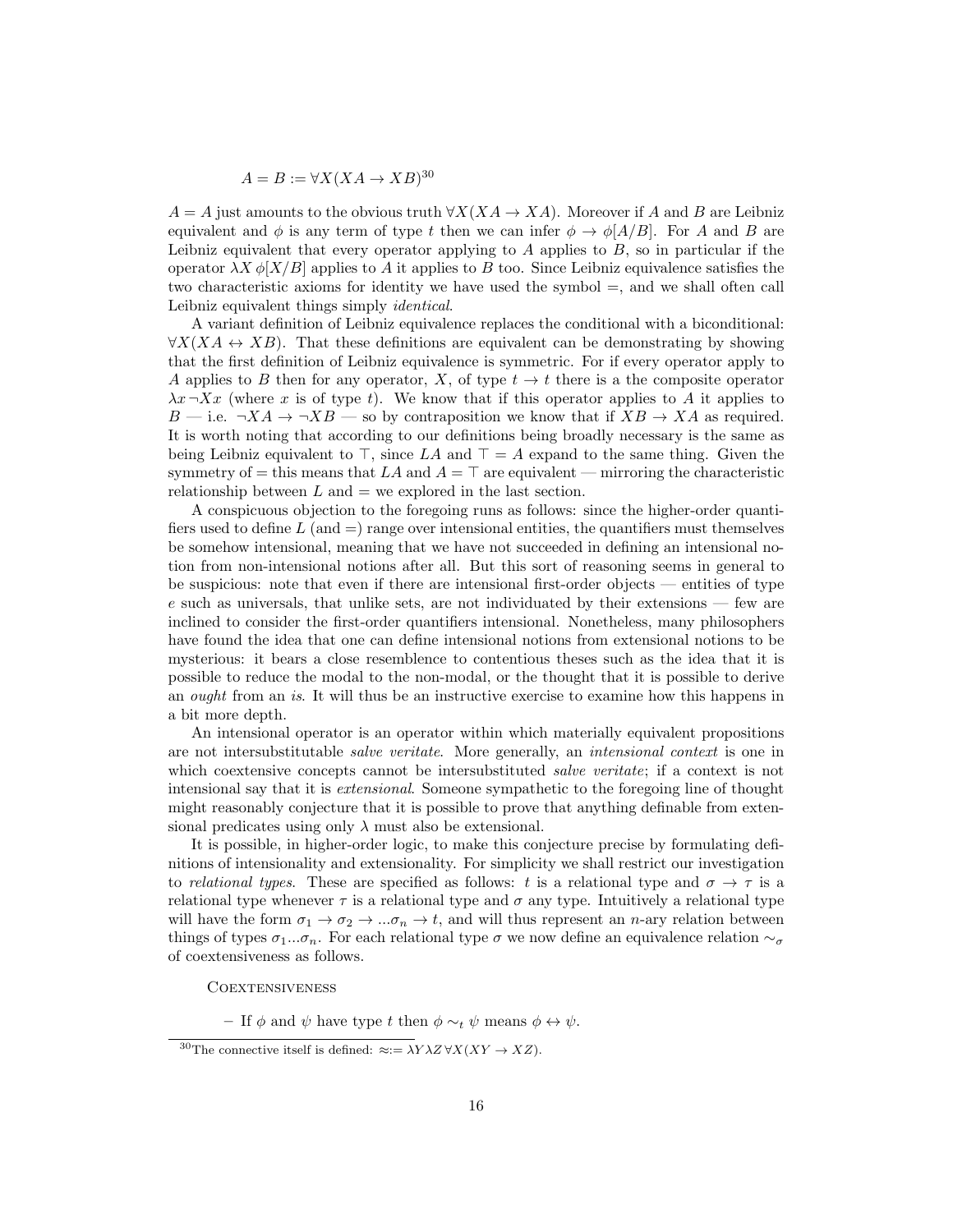– If  $\tau$  is a relational type and  $\phi$  and  $\psi$  have type  $\sigma \to \tau$  then  $\phi \sim_{\sigma \to \tau} \psi$  means  $\forall_{\sigma} x (\phi x \sim_{\tau} \psi x).$ 

For example, the claim that *renate* is coextensive with *cordate* amounts to the claim that, for every x, x is a renate if and only if x is a cordate. Two binary relations, for instance, *loves* and *likes*, are coextensive if for every x and y, x loves y if and only if x likes y, and so on.

A context is extensional if coextensive things can be substituted salve veritate:

EXTENSIONAL CONTEXTS: If  $\sigma_1...\sigma_n$  are relational types and  $\phi$  is of type  $\sigma_1 \to ...\sigma_n \to$ t then  $\phi$  is is extensional if and only if  $\forall x_1...x_ny_1...y_n(x_1\sim_{\sigma_1}y_1\land ...\land x_n\sim_{\sigma_n}y_n\rightarrow$  $\phi x_1...x_n \rightarrow \phi y_1...y_n$  is true.

INTENSIONAL CONTEXTS:  $\phi$  of the same type is *intensional* if it is not extensional.

Thus, for example, a unary operator  $\theta$  is extensional if  $\forall xy((x \leftrightarrow y) \rightarrow \theta x \rightarrow \theta y)$ .<sup>31</sup>

Our conjecture that it is impossible to define an intensional context from extensional ones in the  $\lambda$ -calculus is now precise. But it is now possible to see that it is in fact false:

Observation: If there is a least one intensional operator then  $L$  is an intensional operator.

If there is at least one intensional operator,  $X$  (metaphysical necessity, say) then there are two materially equivalent propositions x and y such that  $Xx$  and  $\neg Xy$ . That is to say that we have materially equivalent propositions that aren't Leibniz equivalent. Consider the case in which they are both true: since they are distinct at least one of them — call it  $z$  — is distinct from  $\top$  and so we have a truth that is not L-necessary. So  $L\top$  and  $\neg Lz$  even though  $\top$  and z are materially equivalent. If they are both false, then since  $\neg x$  and  $\neg y$  are distinct, at least one of them is distinct from  $\top$  and so by similar reasoning we have a z materially equivalent to  $\top$  which is not L-necessary, so L is intensional in that case too. In other words: the only way in which  $L$  could be extensional would be if the Fregean view were right and there were only two propositions (in which case all operators would be extensional).

On the other hand we also have:

Observation:  $\forall_{\sigma}$  and  $\rightarrow$  are extensional.

Clearly  $\rightarrow$  is extensional because it is truth functional. Moreover, suppose that F and G are coextensive predicates of type  $\sigma \to t$ . If F and G are coextensive —  $\forall_{\sigma} x(Fx \leftrightarrow Gx)$ — then if  $\forall_{\sigma} F$  it follows that  $\forall_{\sigma} G$  by standard quantificational reasoning. Thus  $\forall_{\sigma}$  is an extensional context. It follows, given the assumption that there's at least one intensional operator, that L is intensional even though it is definable in the typed  $\lambda$ -calculus from extensional primitives. Indeed, once this is noted we quickly find many intensional notions that can be defined from extensional notions — propositional identity, which we defined as Leibniz equivalence, is another such example.

The thesis we have established is that it is possible to define intensional notions from extensional notions in the simply typed lambda calculus. One might therefore wonder if

<sup>&</sup>lt;sup>31</sup>On this conception it can be contingent whether a relation or property is extensional. For example, the actuality operator @ counts as extensional since material equivalents are in fact substitutable within the scope of @, but it wouldn't have been extensional had things been any other way. There is thus a more demanding notion of being *broadly necessarily extensional* which could also be considered in this context; the result discussed below that L can be defined from extensional notions also shows that L can be defined from notions that are broadly necessarily extensional.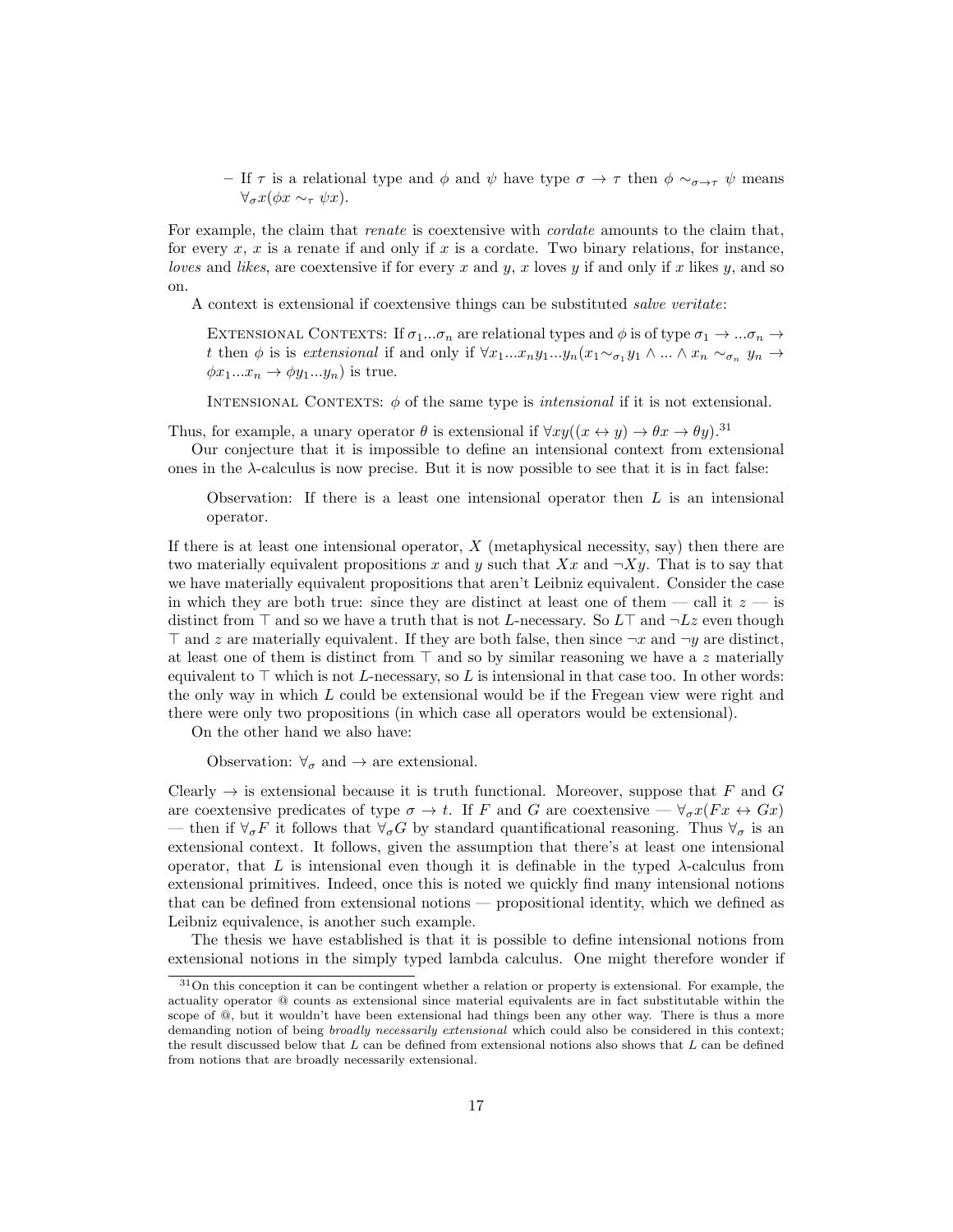the lambda calculus itself could be a source of intensionality. It's not clearly meaningful to ask whether the variable binding expression  $\lambda$  itself is an intensional or extensional notion, since it is not really a relation or property of any type. However it should be noted that one can define intensional notions in the  $\lambda$  calculus alone: application,  $\lambda X \lambda y X y$ , is one such example, where X has type  $t \to t$  and y type t. For an intensional operator M might apply to p and not q even when p and q are coextensive (i.e. materially equivalent). In which case we have (i) M is coextensive with M (trivial), (ii) p coextensive with q but (iii) M applies to p while it does not apply to q. So by definition application is not extensional. This is just another instance of the emergence of intensionality. (Since the  $\lambda$  calculus is a source of intensionality in itself, a natural question in the vicinity here is whether there is an extensional basis of combinators for the lambda calculus. The K combinator is extensional but the S combinator is not, so the textbook basis is not extensional; indeed it is easy to prove that there can be no extensional basis since applying an extensional combinator to something always results in an extensional output.)

Of course, one might simply reject our definition of extensionality and insist that the higher-order quantifiers used in our definition *must* count as intensional simply in virtue of the fact that one is able to define intensional notions from them. By these lights the very project of giving an analysis of an intensional notion in non-intensional terms is misguided; we can know that it will fail before we even try. Analogous reasoning can be used to show that if David Lewis is correct  $-$  if there are many concrete worlds spatio-temporally disconnected from our own, and modal notions can be defined in terms of first-order quantification over them — then first-order quantification must be deemed intensional too, and so a reduction to non-intensional notions must have failed. I have little to say about this sort of attitude towards reductions, except that I anticipate that few apart from the most die-hard anti-reductionist will be persuaded. If there are problems with Lewis's account of metaphysical modality, it was not that the project was incoherent from the get go. My own view, at any rate, is that if such reductions are possible at all (and I'm inclined to think that they are), then our definition of broad necessity is one of them.

Leibniz equivalence is an abbreviation for a connective that holds between two things of type t. We could make the type of the arguments explicit by indicating the type with a subscript:  $=_{t}$ . Note however that the same idea could be used to define Leibniz equivalence holding between entities of any type. If a and b are terms of type  $\sigma$  we may write  $a =_{\sigma} b$  to abbreviate  $\forall X (Xa \rightarrow Xb)$  (where X has type  $\sigma \rightarrow t$ ).

The theory H, introduced in section 1, encodes the core of classical higher-order logic. However there are two further principles involving Leibniz equivalence that are part of my preferred version of higher-order logic. (Not all of the results will require these further principles; I shall always flag when a result does not.)

The first is a principle of functionality stating that if two functions  $X$  and  $Y$  of type  $\sigma \rightarrow \tau$  output the same values for each of their arguments they are the same function:

# Functionality  $\forall_{\sigma} x (Xx =_{\tau} Yx) \rightarrow X =_{\sigma \rightarrow \tau} Y$

This is a principle telling us when things of functional type  $\sigma \to \tau$  are Leibniz equivalent in terms of the Leibniz equivalence of their values.

We can also impose the Rule of Equivalence introduced in section 3, this time as a constraint on Leibniz equivalence. This is a constraint on Leibniz equivalence for terms of type t only:

**Rule of Equivalence** If  $\vdash A \leftrightarrow B$  then  $\vdash A =_t B$ .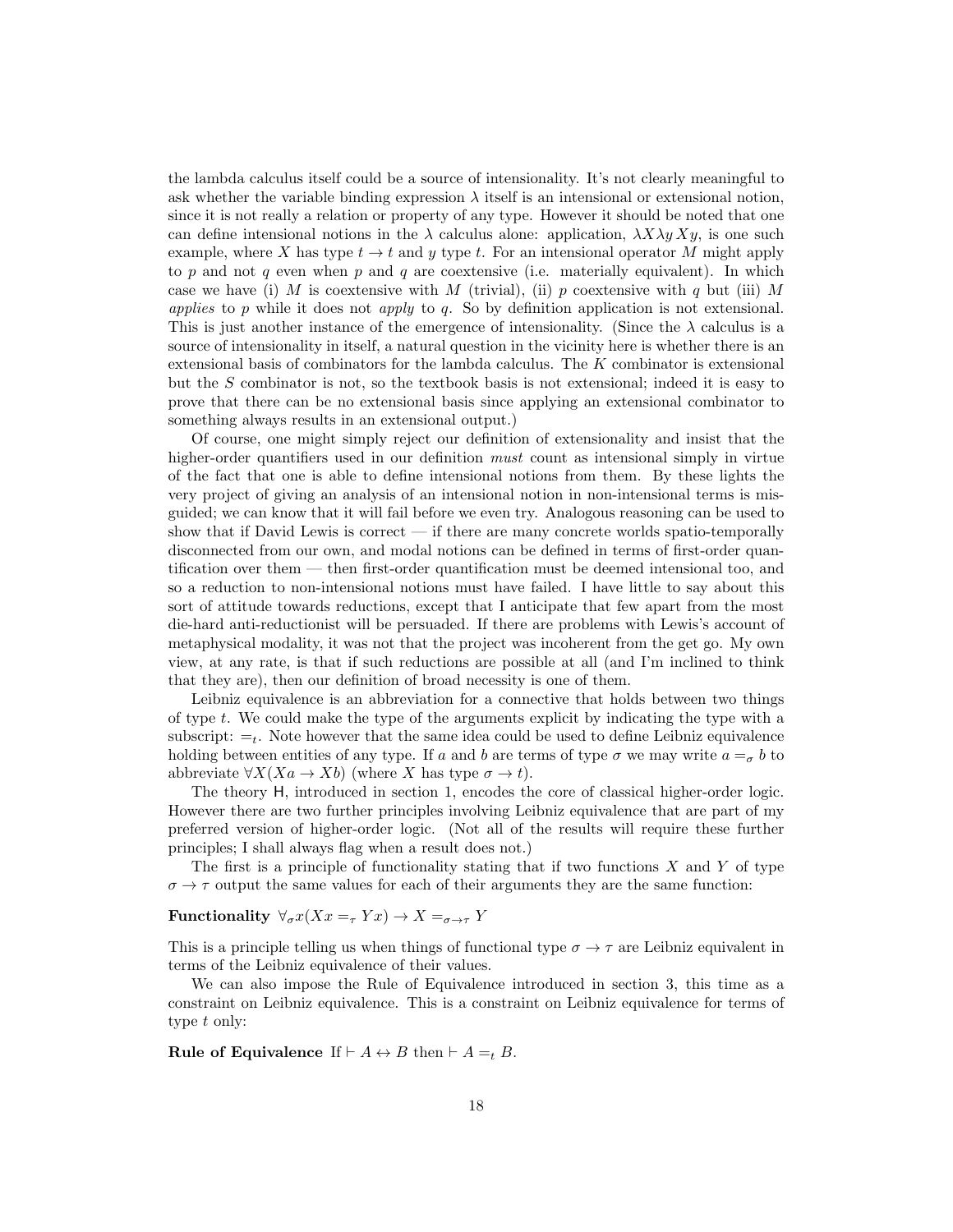As before this principle subsumes the assumption of Booleanism, ensuring that all provable equivalences (whether proved in the propositional calculus or not) are identities. Note that although the Rule of Equivalence imposes constraints on the structure of entities at type  $t$ , in conjunction with Functionality it implies analogues of these constraints for higher types. For example the Boolean operations can be lifted to predicates — predicate negation,  $\neg'$ , can be defined by the term  $\lambda X\lambda y \rightarrow Xy$ , for instance — and these operations can be shown to satisfy the Boolean identities. For example, Booleanism at type t entails that  $\forall x (Fx = \neg\neg Fx)$ , which by  $\beta$  fiddling, is equivalent to  $\forall x(Fx = (\neg' \neg' F)x)$ . Applying Functionality yields  $F = \neg' \neg' F$ . Predicative versions of the other Boolean identities are proven in a similar manner. (Indeed, analogues of Booleanism hold at every relational type.) $32$ 

Note that it is important to distinguish the Rule of Equivalence from what Suszko [48] calls the Fregean Axiom, which is a material conditional, and not a rule:<sup>33</sup>

#### The Fregean Axiom  $(A \leftrightarrow B) \rightarrow A =_t B$

The Rule of Equivalence only guarantees the identity of logically equivalent things (things that can be proved to be logically equivalent in a given background system), and does not in general guarantee the identity of material equivalents. The Rule of Equivalence seems like the most natural way to weaken the Fregean axiom in a way that does not entail any of its undesirable consequences.

If the system includes Functionality or the Rule of Equivalence or both we shall call it HF, HE or HFE respectively. (Note that technically speaking the Rule of Equivalence is a closure condition on a theory, so that it adds more theorems when combined with HF than with H since we can prove more things materially equivalent given functionality. This same point applies to the rules of Modus Ponens and Gen.)

From  $H$  we can give precise versions of the informal arguments that  $=$  satisfies Identity and Substitution and that L materially implies every weak necessity operator we outlined earlier. It can also be shown that  $L$  satisfies  $S4$ . Since this argument is relatively simple and mirrors arguments we have presented already I shall only look at some representative examples. The rule of necessitation for L follows straightforwardly from the rule of equivalence as it did in section 3. Applying necessitation twice yields  $LL<sup>T</sup>$ , so we know that the operator  $\lambda x LLx$  is a weak necessity operator. If every weak necessity operator applies to  $A - A$  is L-necessary — then in particular  $\lambda x$  LLx applies to A, using the quantificational principle UI. Thus  $LA \rightarrow (\lambda x LLx)A$ , and the 4 axiom follows by  $\beta$ -conversion. The K and T principles also follow by similar arguments to ones we have considered earlier. For example, for any B the operator  $\lambda X(L(X \rightarrow B) \rightarrow LB)$  can be shown to be a necessity operator using the Rule of Equivalence and the derived axiom of Substitution.<sup>34</sup> Thus if every weak necessity operator applies to  $A$  — i.e. A is L-necessary — then this operator in particular applies to A so  $L(A \rightarrow B) \rightarrow LB$  establishing K.

This should all be relatively familiar. In the higher-order setting we can also raise

<sup>&</sup>lt;sup>32</sup>Cian Dorr has pointed out to me that these results (and some of the results below) can be proven without the functionality axiom if we assume a strengthening of the Rule of Equivalence: if  $\vdash Ax_1...x_n \leftrightarrow Bx_1...x_n$ then  $\vdash A = B$ . This can also be seen as a rule version of the axiom of Functionality.

<sup>33</sup>Suszko does not state his principle in full-fledged higher order logic, and so his version takes the form of a schema. Without employing higher-order resources, like Leibniz equivalence, it amounts to the claim that all operators are extensional:  $A \leftrightarrow B \to \phi \to \phi[A/B]$ .

<sup>&</sup>lt;sup>34</sup>The rule of equivalence proves  $B = \top \rightarrow B$ . An instance of Substitution says  $B = (\top \rightarrow B) \rightarrow ((LB \rightarrow$  $LB = (LB \rightarrow LB)) \rightarrow ((L(\top \rightarrow B) \rightarrow LB) = (LB \rightarrow LB))$ , so we may conclude  $((L(\top \rightarrow B) \rightarrow LB) =$  $(LB \to LB)$ ). Since  $LB \to LB$ , we may conclude  $(L(\top \to B) \to LB)$  (by substitution again, substituting the whole formula  $LB \rightarrow LB$  for the conclusion). This is the desired conclusion.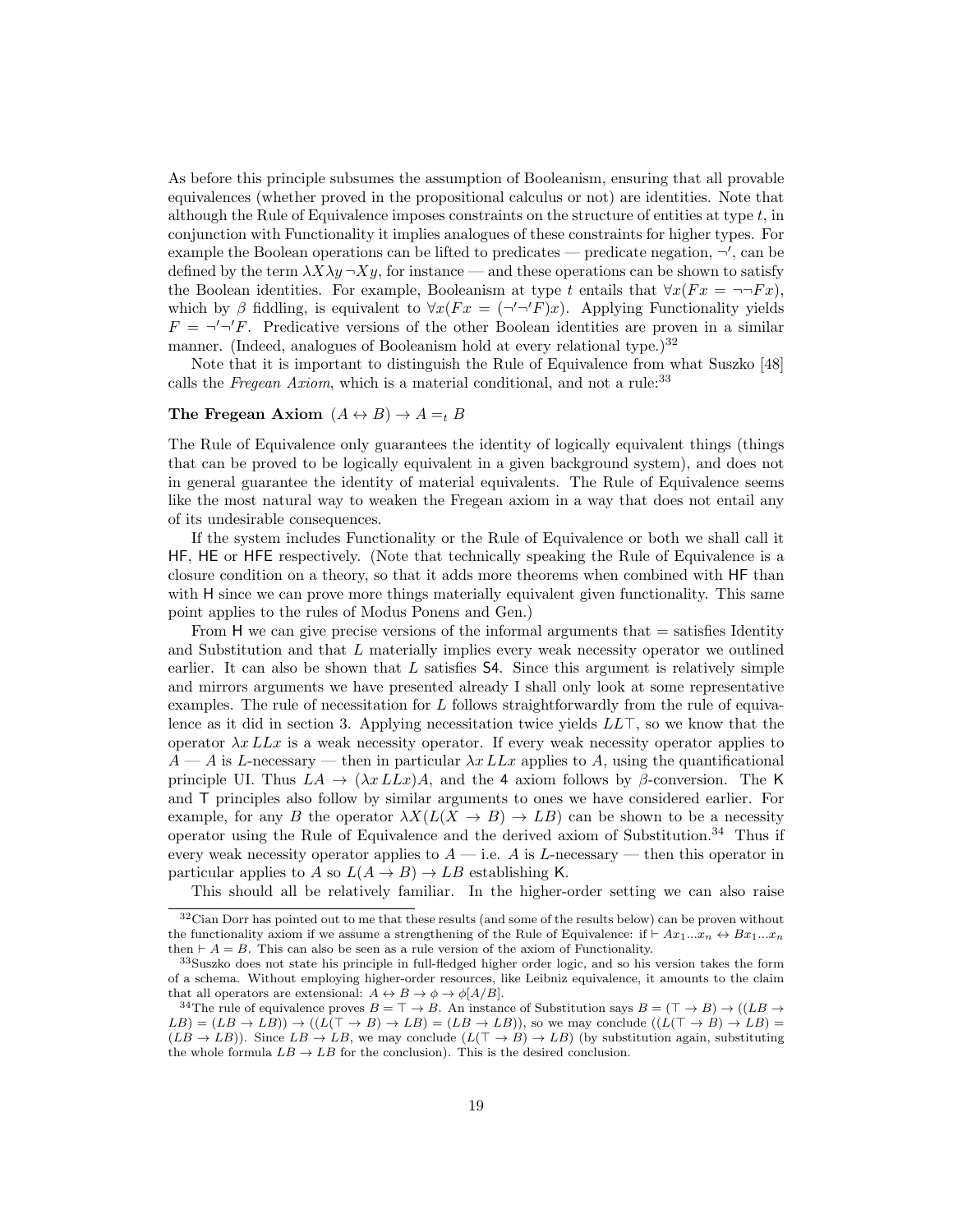questions about the interaction of the quantifiers with broad necessity. The most famous of these is the Barcan formula (see Barcan [5]):

#### The Barcan Formula  $\forall xLA \rightarrow L \forall xA$

The principle is most well known in the form where x is a singular variable ranging over things of type e, but here I intend the schema to be good for every well-formed instance involving variables of any type.

The Barcan formula may be proved in HFE with the help of the functionality principle. Modulo definitions the antecedent says:  $\forall x(A = \top)$ . By  $\beta$ -equivalence this is equivalent to  $\forall x((\lambda y A)x = (\lambda y \top)x)$ . So by functionality  $\lambda y A = \lambda y \top$ . So by Substitution  $\forall \lambda x A(x) =$  $\forall \lambda x \top$  (applying  $\forall$  to both sides of the identity). Finally by quantificational logic we can prove that  $\forall x \top \leftrightarrow \top$  so by the Rule of Equivalence we have  $\forall x \top = \top$ . Making that substitution gives us  $\forall \lambda x \, A(x) = \top$ , or equivalently  $L \forall x \lambda$ , as required.

It is worth noting that the Barcan formula has a very different status from its converse, which it is straightforwardly provable in HE. The converse is thus unavoidable without modifying the logic of the quantifiers.<sup>35</sup>

The Barcan formula has many interesting upshots. One of these is the fact that the universal quantifier behaves like a greatest lower bound. Recall that  $A$  entails  $B$ , which we may write  $A \leq B$ , iff  $A = A \wedge B$ , and recall that this is equivalent to the strict implication  $L(A \rightarrow B)$  (see the discussion under proposition 3.2). Applying necessitation and Gen to the following instance of UI,  $\forall xFx \rightarrow Fy$ , we obtain  $\forall yL(\forall xFx \rightarrow Fy)$ . This is equivalent to  $\forall y (\forall x F x \leq F y)$  which is just to say that  $\forall x F x$  is a lower bound of the Fy. Now suppose that A is another lower bound:  $\forall y(A \leq Fy)$ . That's equivalent to  $\forall y L(A \rightarrow Fy)$  and so by the Barcan formula and quantificational reasoning  $L(A \to \forall y F y)$ . And this is equivalent to  $A \leq \forall y F y$ . Since A was an arbitrary lower bound,  $\forall y F y$  must be the greatest lower bound.

It should be noted that the Barcan formula has a controversial status when understood as a principle governing metaphysical necessity. For example, contraposing an instance involving the first-order quantifiers we obtain the principle that if it's possible that something is  $F$ , then there's something which is possibly  $F$ . But intuitively, even though Wittgenstein could have had children, there is in fact nothing which could have been a child of Wittgenstein given the assumption that everyone has the parents they in fact have necessarily. One might worry that the Barcan formula for broad necessity conflicts with similar intuitions, casting doubt on one or both of our two further assumptions, Functionality and the Rule of Equivalence.

One thing to note in this regard is that the intuitions for contingent existence of firstorder entities tell just as strongly against the converse Barcan formula. Since it's necessary that everything exists, the converse Barcan formula allows us to conclude that everything necessarily exists. As we have noted already, the converse Barcan formula can be proved without the help of Functionality. The usual diagnosis of this result is that it is the principle of universal instantiation — a part of our base theory  $H$  — that is responsible, and so we shouldn't lay the blame at the feet of Functionality or the Rule of Equivalence.<sup>36</sup>

It is also worth noting that these two assumptions are only used in a limited way. Firstly, apart from deriving the Barcan formula, Functionality is only needed to prove the uniqueness of broad necessity and identity (see proposition 4.2 and 4.3). Secondly, even if

 $35\forall x A \rightarrow A$  is an instance of UI (making the vacuous substitution of x for x). Applying necessitation for L gets us  $L(\forall x A \rightarrow A)$ , and distributing L results in  $L \forall x A \rightarrow LA$ . Applying Gen directly gives us  $L\forall xA \rightarrow \forall xLA$  as required.

 $^{36}\mathrm{See},$ e.g., Kripke [28].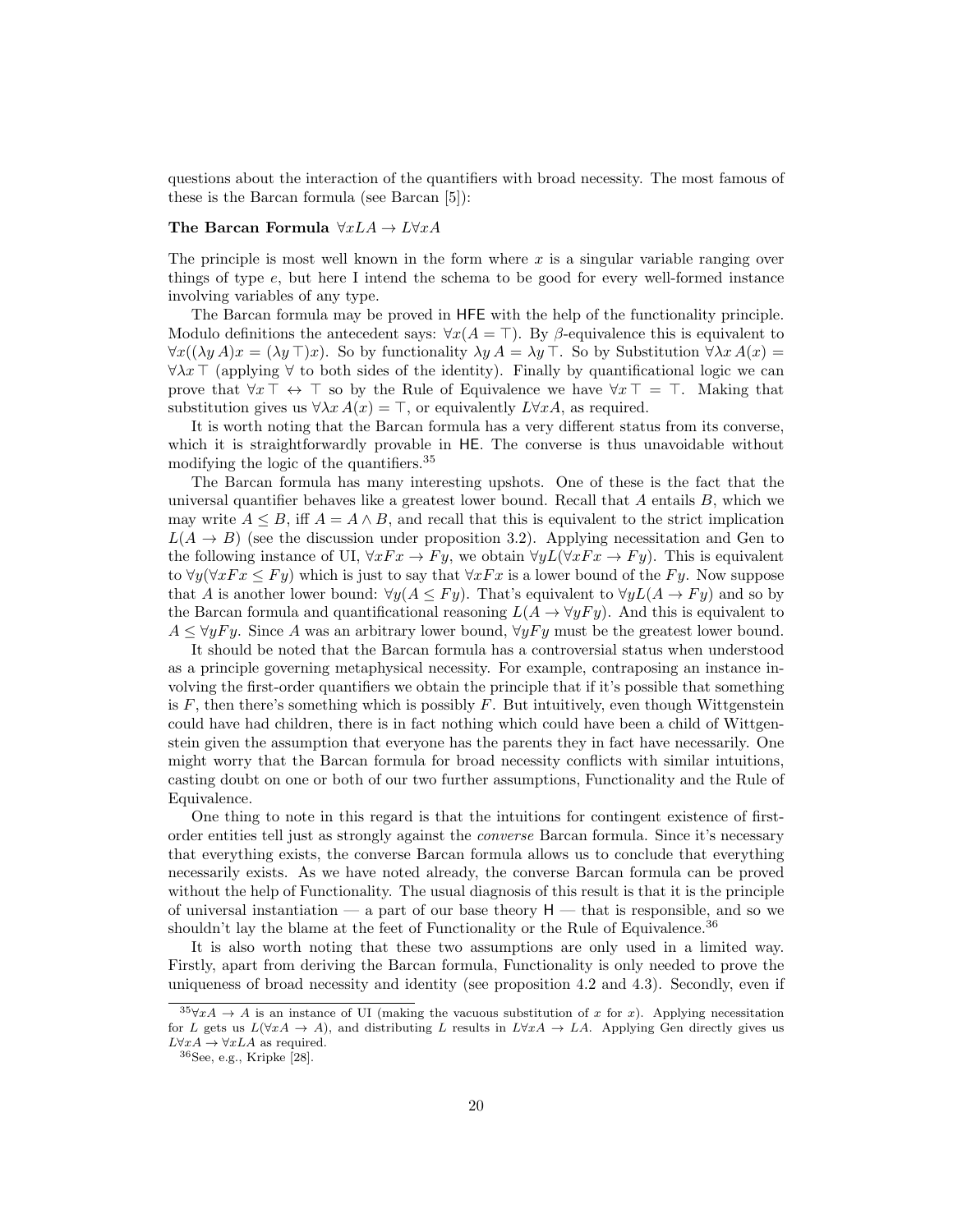one wants to make room for the contingent existence of first order individuals, the parallel issue for the propositional quantifiers and the quantifiers at higher types are not obviously analogous. One might think that propositions, properties, and operators, unlike individuals, necessarily exist. Even if one restricts universal instantiation (or Functionality or the Rule of Equivalence) for the first-order quantifiers, or for quantifiers over individual-involving types, the arguments that follow can still all be carried out, for they all concern quantification over propositions, operators, and other types that do not involve individuals.

The result of most importance for our purposes is that  $L$  is a necessity operator and is moreover broader than any other necessity operator. Note that in the context of higherorder logic we can state both of these ideas using single formulae quantifying into operator position:

Proposition 4.1. The following are theorems of HE:

- i. L is a necessity operator:  $\forall X(X\top \rightarrow XL\top)$
- ii. L is at least as broad as any other necessity operator:  $\forall XY(Nec(X) \rightarrow Nec(Y) \rightarrow$  $Y \forall x (Lx \rightarrow Xx))$ .

This is just a formalised version of conjecture 3.3. In order to show this note that in H one can show that Leibniz equivalence satisfies Identity, Substitution, the Rule of Equivalence, and that LA is equivalent to  $A = \top$ . Thus propositions 3.1 and 3.2 can be similarly proved under these definitions: the theorems of S4 for L are provable in H, and  $A = B$  is equivalent to  $L(A \leftrightarrow B)$ . We can show 4.1 as follows:

*Proof.* To show (i) we must show that  $X\mathbb{L}\mathsf{T}$  is true whenever X is a weak necessity operator. That is, we must prove  $\forall X(X\top \to XL\top)$ , where X has type  $t \to t$ . Note that we can prove  $LL\top$  from necessitation (proposition 3.1), and thus given the equivalence of LA with  $A = \top$ , we have  $L\top = \top$ . Substitution then entails that  $X\top \rightarrow XL\top$ , substituting  $\top$  for  $LT$  in the theorem  $X\top \to X\top$ . Applying Gen we get  $\forall X(X\top \to X\bot\top)$  as required.

For (ii) we shall in fact show the stronger result that whenever  $X$  is a necessity operator and Y a weak necessity operator  $Y \forall x (Lx \rightarrow Xx)$ .

Suppose that Y is some weak necessity operator, and that X is a necessity, so that we can assume:  $Y^{\top}$  and  $\forall Z(Z^{\top} \to ZX^{\top})$ . Note that we can prove  $X^{\top} \to \forall x(x = \top \to Xx)$ by rearranging Substitution, and since this claim is provable it is logically equivalent and thus identical to  $\top$ , by the Rule of Equivalence. Since Y  $\top$  we can conclude  $Y(X\top \rightarrow \forall x(x =$  $\top \rightarrow Xx$ ) by substitution.

Since X is a necessity operator we know that  $LXY$  (since L is a weak necessity operator), from which it follows that  $X\top = \top$  (since LA and  $A = \top$  are equivalent). So by Substitution again we get  $Y(\top \to \forall x(x = \top \to Xx))$ , and finally  $Y\forall x(Lx \to Xx)$  by substituting Boolean equivalents and the fact that Lx and  $x = \top$  are provably equivalent so that Lx =  $(x = \top).$ 

 $\Box$ 

This almost completes our argument that L is the broadest necessity. However it should be noted that the conclusion that  $L$  is the broadest necessity is a little premature. For all we've said at this juncture there could be another operator,  $L'$ , that is at least as broad as every operator. This would mean that  $L'$  was at least as broad as  $L$ , and vice versa, but it does not (yet) mean that they are the same. To show this we will need to make use of our assumption of Functionality introduced earlier.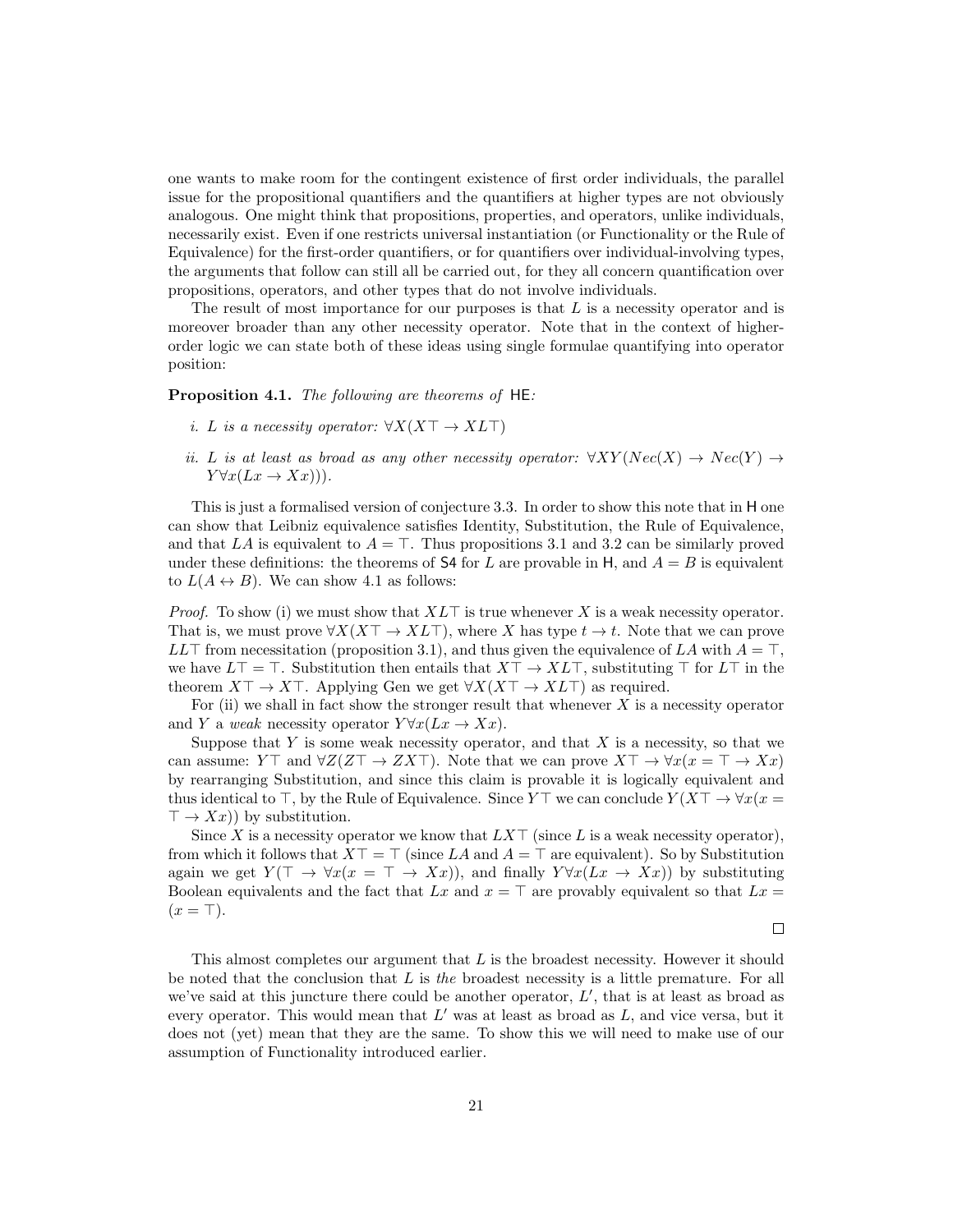**Proposition 4.2** (Uniqueness of broad necessity (HFE)). There is at most one broadest necessity operator.

*Proof.* If  $L$  and  $L'$  are two maximally broad necessity operators, then they are at least as broad as each other.

That L is at least as broad as L' means that every necessity operator applies to  $(Lx \rightarrow$  $L'x$ , and since L is a necessity operator  $L(Lx \to L'x)$ . Since L' is at least as broad as L we can similarly conclude  $L(L'x \to Lx)$ . Since L is a normal modal operator (see theorem 3.1) we know that  $L(Lx \leftrightarrow L'x)$ . So by theorem 3.2  $Lx = Lx'$ .

Generalizing we know that  $\forall x (Lx = L'x)$ , and finally applying functionality we can conclude  $L = L'$ .  $\Box$ 

This theorem therefore justifies our terminological abuse of using L for both the thing we defined in section 3 from propositional identity, and here from Leibniz equivalence: since they are both broadest necessity operators, they are identical by proposition 4.2. The other notational abuse we made was to use the same symbol for Leibniz equivalence as propositional identity. This justified by the following similar theorem:<sup>37</sup>

**Proposition 4.3** (Uniqueness of Identity (HFE)). If  $\approx$  and  $\approx'$  are two binary relations on type  $\sigma$  such that:

- i.  $\approx$  and  $\approx'$  necessarily satisfy the law of self-identity: Lx  $\approx$  x and Lx  $\approx'$  x
- ii.  $\approx$  and  $\approx'$  necessarily obey substitution:  $L(x \approx y \rightarrow \phi \rightarrow \phi[x/y])$ ,  $L(x \approx' y \rightarrow \phi \rightarrow$  $\phi[x/y]$

Then  $\approx$  is Leibniz equivalent to  $\approx'$ :  $\approx =_{\sigma \to \sigma \to t} \approx'$ .

*Proof.* We first prove that  $x \approx y \leftrightarrow x \approx y$  from assumptions that are L-necessary. Since the assumptions are L-necessary we may conclude  $L(x \approx y \leftrightarrow x \approx y)$  (since L is a normal modal operator), and thus that  $x \approx y = x \approx y$  by theorem 3.2. We can then use functionality to show that  $\approx=\approx'$ : firstly since, for any x,  $\forall y(\lambda z(x \approx z)y = \lambda z(x \approx' z)y)$  functionality tells us that for any  $x \lambda z (x \approx z) = \lambda z (x \approx z)$ . By applying functionality again, and  $\eta$ conversion that gives us  $\approx=\approx'.$ 

So it just suffices to prove  $x \approx y \leftrightarrow x \approx y$  from necessary assumptions. Since by assumption i)  $x \approx' x$  and ii)  $x \approx y \rightarrow x \approx' x \rightarrow x \approx' y$  we get  $x \approx y \rightarrow x \approx' y$ . parallel argument establishes the other direction, so we have proven  $x \approx y \leftrightarrow x \approx y$  from assumptions that are L necessary.  $\Box$ 

The theorem effectively shows that any relations necessarily satisfying Identity and Substitution are the same modulo Leibniz equivalence. In particular they must be the same as Leibniz equivalence, modulo Leibniz equivalence, since Leibniz equivalence satisfies both of the theorem's conditions.<sup>38</sup>

To illustrate this theorem, consider an alternative definition of identity in which a and b are identical iff every reflexive relation applies to a and b:  $\forall X (\forall z X z z \rightarrow X ab)$  (where a, b are of some type  $\sigma$  and X is a binary relation of type  $\sigma \to \sigma \to t$ ). It is easy to prove,

<sup>&</sup>lt;sup>37</sup>The theorem below was proved using the Rule of Equivalence, however a version of it is provable without that assumption with a slightly more intricate proof.

<sup>38</sup>For this argument to make any sense one must take heed of the types of these identifications: every candidate identity relation between entities of type  $\sigma$  is Leibniz equivalent (at type  $\sigma \to \sigma \to t$ ) to Leibniz equivalence at type  $\sigma$ .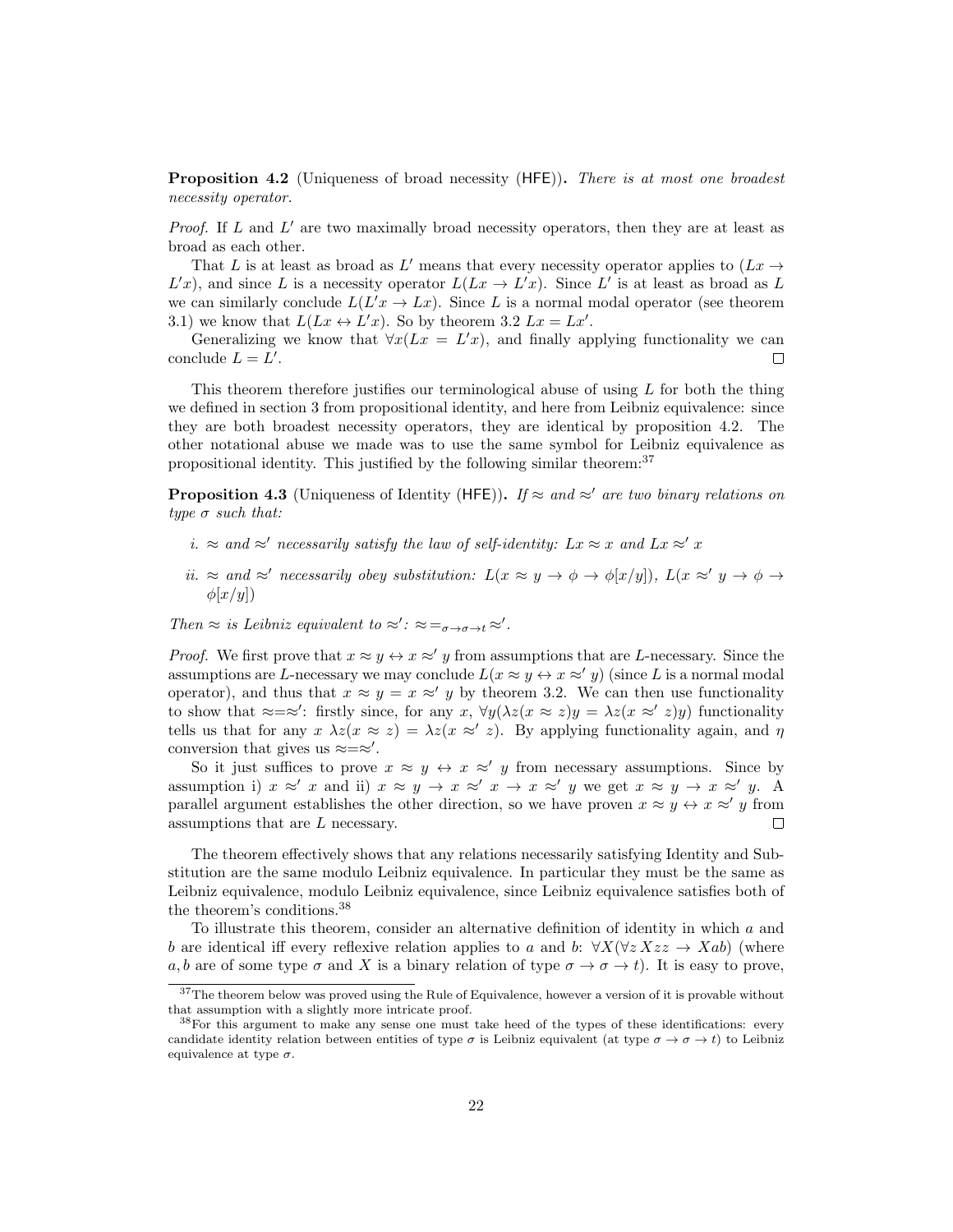in HFE, that our alternative definition of identity satisfies Identity and Substitution and so by necessitation for  $L$  they do so of  $L$ -necessity. Therefore applying theorem 4.3, our alternative identity relation must be Leibniz equivalent to Leibniz equivalence.

However someone concerned that Leibniz equivalence doesn't express 'real identity' might nonetheless worry that this theorem doesn't really prove the uniqueness of identity. While the candidate identity relations may all be Leibniz equivalent to one another, the worry might go, we have no guarantee that they are really the same, and thus, in particular, we have no guarantee that Leibniz equivalence is *really* identical to *real* identity.

Luckily a more subtle application of the theorem can head that worry off as well. For suppose that there was a family of relations,  $=\frac{R}{\sigma}$ , at each type  $\sigma$ , that did express real identity and that necessarily satisfies Identity and Substitution. We could then apply proposition 4.3 to show that  $=_{\sigma}$  — Leibniz equivalence at type  $\sigma$  — and  $=_{\sigma}^{R}$  are in fact Leibniz equivalent. That is to say, every concept applying to  $=\frac{\sigma}{R}$  applies to Leibniz equivalence  $=\frac{\sigma}{R}$ . In particular, consider the concept: being *really identical* to real identity, or  $\lambda X(X =_{\sigma \to \sigma \to t}^{R} =_{\sigma}^{R})$ . This property applies to  $=\mathcal{E}_R$ , and so it applies to Leibniz equivalence. That is:  $=\sigma = \mathcal{E}_{\sigma \to \sigma \to t} = \mathcal{E}_R$ . In other words, real identity is really identical to Leibniz equivalence.

# 5 The Logic of Broad Necessity

Let us turn our attention once again to the propositional modal language of the operator L. We saw in sections 2, 3 and 4, in different ways, that broad necessity satisfies the principles of the logic S4. However this fact that does not completely settle the question of what the modal logic of broad necessity is; since there could be other principles that are valid, S4 is merely a lower bound.

The notion of validity relevant for our purposes may be defined as follows: a closed term  $\phi$  of type t in the language of higher-order logic is metaphysically valid (or just valid) if it contains only logical vocabulary and the sentence  $L\phi$  is true. A term is purely logical if it is constructed out of  $\lambda$ , variables,  $\rightarrow$  and  $\forall_{\sigma}$  only. An open term of type t is valid if its universal closure is. The restriction to sentences containing only logical vocabulary is so that we can focus on principles that are L-necessary but whose L-necessity does not depend on the interpretation of any non-logical predicate. The usual schemata of propositional modal logic, for example, can be understood as open sentences with variables replacing the schematic letters.<sup>39</sup> When I talk of the *logic* of broad necessity, in what follows, I simply mean the set of metaphysical validities.

An upper bound on the logic of broad necessity is the modal logic Triv, which is axiomatized by adding to the normal modal logic K the schema:

# Triv  $LA \leftrightarrow A$

There are no consistent normal modal logics that extend Triv (Hughes and Cresswell [24] p67) so it is indeed an upper bound. This would be the modal logic of broad necessity if the Fregean axiom were true: the principle that there are only two propositions (see previous section). For then every truth would be identical to  $\top$  and since no falsehood can be identical to  $\top$  a proposition is *L*-necessary if and only if it is true.

 $39$ It is worth comparing this with the notion of metaphysical universality adopted by Williamson [53]: in the language of higher-order logic it amounts to a sentence which is purely logical and true (as opposed to being purely logical and being broadly necessary). On Williamson's conception there could be metaphysically universal truths that aren't even metaphysically necessary.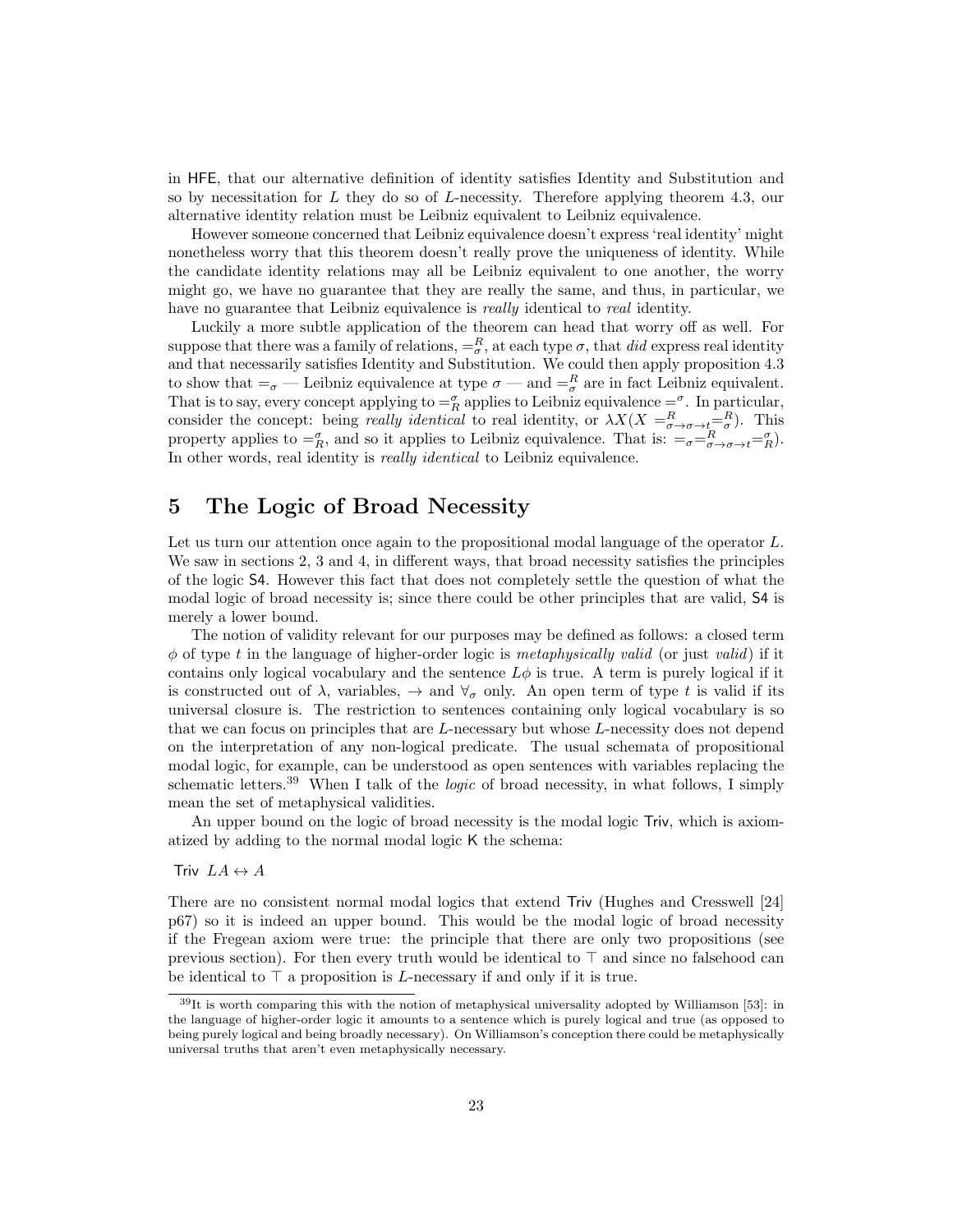Since the Fregean axiom is plausibly false, Triv is not metaphysically valid. Indeed we can employ an argument due to Schiller Joe Scroggs to get a bit further and show that S5 is an upper bound. S5, recall, is the result of adding the following axiom to S4:

$$
5 \neg LA \to L\neg A
$$

Or equivalently, by adding the Brouwerian axiom:

 $B$   $A \rightarrow LMA$ 

Scroggs shows that the logic of any proper extension of S5 is the logic of a frame with finitely many worlds. The theorems of this logic can be refuted by reflection on the truth that, for any  $n$ , it's metaphysically possible, and thus broadly possible, for there to have been exactly  $n$  stars, and the fact that these truths require the existence of infinitely many worlds. (In more detail, there will be object language validities in any proper extension of S5 for which one can transform these considerations into explicit counterexamples. See Scroggs [43] and Williamson [53] p111 for a discussion of this result.)

So this means the logic of broad necessity contains S4 but doesn't contain S5. But this leaves matters quite open. For example, it leaves it open whether the logic of broad necessity is properly included in S5 or if its logic neither contains nor is contained in S5, as would happen, for instance, if the McKinsey axiom,  $\Box \Diamond A \rightarrow \Diamond \Box A$ , were valid.

It is worth mentioning that there are parallel questions about the logic of identity. One of these is the necessity of distinctness: that if two propositions are distinct they are necessarily distinct:

THE NECESSITY OF DISTINCTNESS:  $A \neq B \rightarrow L(A \neq B)$ .

Parallel questions concerning the necessity of distinctness arise at other types as well. In fact these questions are closely tied to the status of 5 and B. Substituting B for  $\top$  in the above gives us 5, and there is a well-known argument getting us the necessity of distinctness from B (see Prior [36] pp.206-207).<sup>40</sup>

A tractable question that is open at this juncture concerns whether it is possible to prove any further modal principles about broad necessity from the system HFE. There might, for example, be a cunning argument in HFE for the S5 axiom or the McKinsey axiom or some other principle that we have just missed in our discussion in section 4. This question can in fact be answered negatively:

**Theorem 5.1.** Consider the smallest set of terms,  $\mathcal{L}_L$ , in the language of higher-order logic that contains: (i) a (given) infinite set of constants of type t (ii) contains the sentences  $\perp$ ,  $L\phi$ ,  $\phi \rightarrow \psi$  whenever it contains  $\phi$  and  $\psi$ . Then for any  $\phi \in \mathcal{L}_L$  the following are equivalent:

There is a proof of  $\phi$  (as a sentence of propositional modal logic) in S4

There is a proof of  $\phi$  (as a sentence of higher-order logic) in HFE.

<sup>40</sup>Failures of the necessity of distinctness is one way in which my definition of metaphysical validity can come apart from Williamson's notion of metaphysical universality. For example there are models of HFE in which there are four propositions but, because two pairs of distinct propositions are possibly identical, it's possible that there are only two propositions. In this model, the claim that there are exactly four propositions is metaphysically universal, but not valid in my sense because it is not L-necessary. A natural conjecture would be that on the assumption of S5 every metaphysically universal sentence in pure language of higher-order logic is valid (the converse is trivially true).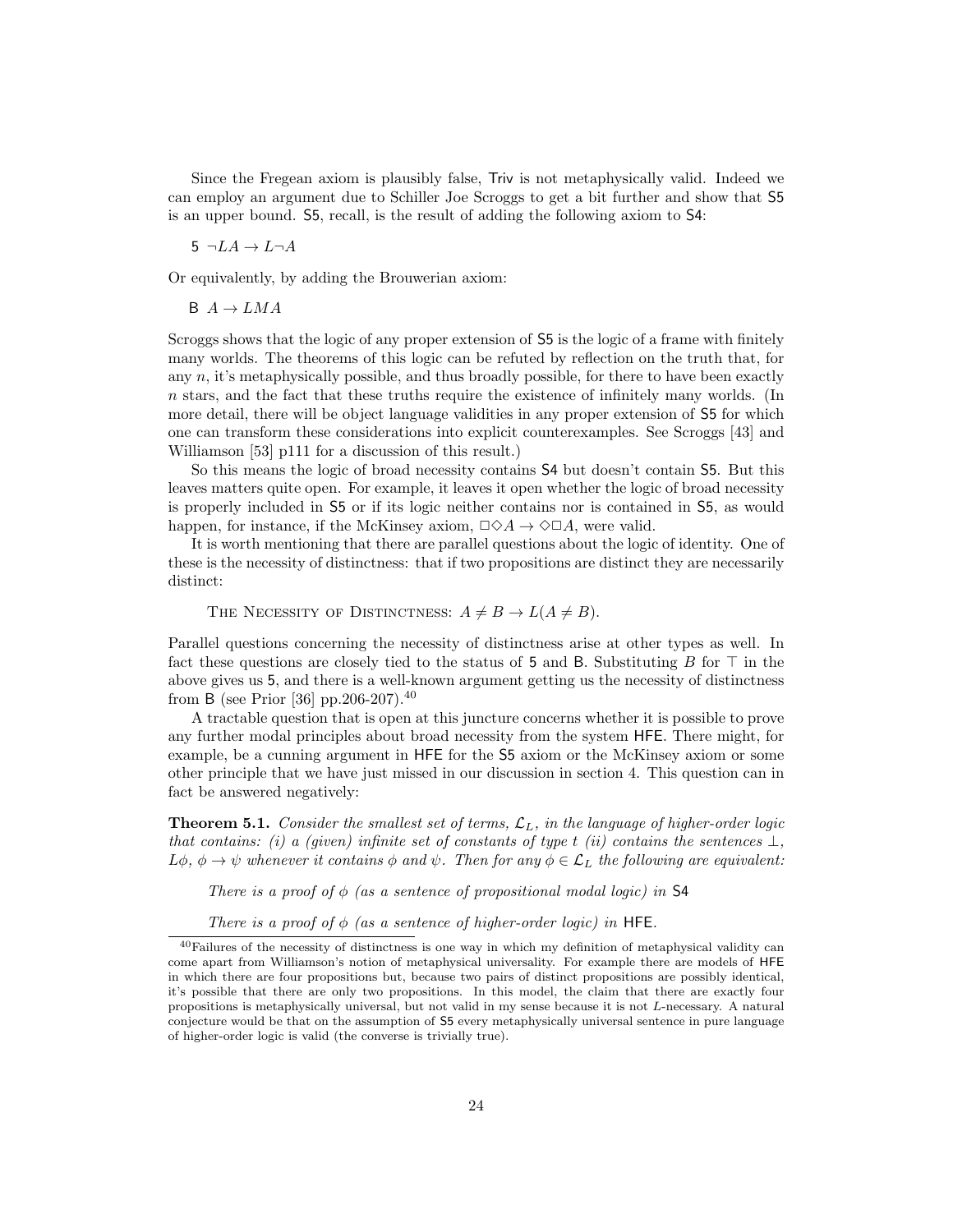The theorem is proven by showing it is possible to construct, for any world in a transitive reflexive Kripke model, a model of HFE which makes exactly the same sentences true (this is done using Kripke logical relations; see Plotkin [35]). Since transitive reflexive Kripke frames are complete for S4 it follows that models of HFE are complete for S4. (It is worth noting, with regards to the preceding, that a model of HFE is just a model of propositional modal logic — via the interpretation it assigns to  $L$  — with a lot of redundant structure). So if there is a proof of something in HFE it is true in all models of HFE, and thus every transitive reflexive Kripke frame which finally means it must be provable in S4. The converse that the theorems of  $S4$  can be proven in HFE — we have shown already.

The above tells us that we cannot prove anything about broad necessity in HFE that we cannot already prove in S4, but it tells us nothing about the set of sentences that are metaphysically valid. By employing the same construction from the appendix we can in fact show that it's consistent with HFE that S4 proves exactly the sentences that are metaphysically valid. That is to say, there is some model  $M$  of HFE such that for all  $\phi \in \mathcal{L}_L$ :  $\phi$  is provable in S4 if and only if  $\forall p_1...p_nL\phi$  is true in M. (Recall that a sentence  $\phi \in \mathcal{L}_L$  is metaphysically valid iff  $L \forall p_1...p_n \phi$  is true.) Indeed, the construction shows us the following:

**Theorem 5.2.** Let  $\Lambda \subseteq \mathcal{L}_L$  be the modal logic of a single Kripke frame. Then there is some model of HFE, M, such that:

• For every  $\phi, \phi \in \Lambda$  if and only if  $L \forall p_1...p_n \phi$  is true in M.

Informally: according to M,  $\Lambda$  consists of exactly the metaphysically valid sentences. In particular, since S4 is the logic of a single Kripke frame (the canonical frame), there are models in which  $\mathsf{S4}$  is exactly the logic of metaphysical validity.<sup>41</sup>

Although we can't prove any principles that go beyond S4 from our assumptions so far, a stronger logic may yet be metaphysically valid. Here I have nothing conclusive to say, however there are some arguments against S5 that I take quite seriously that have lead me to believe that S5 is not the logic of broad necessity. I consider some arguments in favor of S5 in section 5.2, 5.3 and 5.4 as well.

### 5.1 The Argument from Vagueness

So far we have concerned ourselves primarily with the logic of broad necessity without taking any stances on which propositions are broadly necessary beyond those expressed by theorems of HFE. Further plausible candidates include propositions expressed by conceptual truths, such as the truth that scarlet things are red, that everyone over the age of 40 is an adult, that people with no hairs are bald, and so on.

Note that by varying the age, the shade of color, and the number of hairs in the above examples we can generate sorites sequences of propositions that begin with broad necessities and segue into propositions that are clearly not broad necessities. Thus for example:

- 1. It is L-necessary that people with no hairs are bald.
- 2. It is not L-necessary that people with at most a million hairs are bald.

<sup>41</sup>Thanks to an anonymous referee here for making me think more carefully about this question.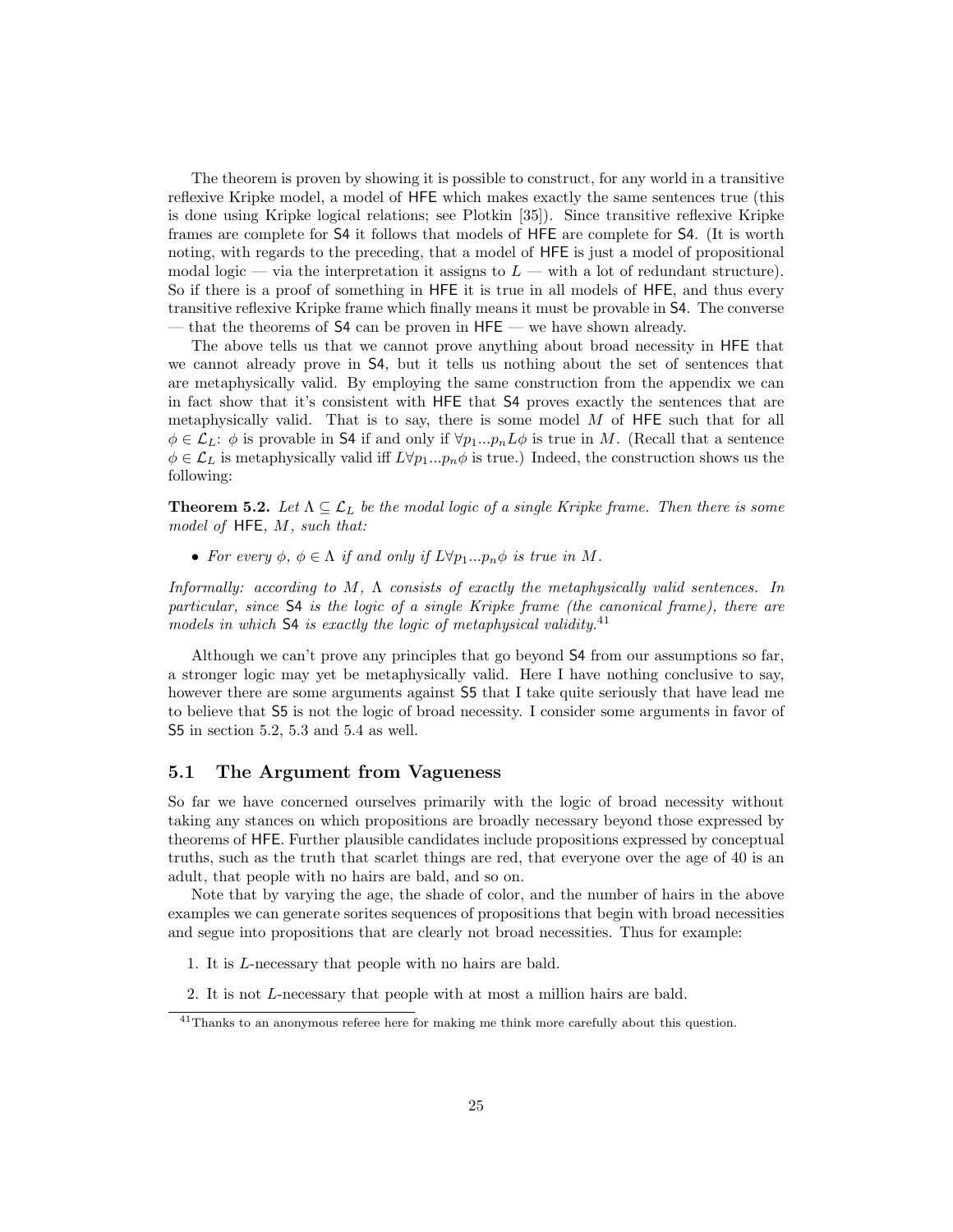As noted, 1 is plausibly true because it's conceptually true that people with no hairs are bald, and 2 is true simply because it's not true that people with a million hairs are bald and L is factive. By a bit of logic there must be some n such it is L-necessary that people with at most n hairs are bald, but not L-necessary that people with at most  $n+1$  hairs are bald. Despite this result (which must be accepted by anyone who accepts 1, 2 and classical logic) it is surely not a precise matter which this last broadly necessary proposition is. It is rather *borderline* where it lies. In particular for the critical  $n$  and (and the surrounding borderline cases):

3. It is *borderline* whether it is *L*-necessary that people with at most  $n$  hairs are bald.

We might formalize this  $\nabla LA$ , where  $\nabla B$  stands for the formula  $\neg \Delta B \wedge \neg \Delta \neg B$ : it is not determinate that B and not determinate that  $\neg B$ .

A logic of S5 would entail the impossibility of 3. For S5 guarantees both the conditionals  $LA \rightarrow LLA$  and  $\neg LA \rightarrow L\neg LA$ . But since L is the broadest necessity we know that the conditionals  $LLA \rightarrow \Delta LA$  and  $L\neg LA \rightarrow \Delta \neg LA$  are true. Chaining these conditionals together gets us that  $LA \to \Delta LA$  and  $\neg LA \to \Delta \neg LA$ , which along with the instance of excluded middle,  $LA \vee \neg LA$  entails  $\Delta LA \vee \Delta \neg LA$  which is inconsistent with  $\nabla LA$ .

#### 5.2 The Argument from Kreisel's Principle

There are a couple of theoretical arguments in favor of S5 that I would like now to turn to. Both rely on technical assumptions that I do not think ultimately hold up to scrutiny. However the surrounding issues are helpful to think about and bring out clearly what things would have to look like in a non-S5 universe.

The first is a model theoretic argument. A model of higher-order logic assigns to each type  $\sigma$  a domain  $D_{\sigma}$ . At functional types  $\sigma \to \tau$  the elements of  $D_{\sigma \to \tau}$  determine functions from  $D_{\sigma}$  to  $D_{\tau}$ . To evaluate terms of type t for truth we pick a subset T of  $D_t$  to represent the truths. Finally we select elements  $cond \in D_{t\to t\to t}$  and  $all \in D_{(\sigma\to t)\to t}$  to interpret the conditional and quantifiers, with the constraint that they interact with the set  $T$  in the right sort of way: we require that  $cond(a)(b) \in T$  if and only if  $a \notin T$  or  $b \in T$ , and we require that  $all(f) \in T$  if and only if  $f(a) \in T$  for every  $a \in D_{\sigma}$ .

In general two elements of domain  $D_{\sigma \to \tau}$  can determine the same function from  $D_{\sigma}$  to  $D_{\tau}$ , but when this never happens we call the model *functional*. If every function from  $D_{\sigma}$ to  $D_{\tau}$  is determined by some element of  $D_{\sigma \to \tau}$  then the model is called full. If furthermore the elements of  $D_t$  form a Boolean algebra, and the connectives and quantifiers express the corresponding Boolean operations (this implies that T forms an ultrafilter of  $D_t$  and that  $D_t$ has certain completeness properties) we call the model *Boolean*. If a model is Boolean and  $|D_t| = 2$  we call the model extensional. Finally call a model *standard* if it is full, functional and extensional. (See the appendix for precise definitions.)

In first-order logic, if a sentence is true in every set theoretic model then it is true simpliciter. Since the set of all first-order truths is certainly consistent in first-order logic it follows by the completeness theorem for first-order logic that there is a model that makes all of those sentences true, so if a sentence is true in all such models it must be among the truths. This result holds even though there is no model in which the quantifiers have their intended range, for in every model the quantifiers are restricted to a set and so no model captures the unrestricted reading of the quantifiers. The reason is that there's nothing we can say in first-order logic that is true on the unrestricted reading of the quantifiers but is false on every reading in which they are restricted to a set. (See Kreisel [26].)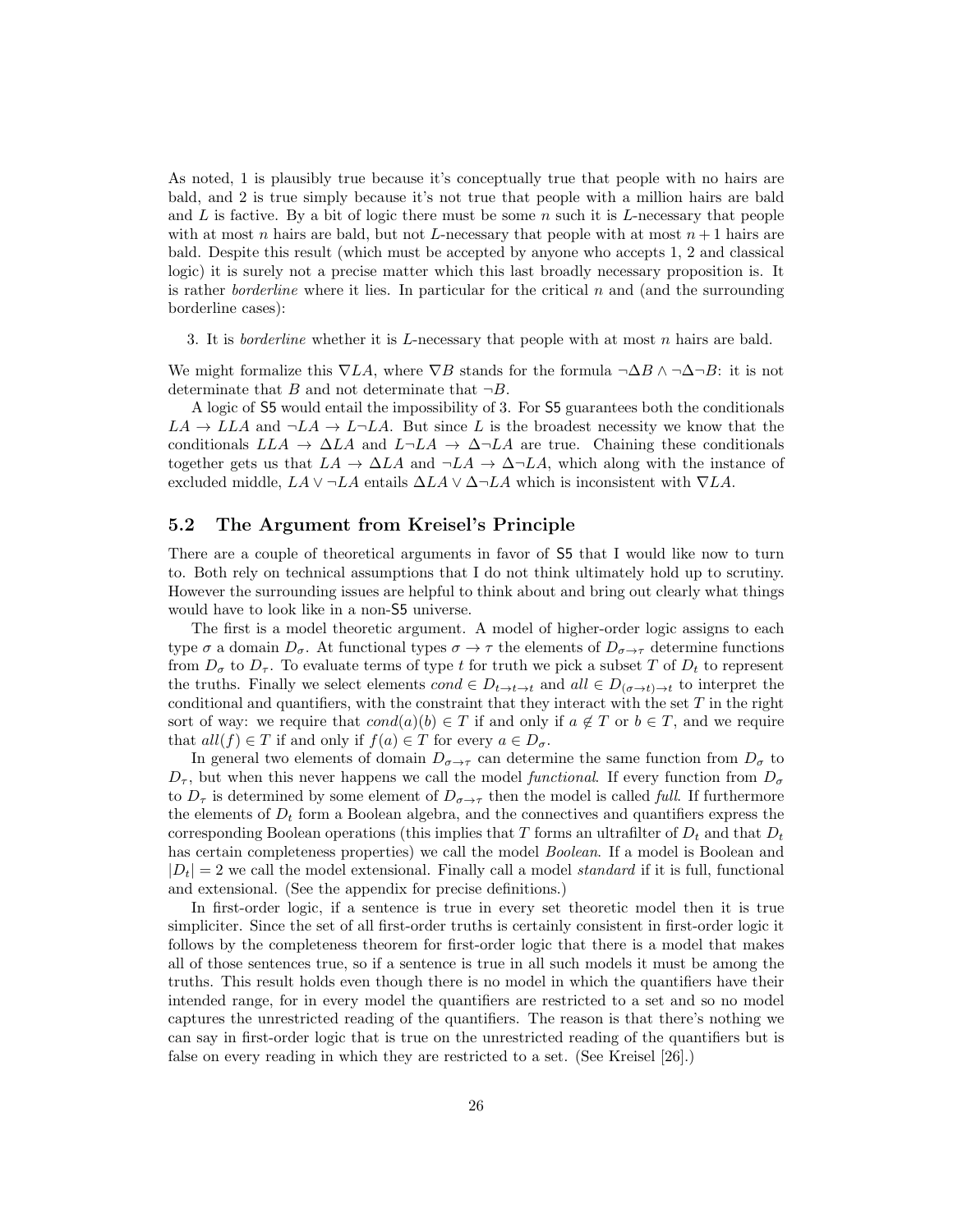If we thought that standard models were the relevant analogue of first-order models for higher-order logic then this sort of argument would not be successful since we do not have an analogous completeness theorem for any recursively axiomatisable system relative to standard models. Shapiro [44] has investigated the result of adopting this principle as an independent assumption:<sup>42</sup>

Kreisel's Principle: If a sentence of higher-order logic is true in all standard models then it is true.

It is easily verified that the theorems of S5 for L are true in every standard model of higherorder logic: since there are only two propositions in an extensional model, every truth is identical to  $\top$  and every falsehood identical to  $\bot$  so if the proposition that  $A = \top$  is true it is identical to  $\top$  and if it's negation is true then it's negation is identical to  $\top$ . So Kreisel's principle entails the truth of the theorems of S5.

As it stands, however, Kreisel's principle is not particularly plausible. It entails the Fregean axiom, since the Fregean axiom is true in all extensional models of higher-order logic. For similar reasons it entails that there are no intensional operators, and many other implausible theorems; in particular it entails that the logic of  $L$  is in fact Triv.

The contexts in which Kreisel's principle is usually applied are mathematical and in these cases it is not usually relevant whether or not there is intensionality. However if the principle is to be at all plausible we need to weaken the principle somehow.

There are different ways to achieve this. One way is to restrict attention to sentences whose quantifiers are restricted to *extensional* concepts. If  $\phi$  is a sentence of higher-order logic, let  $\phi^*$  be the sentence gotten from  $\phi$  by restricting all of the quantifiers in  $\phi$  to extensional concepts. This has the effect of restricting, for instance, quantification over operators to truth-functional operators.<sup>43</sup> In a standard (extensional) model of higherorder logic these restrictions are redundant (since, e.g., all operators were truth-functional to begin with), but in a general model with more than two propositions they are not. Now consider the following candidate weakening:

WEAKENED KREISEL'S PRINCIPLE 1: If a sentence of higher-order logic,  $\phi$ , is true in all standard models, then  $\phi^*$  is true.

This weakening of Kreisel's principle is intended to capture the intuition that the content of standard higher-order logic is true, provided it concerns extensional matters only. Thus, for example, for each arithmetical truth,  $\phi$ , there is a sentence of higher-order logic stating that if X is a relation of order-type  $\omega$ , then  $\phi$  is true in the structure defined by X. The totality of such truths will not be completely captured by HFE, or indeed any recursively axiomatizable system. It is natural to think that truths like this — things that are true in all standard models, but which don't directly involve intensional notions — should be true simpliciter, and this is what the weakening of Kreisel's principle achieves.

Note, however, that it is straightforward to show that the models of higher-order logic

 $^{42}\mathrm{The}$  version stated below is distinct from, but closely related to Shapiro's principle.

<sup>&</sup>lt;sup>43</sup>We define the notion of an extensional concept as follows. First we define a relation  $\sim_{\sigma}$  on each type  $\sigma$ .  $p \sim_t q$  stands for  $p \leftrightarrow q$ ,  $a \sim_e b$  means  $a =_e b$ ,  $f \sim_{\sigma \to \tau} g$  means  $\forall xy(x \sim_{\sigma} y \to fx \sim_{\tau} gy)$ . For each type we may define an extensionality predicate of type  $\sigma \to t$  as follows:  $Ext_{\sigma}(a) := a \sim_{\sigma} a$ .  $\phi^*$  is the result of simultaneously replacing subformulae of the form  $\forall_{\sigma} x \psi$  with  $\forall_{\sigma} x (Ext_{\sigma}(x) \to \psi)$ . It is worth noting that the relation we have defined is an example of logical relation. (See the appendix for the definition of a Kripke logical relation. A logical relation is a Kripke logical relation with exactly one world.)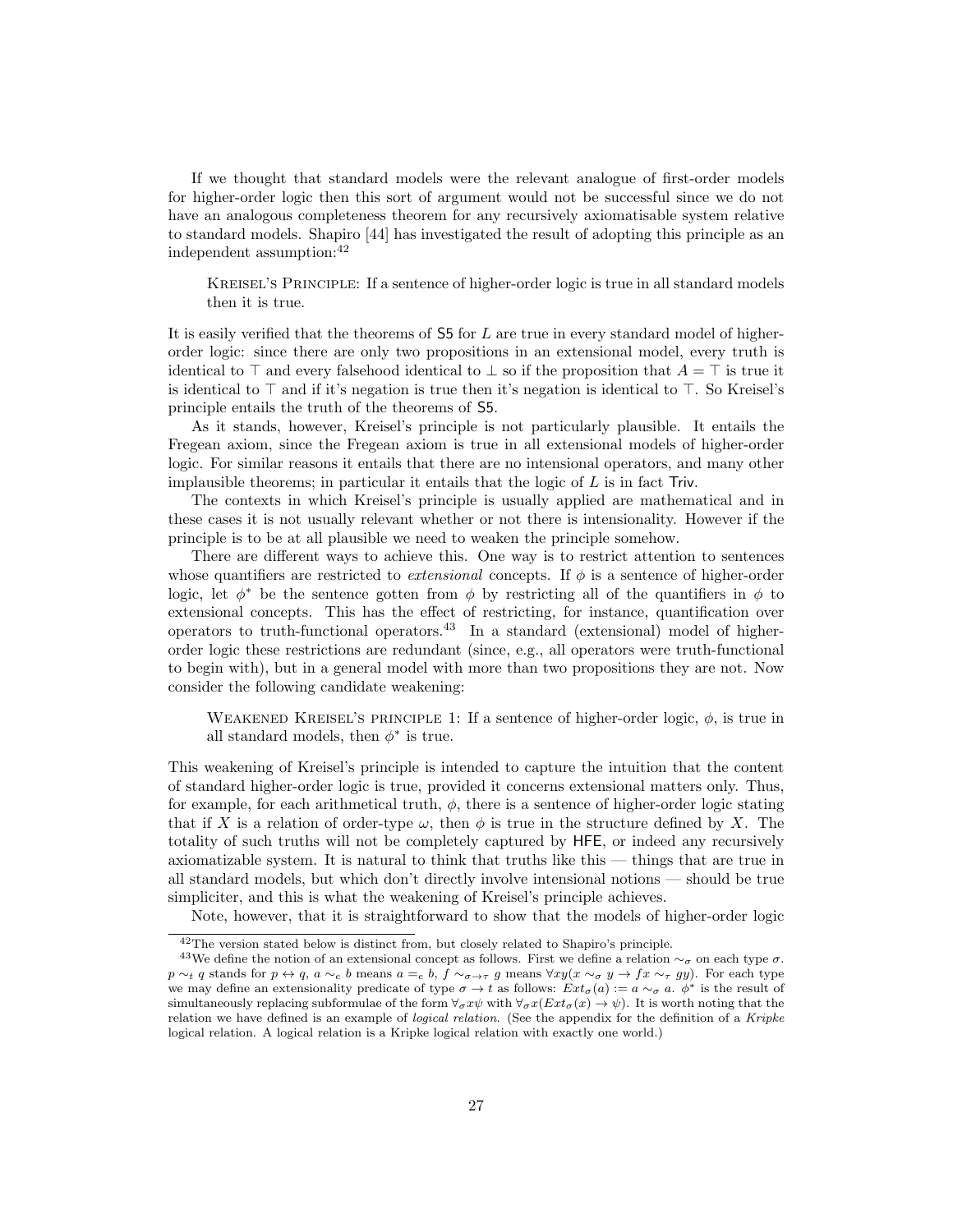considered in the appendix satisfy this weakening of Kreisel's principle.<sup>44</sup> It thus follows that this version of Kreisel's principle cannot entail any modal principles not already provable S4.

Another natural way to weaken Kreisel's principle is to consider a more general class of models, including models that contain more than two propositions. Consider the following candidate weakening:

WEAKENED KREISEL'S PRINCIPLE 2: If a sentence of higher-order logic is true in all full, Boolean models then it is true.

This weakening does not entail the Fregean axiom either. Since I have not stipulated that the models are functional, it does not entail functionality either, although of course functionality may still be true.

This weaker version of Kreisel's principle also entails the S5 principle:

**Proposition 5.3.**  $\neg LA \rightarrow L \neg LA$  is true in every full Boolean model of higher-order logic.

This follows from the fact that full models contain the  $\delta$  function discussed in the next section.

On the assumption of Booleanism, the restriction to Boolean models in Kreisel's principle does not seem to be an obvious source of contention. One might try to justify the restriction to full models as follows. When we quantify using a higher-order quantifier  $\forall_{\sigma \to \tau}$  over concepts with a functional type, we are by definition quantifying over all such functions. After all, the only means we have to express the notion of every function of type  $\sigma \to \tau$ is with the universal quantifier  $\forall_{\sigma \to \tau}$ . Full models of higher-order logic therefore give us a kind of miniature model of what things are like when you're quantifying over all functions, by contrast to non-full models in which you are only quantifying over some of the functions.

But the analogy between functions and concepts is prone to mislead. When we quantify into the position that an operator occupies, for example, we are not really quantifying over functions between propositions. Despite the sloppy way we talk about the things that occupy types other than type e, they are not really well modeled by singular talk of propositions, functions, and the like. Even if the behavior of these miniature models can be taken to be a good guide to the world at large, it's far from obvious that every function from individuals to propositions corresponds to a property. For instance, if I apply a property  $F$  to an individual a one might expect the resulting proposition to be *about* that individual, yet an arbitrary function can map a to any proposition, whether about a or not.

In the context of the theory HFE presented above, there are several ways in which higher-order quantification into, say, predicate position can fail to be faithfully modeled by quantification over all functions. For example, in the case of functions, bijections (one-toone correspondences) are always invertible, in the sense that if  $f$  is a bijection there's a function g such that  $g \circ f$  is the identity mapping. But there are models of HFE in which the analogue of this claim is not true (see appendix). On the one hand, there is a concept F (of predicate type,  $e \to t$ ) such that for any distinct individuals a and b the proposition that a is F is distinct from the proposition that b is  $F$ , and every proposition is identical to the proposition that  $a$  is  $F$  for some individual  $a$ . On the other hand, in this model, there

<sup>44</sup>Given a model of higher-order logic we can define the subset of each domain corresponding to the extensional concepts, using a definition parallel to that of ∼ given in in footnote 43. This will be a congruence with respect to application, and when the starting model is of the sort described in the appendix, it is easy to see that the result of quotienting the model by the equivalence relation will always result in a standard model. It follows that whenever  $\phi$  is true in the quotiented model,  $\phi^*$  is true in the original model.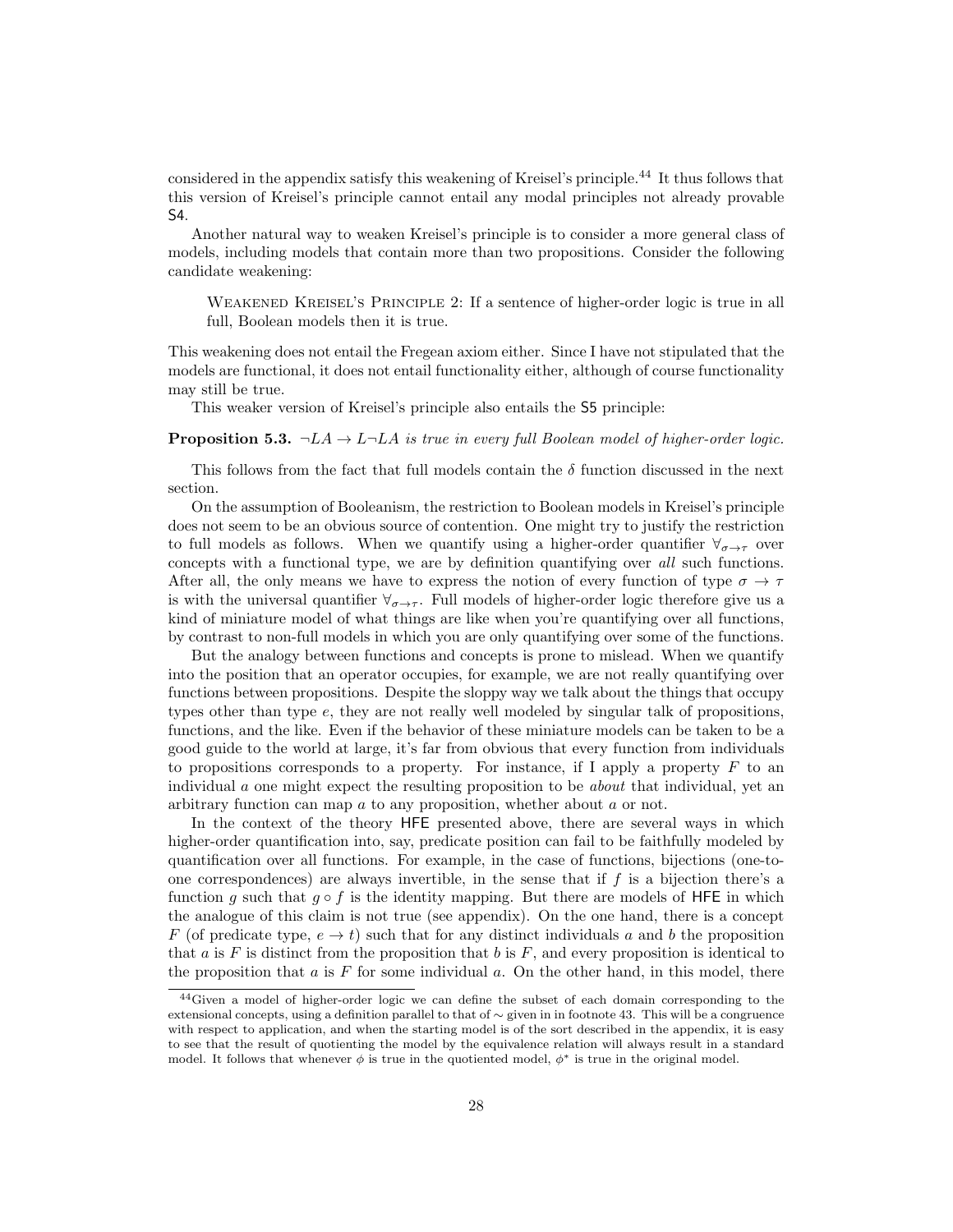is no concept G of type  $t \to e$  such that  $\lambda x \, GFx = \lambda x \, x$ . (Interestingly, in these models all the one-to-one correspondences of type  $e \to t$  are at best contingently one-to-one: this is because there are distinct things of type t that are only contingently distinct.<sup>45</sup>)

We granted above that the behavior of 'small' set theoretic models of the type hierarchy might be a good guide to the world at large. But it is far from clear that this is true. It should be noted that Kreisel's principle, even in the two weakened forms above, is extremely strong and implies many surprising set theoretical theses, such as the existence of certain sorts of large cardinals. For example the claim that the domain of individuals has inaccessible size is something that can be stated with a sentence, A, in higher-order logic. Set theoretical assumptions guarantee that  $A$  is in fact true. Now suppose there were no sets of inaccessible size: then every set theoretic model makes  $A$  false even though it is in fact true, contradicting Kreisel's principle. Thus Kreisel's principle entails the existence of inaccessible cardinals (indeed it proves the existence of many other small large cardinals; see Shapiro [44]).

Apart from the set theoretical consequences, it implies non-obvious things about the relation between the sizes of type  $e$  and type  $t$  entities. For example if there are exactly as many propositions as individuals, as captured by the existence of a bijective concept  $e \rightarrow t$ , then Kreisel's principle entails, assuming functionality, that there are effectively no interesting differences, stateable in higher-order logic, between elements of higher-order types that can be obtained from one another by switching es and ts. For example, it entails operators (type  $t \to t$ ) and predicates (type  $e \to t$ ) are indistinguishable in this sense. This is because in full functional models, the behavior of higher types is completely determined by the sizes of the base types.<sup>46</sup> These sorts of correlations are not provable in HFE.

It is worth asking what would happen if we were to relax the condition that the models be full in our statements of Kreisel's principle. In this case the principle has the same status as the first-order version of the principle. Assuming the set of truths contains all the theorems of HFE, then we can apply standard completeness arguments (due to Henkin [22]) — that can be derived in ordinary ZFC without any large cardinal assumptions — to show that there is a non-full model of that set of truths. Moreover, due to the completeness theorem, the resulting principle will not entail anything that cannot already be proven in HFE.

# 5.3 The Argument from Church's  $\delta$  Function

The argument from Kreisel's principle is inherently model theoretic. An alternative object language argument can be given in favor of S5 by assuming that a particular function belongs to the domain of operations on propositions. The function I have in mind for this purpose is known as Church's  $\delta$  function.<sup>47</sup> In the present setting we may regard it as a four-place connective of type  $t \to t \to t \to t^{48}$  In model theoretic terms it is the function that given arguments a, b, c and d from  $D_t$  outputs c if  $a = b$  and d otherwise (it thus behaves a little like a programmers' conditional). In a full model it is always guaranteed that Church's δ function is a member of  $D_{t\to t\to t\to t\to t}$ . However there are models of higher-order logic that do not contain the  $\delta$  function (the models generated by theorem 5.1 include many such

<sup>45</sup>The models can be generated using Kripke logical relations — the general technique is outlined in the appendix. Note that in the appendix we officially only work with one base type,  $t$ , however the definitions are easily generalized.

 $^{46}$ I'm indebted to Peter Fritz here for alerting me of these sorts of correlations between type e and t on the assumption of Kreisel's principle. See also Fritz [20] for some further potential constraints.

 $^{47}{\rm Presumably}$  named by analogy with the physicists' Kronecker  $\delta.$ 

<sup>&</sup>lt;sup>48</sup>In general there is a  $\delta$  functions at each type  $\sigma \to \sigma \to \tau \to \tau \to \tau$ .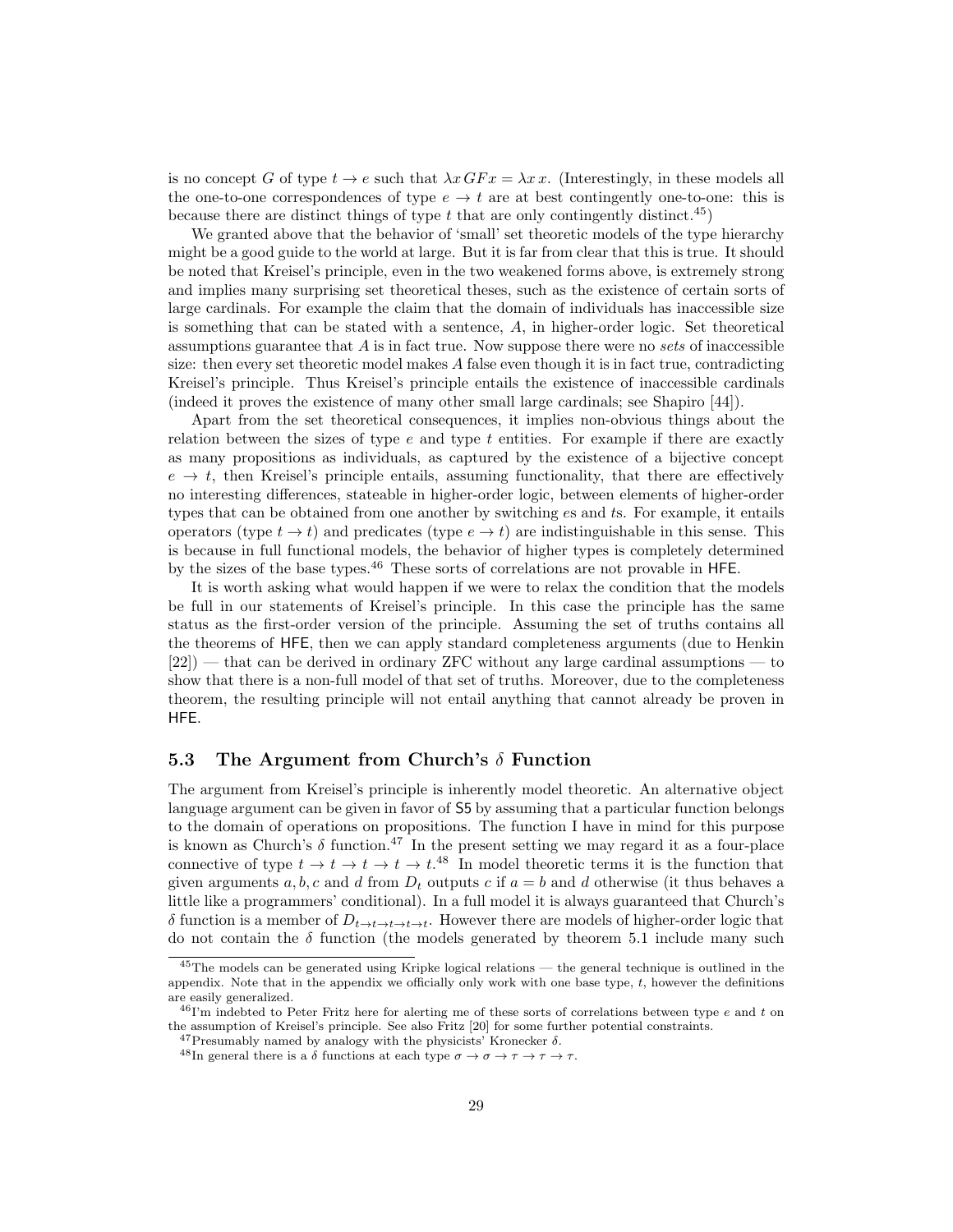examples). It follows, in particular, that the  $\delta$  function cannot be defined from the  $\lambda$  terms, connectives, and higher-order quantifiers.

Although I described Church's  $\delta$  function in model theoretic terms, its behavior can be captured purely in the object-language.

$$
\delta 1 \ \ A = B \to \delta ABC D = C
$$

 $\delta 2$   $A \neq B \rightarrow \delta ABCD = D$ 

These principles will come out true in any model of higher-order logic in which  $\delta$  is interpreted in the way described above.

Moreover, in any full model these principles will not only be true, but *metaphysically* valid. We can capture this in the object language by the truth of the following two principles:

Lδ1  $L(A = B \rightarrow \delta ABCD = C)$ Lδ2  $L(A \neq B \rightarrow \delta ABCD = D)$ 

The above strengthening of  $\delta_1$  and  $\delta_2$  is sufficient to prove that broad necessity satisfies 5.

From the  $\delta$  function we can define another broad notion of necessity:  $L'A := \delta A \top \top \bot$ the connective that outputs  $\top$  if A is  $\top$  and  $\bot$  otherwise. It is straightforward to prove that  $L'A \leftrightarrow LA$ . If  $A = \top$  (i.e. A is L-necessary) then  $\delta A \top \top \bot = \top$  by  $\delta 1$ , since  $\top$  is true so is  $\delta A \top \top \bot$  by Leibniz's law. This establishes  $LA \to L'A$ . On the other hand if  $\delta A \top \top \bot$  is true then it is not identical to  $\perp$  so, by contraposing  $\delta 2$ ,  $A = \top$ . This establishes  $L'A \to LA$ . Assuming the stronger principles  $L\delta_1$  and  $L\delta_2$ , it is possible to show that this biconditional is L-necessary (here we appeal to standard reasoning involving normal modal operators). In particular every instance of the biconditional is L-necessary, and thus by proposition 3.2,  $L'A = LA.$ 

Given our definition of L', the following are two instances of  $\delta 1$  and  $\delta 2$ :

- 1.  $A = \top \rightarrow L'A = \top$
- 2.  $A \neq \top \rightarrow L'A = \bot$

In particular the antecedent of 2 is just  $\neg LA$  (from the definition of L). The consequent by contrast is equivalent to  $\neg L'A = \top$  and by the identity of  $L'A$  with  $LA$  we have  $\neg LA = \top$ , or  $L\neg L A$ . Thus we have an argument for the 5 principle:  $\neg L A \rightarrow L \neg L A$ .

Arguments that rest on the assumption that reality must reflect some feature of a model must be taken with some care. Not all aspects of a model are reflected in reality — after all, models are often made of sets, whereas reality is larger than any set and consists of things that are not sets.

Superficially, it seems as though the above argument does not rest on model theoretic assumptions connecting operators with set-theoretic functions, since it takes the form of a derivation in the object language. However, the only justification we gave for the strengthenings needed in our proof,  $L\delta_1$  and  $L\delta_2$ , was that they are true in full models, and this justification does seem patently model theoretic. It is thus hard not to suspect that the motivation for thinking that  $\delta$  is a well-defined connective rests on the thought that there is a connective corresponding to each set-theoretic function from the propositional domain to itself in a given model.

If we model unary connectives as functions from sets of worlds to sets of worlds, then an admissible interpretation of a unary connective must be a function that preserves the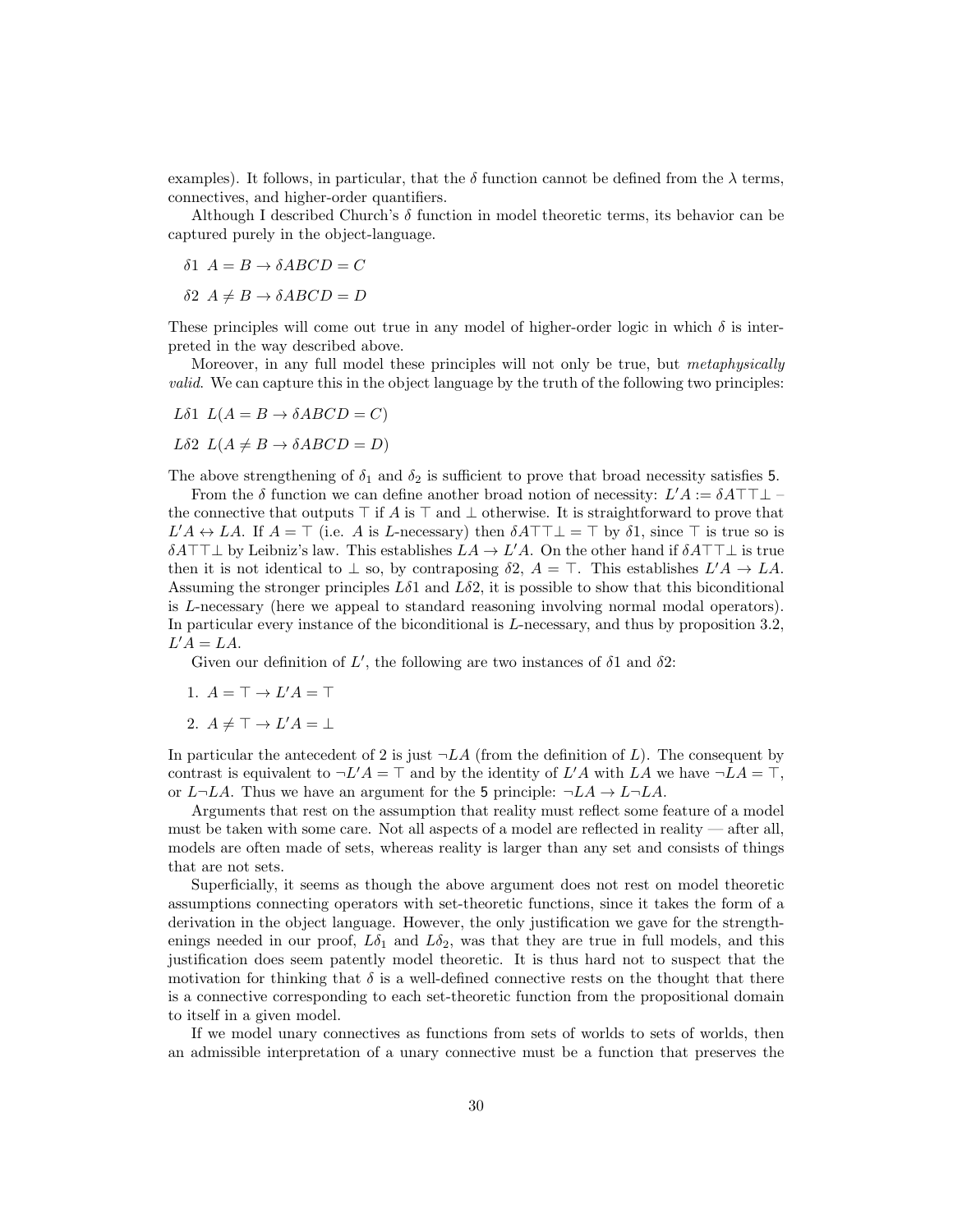identity of propositions at each world: if A and B are identical according to the world  $x$ , then  $f(A)$  and  $f(B)$  must also count as identical according to x. (For Leibniz's law guarantees that the following should be true at each world:  $\forall X(A = B \rightarrow XA = XB)$ . If A and B are identical according to a world precisely when  $A$  and  $B$  denote the same element in the model (i.e. the same set of worlds), then there is no contingent distinctness, and moreover, every set-theoretic function vacuously satisfies this constraint, for it simply amounts to the constraint that functions simply preserve identity. However, the assumption that when we represent  $A$  and  $B$  using distinct objects in a model, this must be reflected in case being modeled by the distinctness of  $A$  and  $B$  is exactly the sort of assumption we need to treat with caution. If we suppose that a pair of propositions,  $A$  and  $B$ , may be distinct according to one world and identical according to another, then A and B must in fact denote distinct sets of worlds. Thus, in particular,  $A$  and  $B$  may be identical according to a world even if they in fact denote distinct elements of the model. An arbitrary set-theoretic function may thus map A and B to any pair of propositions, and so may fail to preserve identity-at-a-world as required.

One might also think that  $L\delta_1$  and  $L\delta_2$  are guaranteed just by making certain stipulations. The behaviour of  $\delta$  was specified by stipulating that  $\delta ABCD$  picked out one thing if a certain condition obtained, and another if it didn't, and that these stipulations held of broad necessity. However, it can be shown that such stipulations are not generally a good way of introducing a predicate or operator. For example, consider the function that takes Alice to the proposition that it's raining or it isn't if Alice wins the lottery tomorrow, and to the proposition that it's raining and not raining otherwise. It's worth highlighting that it is hard to think of a predicate that has this behavior, casting further doubt on the assumption that every function corresponds to a property. But even setting this aside, it is problematic to suppose that these identities are necessarily correlated with Alice's winning the lottery, as would be required if we were to secure analogues of  $L\delta_1$  and  $L\delta_2$ . What we would need is a predicate,  $F$ , that satisfies the following two principles:

1.  $L(A \rightarrow (Fa = \top))$ 

2.  $L(\neg A \rightarrow (Fa = \bot))$ 

Here  $\alpha$  is Alice and  $\ddot{A}$  is the proposition that she wins the lottery tomorrow.

On the assumption that it is contingent whether Alice wins the lottery it is inconsistent to suppose that these two principles are true. For suppose that in fact Alice does win the lottery. Then  $Fa = \top$  and so it's L-necessary that  $Fa = \top$  by the necessity of identity (which follows from Substitution and the necessity of self identity:  $A = B \rightarrow L(A = A) \rightarrow$  $L(A = B)$ ). On the other hand it's possible that Alice does not win the lottery. So  $M\neg A$ , and since we are assuming  $L(\neg A \rightarrow Fa = \bot)$  it follows, using modal reasoning in K, that  $M(Fa = \perp)$ . We can put these two things together, again reasoning in K, to conclude that  $M(Fa = \top \wedge Fa = \bot)$  and finally  $M(\top = \bot)$ . Since we can prove that  $\top \neq \bot$  we can derive  $L(\top \neq \bot)$ , a contradiction. The same argument would have worked if we supposed that Alice didn't win the lottery but might have done.

A general principle stating the possibility of definitions like this takes the following form:<sup>49</sup>

<sup>49</sup>There are some similarities between this principle and a comprehension principle discussed in Walsh [49] and Dorr [12], (in the latter under the title 'Plenitude'). Unlike this principle, however, those principles do not entail the Fregean axiom. Thanks to an anonymous referee for pointing this connection out.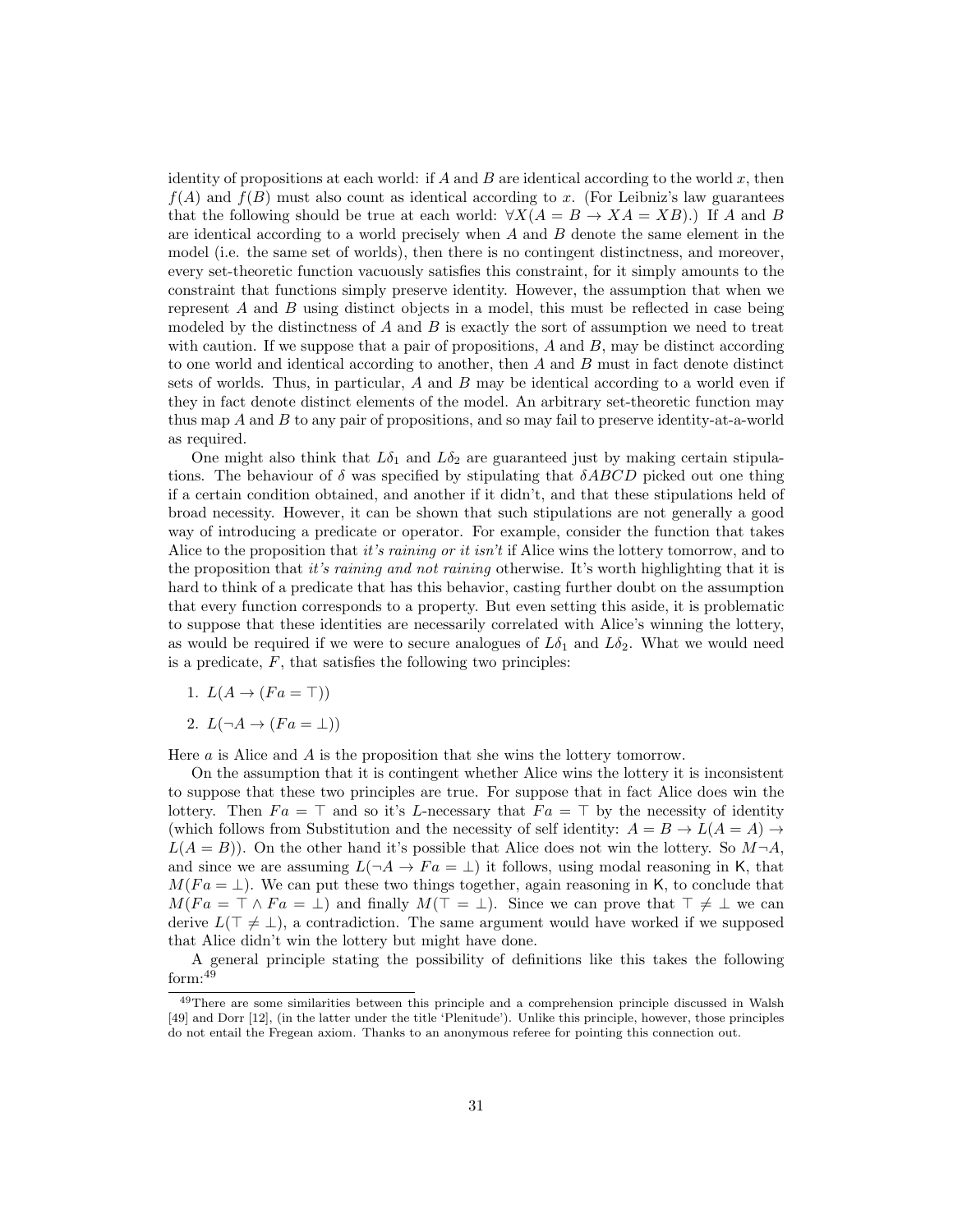For any condition  $\phi$  of type  $\sigma \to t$  and propositions B and C there is some X of type  $\sigma \to t$  such that, L-necessarily, for any a of type  $\sigma$ ,  $Xa = B$  if  $\phi a$  and  $Xa = C$  if  $\neg \phi a$ .

 $\forall Z\forall xy\exists X L\forall z((Zz \rightarrow Xz = x) \land (\neg Zz \rightarrow Xz = y))$  (where X, Z are of type  $\sigma \rightarrow t$  and  $x, y, z$  are of type t).

It is this sort of principle that we would need in order to define things like  $\delta$  and  $L'$  above. But as we have just seen it can be shown to entail the Fregean Axiom, for if the Fregean Axiom is false there are conditions Z that are L-contingent.

The sort of conditions used in the definition of  $\delta$  were identities. One might hope to patch up the argument by noting that, unlike the condition of winning the lottery, identities are always either L-necessarily false or L-necessarily true. Note, however, that this principle is just another way of stating the necessity of distinctness. As noted earlier, the necessity of distinctness is exactly one of those principle we were attempting to prove (and indeed it is equivalent to the 5 principle), so this version of the argument hardly provides an independent argument for the necessity of distinctness and the 5 principle.

### 5.4 The Argument from Kripke Models

Another common argument for S5 rests on the idea that the broadest necessity tells us what is true in all worlds, and broad possibility what is true in some worlds (see, e.g., Lewis [30]). Since our quantifiers are intended to be read unrestrictedly (and not, say, restricted to accessible worlds) we might expect the 5 principle to be true: if A is true in some world, then the claim that A is true in some world is true in every world.

But this thought is quite subtle, and rests on a sort of picture thinking — often encouraged by thinking in terms of set-theoretic Kripke models — that is illicit in this context. The objection goes as follows: If w is possible from the perspective of the actual world v, say, but not conversely, then, at  $w$  we are not using the modal operator in the broadest sense, since there is a possibility,  $v$ , which is being excluded. But this is to forget that we are taking seriously the idea that distinct things are possibly identical, and for this very reason we can't assume that an accurate representation of modal reality using indices (representing maximally strong propositions) and an accessibility relation (representing relative possibility) has a modally rigid structure. The picture I envisage is that the proposition that corresponds to the actual world — represented by the set  $\{v\}$  in our model — while distinct from the inconsistent proposition — represented by the empty set — *would* be identical to it had  $w$  obtained. Presumably this is nonsense when we are talking about the representations of the propositions in a Kripke model, assuming that the empty set is necessarily distinct from any singleton set. But in that case, propositions cannot safely be assumed to be sets of any sort, since we wish to take seriously the hypothesis that propositions can be contingently distinct.

It is, in fact, possible to formulate the argument in higher-order logic by following Arthur Prior in understanding worlds as maximally strong consistent propositions, or *world propo*sitions. More specifically, a world proposition is a proposition which is both broadly possible and broadly entails every proposition or its negation. A proposition being true at a world propositions iff the world proposition strictly implies it in the broad sense (see Fine [18]). The above argument for the 5 principle then amounts to the claim that if a there is a world proposition W that entails A, then every world proposition entails that there is a world proposition that entails A. It is a theorem of our logic that every proposition necessarily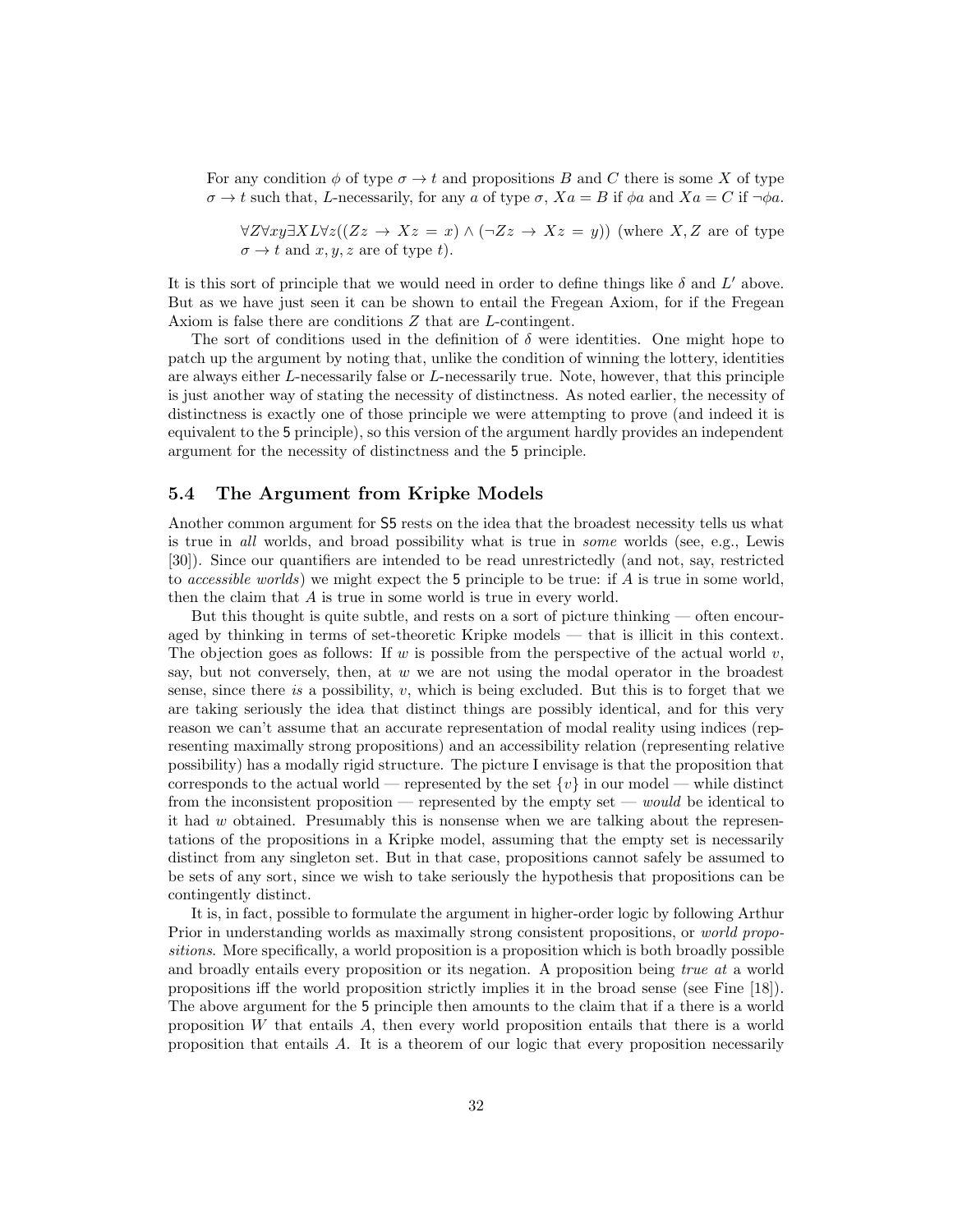exists, and so in particular  $W$  necessarily exists. Moreover, if  $W$  broadly entails a proposition, it necessarily entails it — an instance of the 4 principle,  $L(W \to A) \to LL(W \to A)$ . A natural thought would be that since it's necessary that  $W$  entails  $A$ , and that  $W$  exists, it follows that it's necessary that there's a world proposition (namely  $W$ ) that entails  $A$ .

But this reasoning works only if we had some argument that W is necessarily a world proposition. One of the conditions for a proposition to be a world proposition is that it be broadly possible. If we are taking seriously the idea that the S5 principle for broad necessity can fail, we must take seriously the the idea that it is contingent which propositions are broadly possible, and thus, contingent which propositions are world propositions. According to the resulting picture, it's a contingent matter which world propositions there are: from the perspective of each world, the broadest necessity quantifies over all world propositions, but since which propositions count as worlds varies from world to world, there is still variance concerning what is accessible from each world. Thus, the proposed argument for S5 fails, even when we understand the quantifiers over worlds as ranging unrestrictedly.

(One might wonder what happens to world propositions at worlds where they do not count as worlds. Recall that a proposition is broadly possible if it is distinct from  $\perp$ . If a proposition is contingently possible, then it is contingently distinct from ⊥: thus if a world proposition  $W$  is is not a world proposition according to some other world  $V$ , then it is in fact just the inconsistent proposition at  $V$ .)

These observations can also be brought to bear on an argument, due to Timothy Williamson, that purports to show the necessity of distinctness by appealing to standard axioms governing the actuality operator (see Williamson [51]). In the Priorian framework, the actual world is the unique world proposition that is true. But if the S5 principle fails, it may be contingent whether this proposition is consistent (and, thus, contingent whether it is a world proposition). Had it been inconsistent, then every proposition, including the inconsistent proposition, will be true at it, so we should not expect an actuality operator based on this conception of actuality to behave in familiar ways.<sup>50</sup> On the other hand, it seems quite plausible that if a proposition consistent, then it is *metaphysically* necessary that it is consistent. This must be true, for example, if metaphysical necessity was governed by a logic of S5. In that case, the actual world is metaphysically necessarily well-behaved, and the usual axioms governing the interaction of actuality and metaphysical necessity can be assumed to hold.

# 6 Conclusion

We have raised some considerations in favor of and against the metaphysical validity of the theorems of S5 for broad necessity, and have made a tentative case for a logic that does not include the S5 principle.

Of course, one source of reluctance about giving up S5 is that it is a relatively simple and well understood system, and it is moreover familiar because it is commonly held to be the logic of metaphysical necessity. It is important to note that even if the broadest necessity is not governed by a logic containing the S5 principle, it is completely consistent to assume that weaker modalities, such as metaphysical modality, are.

It is possible, at any rate, that our expectation that the broadest necessity abide by a logic of S5 is a holdover from the assumption that metaphysical necessity is the broadest

<sup>&</sup>lt;sup>50</sup>For example, a standard theorem in the logic of actuality is  $\square(\overline{\mathbb{Q}} \rightarrow p \leftrightarrow \neg \overline{\mathbb{Q}}p)$ . But had every proposition been actually true, then  $@{\neg}p$  would true, and  $\neg @p$  false.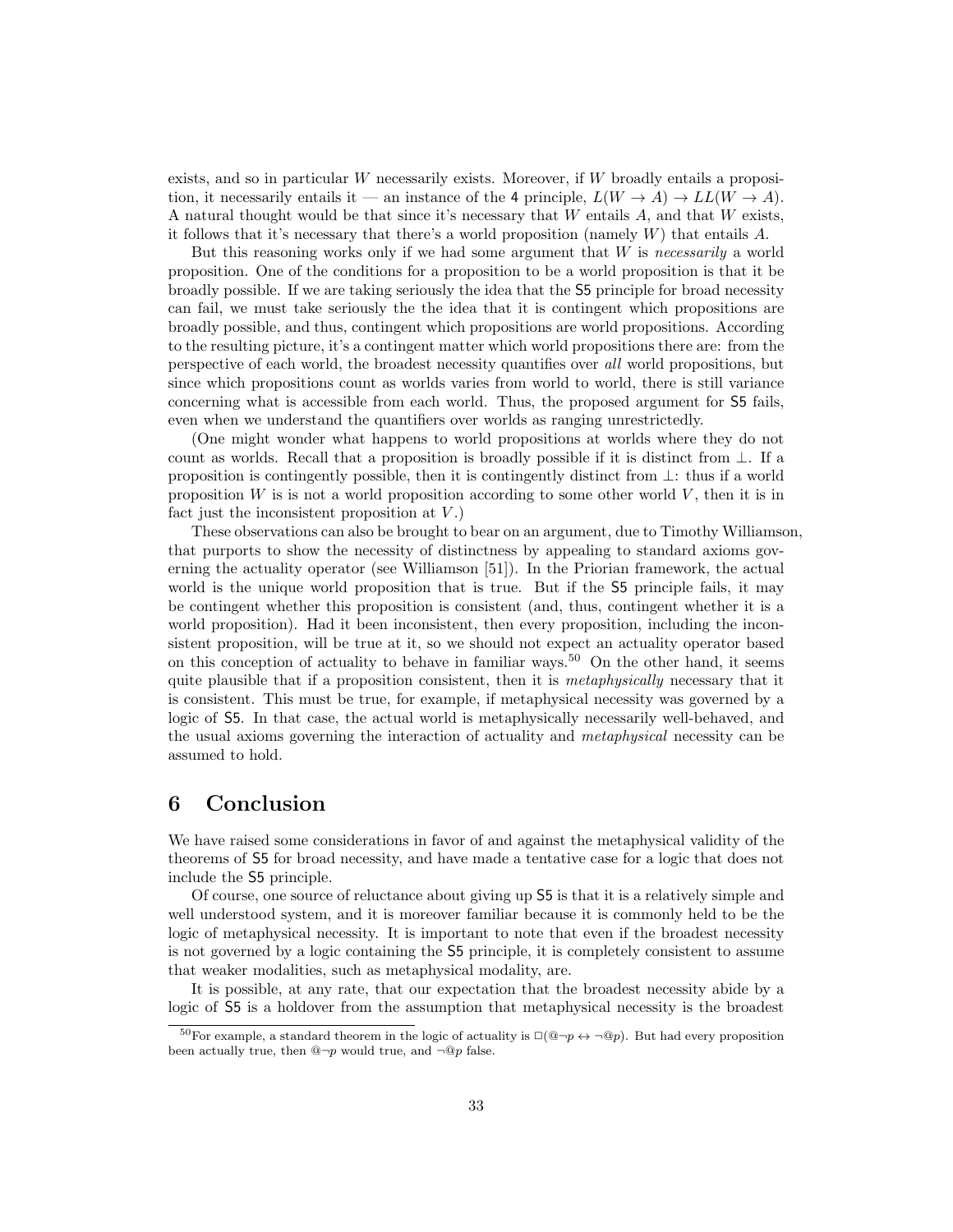necessity. Once we have acknowledged the non-trivial interaction between metaphysical necessity and vagueness, for example, we both have reasons to think that metaphysical necessity is not the broadest necessity, and that the broadest necessity has a weaker logic. The fact that S4 (and not S5) is the most one can derive from a natural axiomatisation of higher-order logic is also quite suggestive in this regard.

Of course, having shown that S5 is not forced upon us or that it is in fact invalid, doesn't settle what the logic of broad necessity actually is. For all we've said it could be a stronger logic containing S4 but not properly extending S5. One might hope to settle this question by an analogue of Scroggs' argument, however this seems unlikely as the logics extending S4 do not have a straightforward characterization (see Dummett and Lemmon [14]), and the principles involved are far more contentious. We leave these questions for further work.

# 7 Appendix

### 7.1 Models of Higher-Order Logic

We work within the simply typed  $\lambda$ -calculus with one base type, t. All other types may be obtained as follows: t is a type, and if  $\sigma$  and  $\tau$  are types, so is  $\sigma \to \tau$ .<sup>51</sup>

Type signatures such as the one described above can in general be modeled by applicative structures (see Mitchell [33]). Here we shall focus on a particular kind of applicative structure:

**Definition 7.1** (Henkin structure). A Henkin structure is a collection of sets  $A^{\sigma}$  indexed by the types  $\sigma$  with the property that

$$
-\ A^{\sigma\to\tau}\subseteq A^{\tau A^{\sigma}}\ \text{for each $\sigma$ and $\tau$}
$$

A Henkin structure is moreover full if:

 $- A^{\sigma \to \tau} = A^{\tau A^{\sigma}}$ 

Henkin structures then assign meanings to all type expressions. In general Henkin structures are too impoverished too interpret higher-order logic: we need to ensure that they contain enough functions to interpret the typed  $\lambda$ -calculus.

Definition 7.2 (Rich Henkin structure).

A Henkin structure is rich iff, for each types  $\sigma, \tau, \upsilon$  there are elements  $K_{\sigma\tau} \in A^{\sigma \to \tau \to \sigma}$  and  $S_{\sigma\tau\upsilon} \in A^{(\sigma\to\tau\to\upsilon)\to(\sigma\to\tau)\to\sigma\to\upsilon}$  satisfying the following properties:

- $K_{\sigma\tau}xy = x$  whenever  $x \in A^{\sigma}$  and  $y \in A^{\tau}$
- $-S_{\sigma\tau v}xyz = xz(yz)$  whenever  $x \in A^{\sigma \to \tau \to v}$ ,  $y \in A^{\sigma \to \tau}$  and  $z \in A^{\sigma}$

Note that any model of the simply typed  $\lambda$ -calculus must contain S and K in each relevant type, because we can define functions with their behavior just using  $\lambda$ -terms:  $\lambda x \lambda y x$ and  $\lambda x \lambda y \lambda z x z (yz)$ . Of more note is the fact that if a Henkin structure contains S and K then it contains every  $\lambda$ -definable function (see Mitchell [33] chapter 4).

 $51$ We have excluded the type e since all of the relevant definitions involve types constructed only from t. This makes the presentation simpler, although nothing turns on this.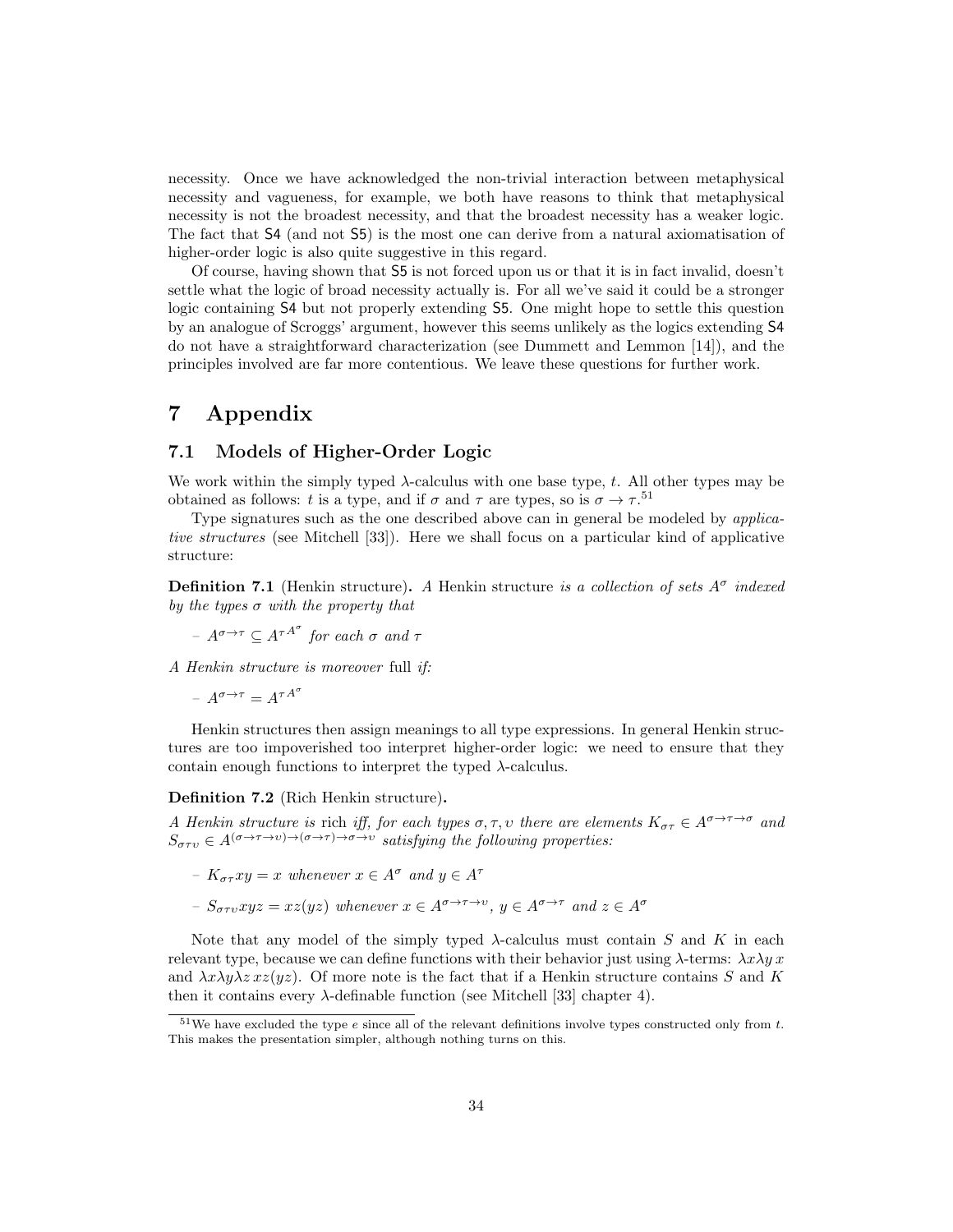**Definition 7.3** (Signature). A signature  $\Sigma$  for a simply typed  $\lambda$ -calculus is a set of constants  $c$  and a type assignment function Typ mapping each constant to a type.

Given an infinite set of variables  $Var$ , the type assignment function can be expanded so that it surjectively assigns types to every member of  $Var$  in such a way that the preimage of each type is infinite. We then expand  $Type$  to assign types to strings of symbols from our signature as follows (below and elsewhere we write ' $\alpha$  has type  $\sigma'$  when  $Typ(\alpha) = \sigma$ ):

c has type  $Type(z)$ 

x has type  $Type(x)$ 

 $\alpha\beta$  has type  $\tau$  when  $\alpha$  has type  $\sigma \rightarrow \tau$  and  $\beta$  has type  $\sigma$ 

 $\lambda x \alpha$  has type  $\sigma \rightarrow \tau$  when x has type  $\sigma$  and  $\alpha$  type  $\tau$ 

A term of the simply typed  $\lambda$ -calculus of signature  $\Sigma$ ,  $\mathcal{L}_{\Sigma}$ , is any string in the domain of  $T$ *up*.

A variable assignment is a function g on Var such that  $g(x) \in A^{Typ(x)}$  for each  $x \in Var$ . We write  $g[x \mapsto d]$  for the assignment that is exactly like g except it maps x to d. If a Henkin structure is rich it is possible to interpret the simply typed  $\lambda$ -calculus over a given signature.

**Definition 7.4** (Henkin model). A Henkin model of a signature  $\Sigma$  is a pair  $(A, \llbracket \rrbracket)$  where A is a rich Henkin structure and  $\llbracket \cdot \rrbracket$  a function taking each term of  $\mathcal{L}_{\Sigma}$  of type  $\sigma$  and variable assignment to an element of  $A^{\sigma}$ , satisfying the following properties:

- 1.  $\llbracket c_{\sigma} \rrbracket^{g} \in A^{\sigma}$
- 2.  $[\![x]\!]^g = g(x)$
- 3.  $[\![\alpha\beta]\!]^g = [\![\alpha]\!]^g([\![\beta]\!]^g)$

4.  $[\lambda x \alpha]^{g} =$  the unique function  $f \in A^{\sigma \to \tau}$  such that  $f(d) = [\alpha]^{g[x \to d]}$  for every  $d \in A^{\sigma}$ 

Notice that if there is a function satisfying the condition in the last clause, it is unique by the functionality of Henkin models. The fact that we have required the Henkin model to be rich guarantees that there is always at least one function that satisfies the condition; this follows from the point, noted above, that a rich Henkin structure contains every  $\lambda$ -definable function.<sup>52</sup>

To interpret higher-order logic we focus on the signature  $H = \{\rightarrow\} \cup \{\forall_{\sigma} \mid \sigma \in Type\}$ where  $\rightarrow$  has type  $t \rightarrow t \rightarrow t$  and  $\forall_{\sigma}$  type  $(\sigma \rightarrow t) \rightarrow t$ . From these the other logical operations may be defined in the usual way, e.g.  $\bot := \forall_{(t \to t) \to t} \forall_t, \neg = \lambda p (p \to \bot)$ , and so on.

**Definition 7.5** (Logical Henkin model). A logical Henkin model is a a triple  $(A, \llbracket \cdot \rrbracket, T)$ where  $(A, []$  is a Henkin model,  $\emptyset \subset T \subset A^t$ , and moreover,

- $\lbrack \rightarrow \rbrack (a)(b) \in T$  iff  $a \notin T$  or  $b \in T$
- $[\forall_{\sigma}](f) \in T$  iff  $f(a) \in T$  for every  $a \in A^{\sigma}$ .

 $52$ Note that if we are working in an applicative structure that is not functional, then further constraints on S and K are needed to to ensure that the  $\lambda$ -terms obey  $\beta\eta$  conversion. See Hindley and Seldin [23]p 86.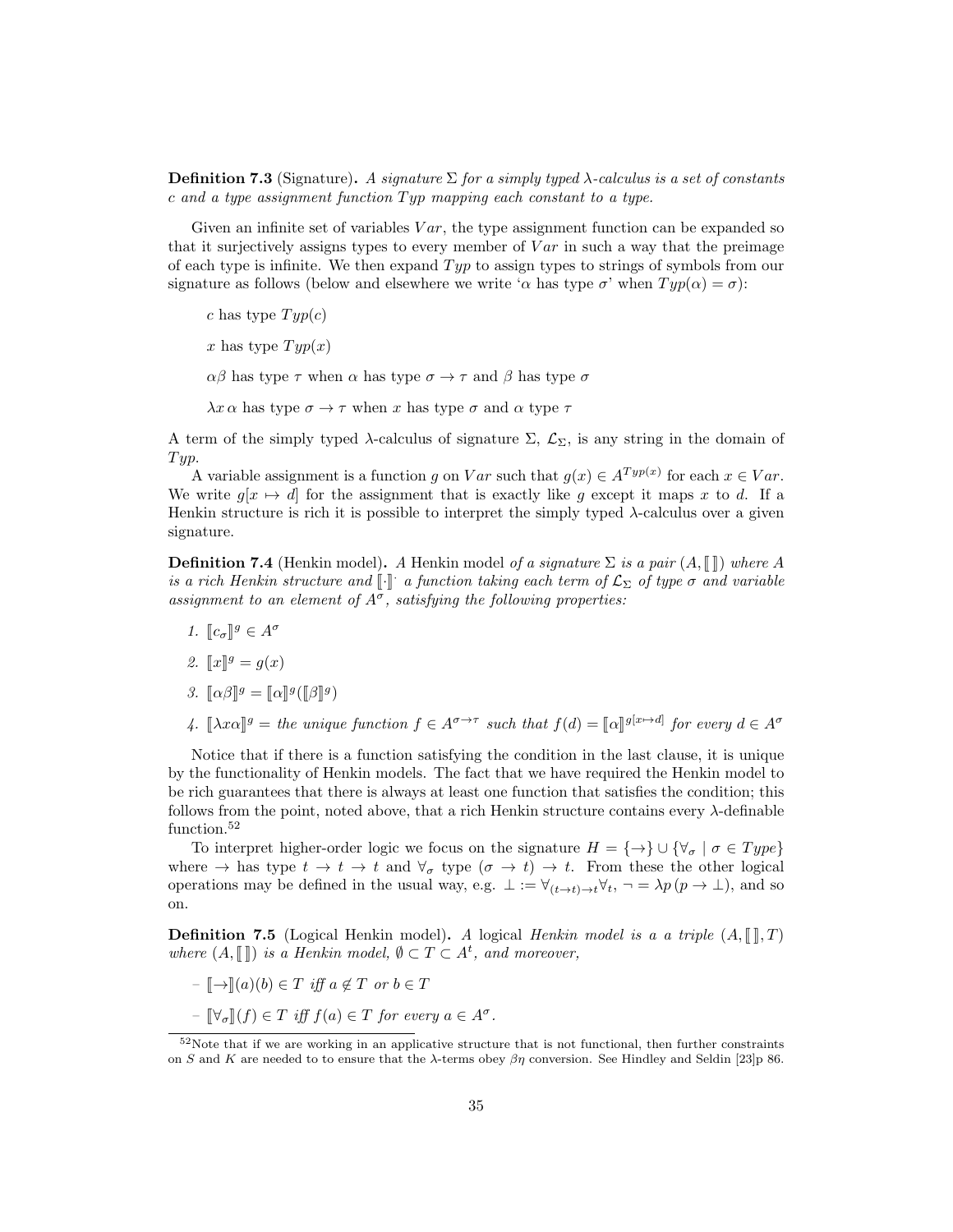Term  $\phi$  of type t is true in a logical model M if and only if  $[\![\phi]\!]^g \in T$  for every assignment g.

Logical Henkin models are models of higher-order logic: It is easily verified that every theorem of H is true in a logical Henkin model. Note that logical Henkin models do not encode any assumptions about how fine-grained propositions are. For example, our constraints ensure that  $\llbracket \neg \neg \phi \rrbracket$  and  $\llbracket \phi \rrbracket$  have the same truth value, but not that they are identical.

**Example 7.1** (Boolean models). Suppose A is a rich Henkin structure, and that  $A<sup>t</sup>$  is a Boolean algebra such that every subset of  $A^t$  which is the range of some function  $f \in A^{\sigma \to t}$ has a conjunction in  $A^t$ . (This is satisfied, in particular, if  $A^t$  is a complete Boolean algebra.) We may then define a logical Henkin model as follows. Let  $[\![\forall_{\sigma}]\!] (f) = \bigwedge_{a \in A^{\sigma}} f(a)$ <br>and  $[\![\forall_{\sigma}]\!] (a)(b) = -a \setminus b$  (where  $= \setminus a$  of  $\Lambda$  express the Boolean energies) and let T be an and  $\llbracket \rightarrow \rrbracket(a)(b) = \neg a \vee b$  (where  $\neg, \vee$  and  $\wedge$  express the Boolean operations), and let T be an estrated the property that whenever the range of some  $f \in A^{\sigma \to \tau}$  is a subset of ultrafilter on  $A^t$  with the property that whenever the range of some  $f \in A^{\sigma \to \tau}$  is a subset of T, then its conjunction is also in T. It is easily verified that  $(A, \llbracket \cdot \rrbracket, T)$  is a logical Henkin model, that moreover makes all of the theorems of HE true.

The status of the functionality principle is more subtle. In a Henkin model, but not in an arbitrary applicative structure, if two elements  $f, g \in A^{\sigma \to \tau}$  output the same thing for every argument, they are identical. This ensures that we can close our theory under a weak functionality rule: if  $\vdash \phi x = \psi x$  then  $\vdash \phi = \psi$ . However there are logical Henkin models in which the functionality axiom of section 4 is false; we will attend to this matter later in 7.5.

# 7.2 Kripke Logical Relations

We now introduce an important definition from Plotkin [35].

**Definition 7.6** (Kripke logical relation). Let A be a Henkin structure, and let  $(W, R)$  be a reflexive transitive Kripke frame. A binary Kripke logical relation over  $(W, R)$  is, for each  $x \in W$ , a typed family of binary relations  $\sim_{\sigma}^{x}$  over  $A^{\sigma}$  with the following properties.

- *− For every*  $a, b \in A^{\sigma}$ , if  $a \sim_{x}^{\sigma} b$  and Rxy then  $a \sim_{y}^{\sigma} b$ .
- For  $f, g \in A^{\sigma \to \tau}$ ,  $f \sim_x^{\sigma \to \tau} g$  if and only if  $f a \sim_y^{\tau} gb$  for every y such that Rxy and  $a, b \in A^{\sigma}$  such that  $a \sim_y^{\sigma} b$ .

Clearly once you have fixed the behavior of a Kripke logical relation on the base domain  $A<sup>t</sup>$  its behavior is determined on all higher types. There is a close connection between Kripke logical relations and the Kripke semantics for intuitionistic logic, in which we talk of types being true at worlds, and in which a functional type  $\sigma \to \tau$  is true at a world x only if  $\tau$  is true at every  $\sigma$  world that is R-accessible from x. For convenience we shall continue to suppress the type superscripts when the types can be inferred from the context. The notion of Kripke logical relation we employ in the following is less general than Plotkin's in a couple of respects. Firstly, we will restrict attention to Kripke logical relations generated by a family of equivalence relations  $\sim_x^t$  on the base type. (It's worth noting that, even if a Kripke logical relation is generated from an equivalence relation on the base types, it does not follow that it is an equivalence relation on the higher types.) Secondly, Plotkin's Kripke logical relations can have any arity, whereas we restrict attention to binary relations.

Kripke logical relations where originally introduced by Plotkin in order to give a characterization of the  $\lambda$ -definable functions in a model of type theory. For our purposes, the most important result concerning Kripke logical relations is that every  $\lambda$ -definable function is invariant under every Kripke logical relation.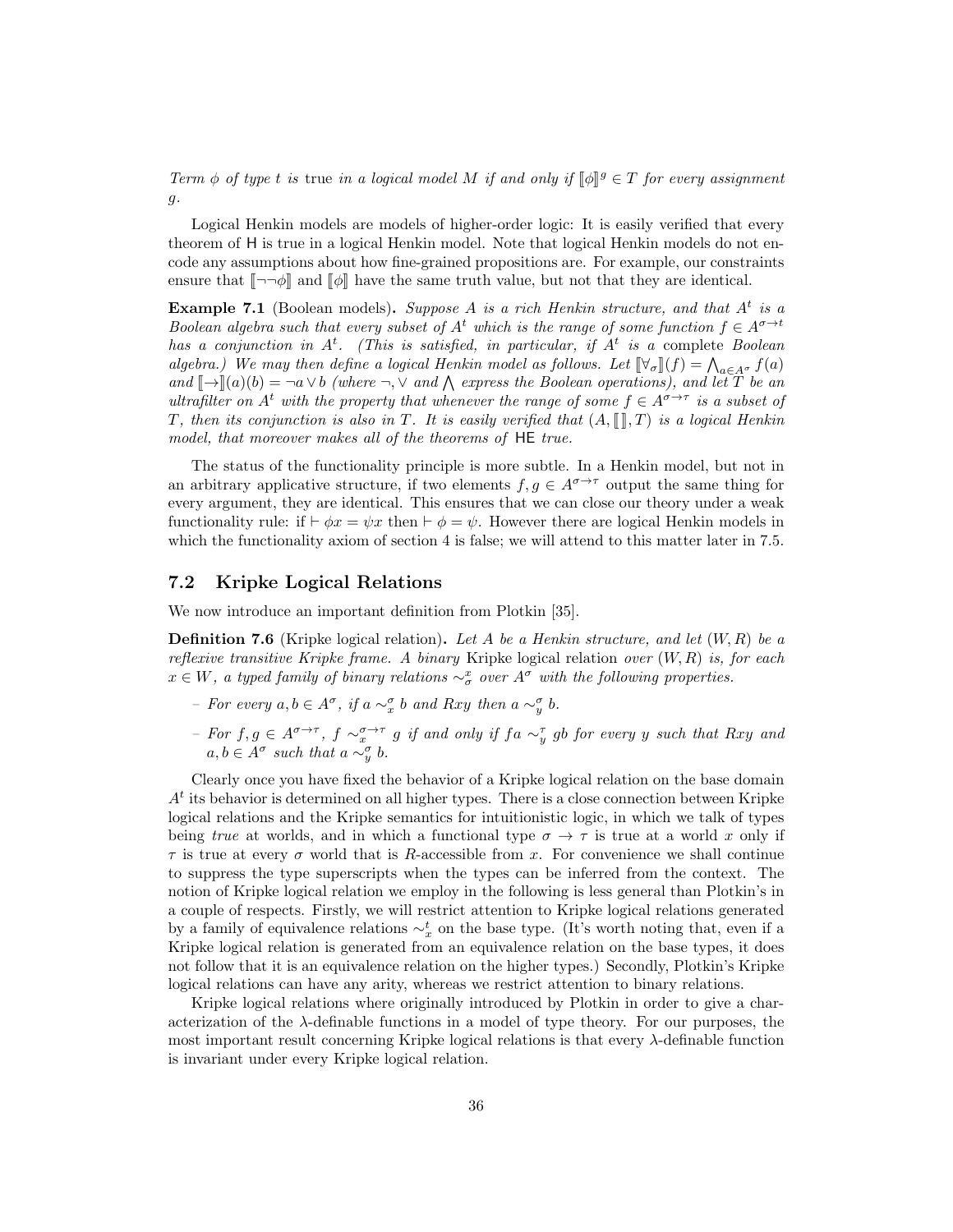**Theorem 7.1** (Plotkin). Let  $(A, \llbracket \rrbracket)$  be a Henkin model of the empty signature,  $(W, R)$  a transitive Kripke frame, and  $\sim a$  Kripke logical relation on A with respect to  $(W, R)$ . Then for every closed term  $\alpha$ , and world  $x \in W$ ,  $\llbracket \alpha \rrbracket \sim_x \llbracket \alpha \rrbracket$ .

*Proof.* Given two variable assignments g and h we say that  $g \sim_x h$  if  $g(v) \sim_x h(v)$  for every variable  $v \in Var$ .

We will prove, by induction on term complexity, a stronger hypothesis that if  $g \sim_x h$ then  $\llbracket \alpha \rrbracket^g \sim_x \llbracket \alpha \rrbracket^h$  for arbitrary terms  $\alpha$ . The hypothesis is clearly true for variables.<br>Suppose that it is true for  $\alpha$  and  $\beta$  of types  $\sigma$ ,  $\lambda \sigma$  and  $\sigma$  respectively, and guy

Suppose that it is true for  $\alpha$  and  $\beta$  of types  $\sigma \to \tau$  and  $\sigma$  respectively, and suppose that  $g \sim_x h$ . Then  $[\![\alpha]\!]^g \sim_x [\![\alpha]\!]^h$  by inductive hypothesis. By the definition of a Kripke logical relation, that means that if  $Rxy$  and  $a \sim_y b$ ,  $[\![\alpha]\!]^g(a) \sim_y [\![\alpha]\!]^h(b)$ . In particular, since  $[\![\alpha]\!]^g$  and  $[\![\alpha]\!]^g$  and  $[\![\alpha]\!]^g$  and  $[\![\alpha]\!]^h$   $[[\![\alpha]\!]^h$  by inductive hypothesis, and  $Rxx$  if follows that  $[\![\beta]\!]^g \sim_x [\![\beta]\!]^h$  by inductive hypothesis, and  $Rxx$ , if follows that  $[\![\alpha]\!]^g([\![\beta]\!]^g) \sim_x [\![\alpha]\!]^h([\![\beta]\!]^h)$ .<br>Thus  $[\![\alpha]\!]^g([\![\beta]\!]^h$  as required Thus  $\llbracket \alpha \beta \rrbracket^g \sim_x \llbracket \alpha \beta \rrbracket^h$  as required.<br>Now suppose that the hypothes

Now suppose that the hypothesis is true for  $\alpha$  of type  $\tau$ , let v be a variable of type  $\sigma$  and suppose  $g \sim_x h$ . We wish to show that  $[\![\lambda v \alpha]\!]^g \sim_x [\![\lambda v \alpha]\!]^h$ , so suppose that  $Rxy$  and  $a \sim_y b$ .<br>Then  $g[u \rightarrow a]$  a colored by the law inductive hypothesis  $[\![a]\!]^{g[v \rightarrow a]}$  and  $[\![a]\!]^{h[v \rightarrow b]}$ . This Then  $g[v \mapsto a] \sim_y h[v \mapsto b]$ , and thus by inductive hypothesis  $\llbracket \alpha \rrbracket^{g[v \mapsto a]} \sim_y \llbracket \alpha \rrbracket^{h[v \mapsto b]}$ . This is just to say that  $[\![\lambda v \alpha]\!]^g(a) \sim_y [\![\lambda v \alpha]\!]^h(b)$ , as required for the equivalence of functions.

The restriction to the empty signature can be lifted if we additionally impose that  $\llbracket c_{\sigma} \rrbracket \sim_x^{\sigma} \llbracket c_{\sigma} \rrbracket$  for each constant  $c_{\sigma}$  in the language.

### 7.3 Modalized domains and models of HFE

Here we define a general class of models for HFE. In these models propositions will be represented by sets of worlds. As we noted in section 5.3, if there is contingent identity then there are principled reasons why the interpretations of functional types are not full (i.e. do not contain all functions between the source and target types). The models that follow are, in a natural sense, as full as they can be once you've laid down the structure of the broadest necessity — i.e. once you've specified the set of worlds from which propositions are constructed, and the accessibility relation representing the broadest necessity. The logic validated by this class of models thus has many of the properties of the logic of standard models: it will not, for example, be compact, or complete for any recursive axiomatic system.

To define these models we introduce an extension of Henkin structures that carry with them information about modal structure. Recall that a Henkin structure consisted of a type-indexed collection of *domains*  $A^{\sigma}$ , where a domain is just an ordinary set. Instead of using sets, our domains will simply be certain Kripke logical relations. Let  $\mathcal{F} = (W, R)$  be a Kripke frame.

**Definition 7.7** (Modalized domains). Let  $\mathcal{F} = (W, R)$  be a transitive reflexive Kripke frame. A modalized domain based on  $\mathcal F$  is an ordered pair  $A = (|A|, \sim^A)$  such that:

– A is a set

- For each  $x \in W$ ,  $\sim_x^A$  is an equivalence relation on W.
- Whenever  $a, b \in |A|$ , Rxy and  $a \sim_x b$ ,  $a \sim_y b$ .

We shall drop the superscript from  $\sim_x^A$  when it is clear from context.

Roughly, a modalized domain is a set of elements, along with a notion of identity,  $\sim_x$ , telling us which elements of  $A$  are identical at the world  $x$ . Given two modalized domains on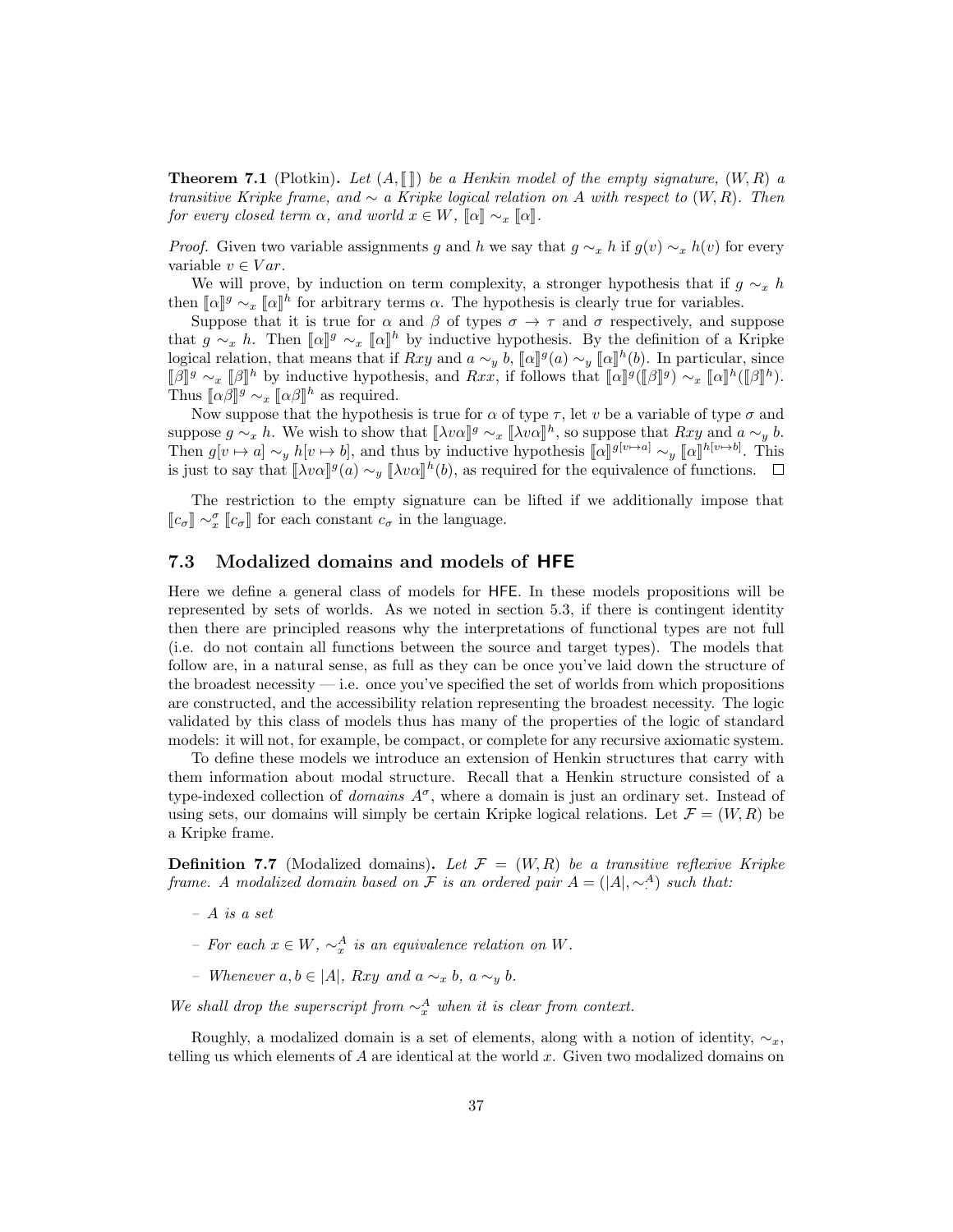$\mathcal{F}, A = (|A|, \sim^A), B = (|B|, \sim^B)$ , we understand a function between them to be a mapping which preserves identity at each world:

**Definition 7.8** (Mapping between modalized domains). If A and B are modalized domains, we write  $f : A \rightarrow B$  to mean:

- $f : |A| \rightarrow |B|$
- For all  $w \in W$ , if a ∼<sub>w</sub> b then fa ∼<sub>w</sub> fb

Given this one can define the 'full' function space between two modalized domains as follows:

**Definition 7.9** (Full function space for modalized domains). If  $(|A|, \sim^A)$  and  $(|B|, \sim^B)$  are modalized domains on F we define the full function space,  $(|A \Rightarrow B|, \sim^{A \Rightarrow B})$  as follows:

- $-|A \Rightarrow B| = \{f | f : A \rightarrow B\}$
- $f \sim_x^{A \Rightarrow B} g$  if and only if, for each  $a, b \in |A|$  and each y such that Rxy, if  $a \sim_x^A b$  then  $fa \sim_x^B gb$

Note that  $f: A \to B$  if and only if  $f \sim_x^{A \to B} f$ , meaning that  $\sim_x^{A \to B}$  is an equivalence relation on  $|A \Rightarrow B|$  for each  $x \in W$ . It is similarly straightforward to show that  $\sim_x^{A \Rightarrow B} \subseteq \sim_y^{A \Rightarrow B}$ whenever Rxy, showing that  $A \Rightarrow B$  is indeed a modalized domain.

For the function space, the notion of identity on  $A$  and  $B$  respectively is lifted to functions between  $A$  and  $B$  using the rule for Kripke logical relations. The condition for functions to belong to  $|A \Rightarrow B|$  is just the condition that functions preserve identity at each world x (a condition that, of course, must obtain if we are to validate Leibniz's law). Note that Plotkin's theorem says that each closed term built only out of  $\lambda$ s and variables satisfies:  $\lbrack \lbrack \alpha \rbrack \rbrack \sim_x \lbrack \lbrack \alpha \rbrack$ . This corresponds to the idea that  $\lambda$  definable functions will 'necessarily preserve identity': for by the definition of  $\sim_x$  between functions, the above means that whenever Rxy and  $a \sim_y b$ ,  $\llbracket \alpha \rrbracket(a) \sim_y \llbracket \alpha \rrbracket(b)$ .

**Definition 7.10** (Full modalized structure). A full modalized structure is a type indexed collection of modalized domains,  $A^{\sigma}$ , with the property that:

 $- A^{\sigma \to \tau} = A^{\sigma} \Rightarrow A^{\tau}$ 

It should be stressed that when you throw away the  $W$ -indexed equivalence relations, a full modalized structure is just a special kind of (non-full) Henkin structure, B, given by setting  $B^{\sigma} := |A^{\sigma}|$ , and that the relations associated with each modalized domain form a Kripke logical relation on B. Indeed, we could have defined the class of Henkin models we were interested in directly, without the detour through modalized domains. However, it is often helpful to carry the information encoded by the equivalence relations around with the domains, and doing so fixes the behaviour of the function space constructor uniquely. In the following, we shall move between the modalized structure and the ordinary Henkin structure it corresponds to without comment.<sup>53</sup>

<sup>&</sup>lt;sup>53</sup>Indeed, modalized domains form a cartesian closed category, where the morphisms between modalized domains are simply functions that preserve the associated relations at every world. The above point can be put categorically by noting that the forgetful functor  $A \mapsto |A|$  from this category into Set is faithful, and maps each full modalized structure to a Henkin structure.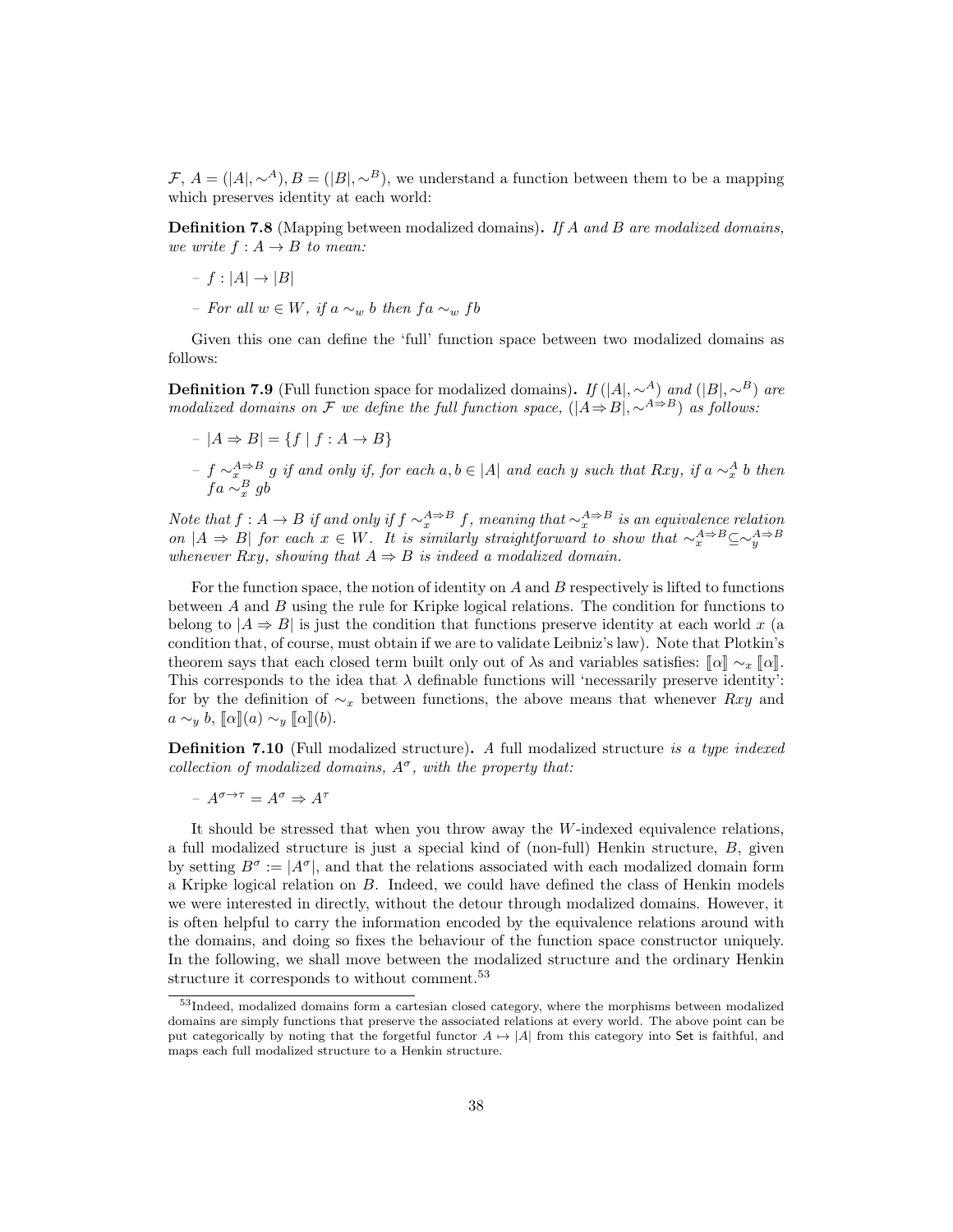The definition of a rich structure, a model and a logical model over modalized structures follows the same sequence of definitions as in section 7.1. In particular, a full modalized structure  $A^{\sigma}$  is rich, a model, or a logical model iff the Henkin structure  $|A^{\sigma}|$  is rich, a model, or a logical model. As before, a logical model on a modalized structure does not include any assumptions about how fine-grained the elements of the propositional type are. However, in the intended models, to be described shortly, there is a tight connection between the frame  $(W, R)$  and the interpretation of the propositional type  $(A<sup>t</sup>, ∼<sup>t</sup>)$ .

#### Proposition 7.2. Every full modalized structure is rich.

*Proof.* To show that a modalized structure A is rich we must show that the  $S_{\sigma\tau\nu}$  and  $K_{\sigma\tau}$ combinators belong to the corresponding domains in A. To show that  $K_{\sigma\tau} \in A^{\sigma \to \tau \to \sigma}$ , for example, we must show that  $K_{\sigma\tau}$  preserves the Kripke logical relation associated with  $A^{\sigma}$ and  $A^{\tau\to\sigma}$  respectively. Indeed, this preservation holds for all closed terms, by the same reasoning employed in Plotkin's theorem 7.1 (we shall not reproduce it here). П

In what follows we write  $R(x)$  to abbreviate  $\{y \in W \mid Rxy\}$ , for a relation  $R \subseteq W \times W$ . We are now in a position to describe, for each transitive reflexive Kripke frame  $(W, R)$ , the intended model for HFE for that frame (we may think of this as the intended model, on the assumption that modal reality is accurately represented by  $(W, R)$ .

**Definition 7.11** (Intended models). Let F be a pointed Kripke frame  $(W, R, \mathcal{Q})$  where  $(W, R)$  is a transitive reflexive frame, and  $\mathbb{Q} \in W$  the designated world. Then  $(W, R, \mathbb{Q})$ determines a unique logical model,  $M_{\mathcal{F}} = (A, \llbracket \cdot \rrbracket, T)$ , based on a full modalized structure A. It is constructed as follows. It suffices to: (i) say which modalized domain we use to interpret the base type,  $A^t$ , (ii) specify T, and (iii) specify the interpretations of  $\forall$  and  $\rightarrow$ . For (i) we get an modalized domain  $(A^t, \sim^t)$  as follows:

 $- A^t = \mathcal{P}(W)$ 

$$
- p \sim_x^t q \text{ iff } p \cap R(x) = q \cap R(x).
$$

In other words, p and q are identical at x iff they are necessarily equivalent at x. For  $(ii)$ and (iii) we follow example 7.1:

- $-p \in T$  if and only if  $\mathbb{Q} \in p$ .
- $\lbrack\!\lbrack \forall_{\sigma}\rbrack\!\rbrack(f) = \bigcap_{a\in A^{\sigma}} f(a)$
- $\llbracket \rightarrow \rrbracket(p, q) = (W \setminus p) \cup q$

For each transitive reflexive pointed Kripke frame  $F$  denote the corresponding model of higher-order logic  $M_{\mathcal{F}}$ . We let  $\mathcal{C} := \{M_{\mathcal{F}} | \mathcal{F}$  a transitive reflexive pointed Kripke frame}.

To show that the above really is a model we must show that  $M_{\mathcal{F}}$  is rich, and moreover contains the interpretations of  $\forall_{\sigma}$  and  $\rightarrow$  above. (In what follows we assume a fixed frame  $\mathcal{F}$ , and we omit the subscript from  $M_{\mathcal{F}}$  accordingly.)

#### Proposition 7.3. M is a model of HE.

*Proof.* That  $M$  is rich follows from proposition 7.2. It remains to show that the interpretations of  $\forall_{\sigma}$  and  $\rightarrow$  given by definition 7.11 really are mappings between modalized domains:  $\llbracket \forall_{\sigma} \rrbracket : A^{\sigma \to t} \to A^t$  and  $\llbracket \to \rrbracket : A^t \to A^{t \to t}$ . That is to say, we must show that these functions preserve  $\sim_w$  at each world.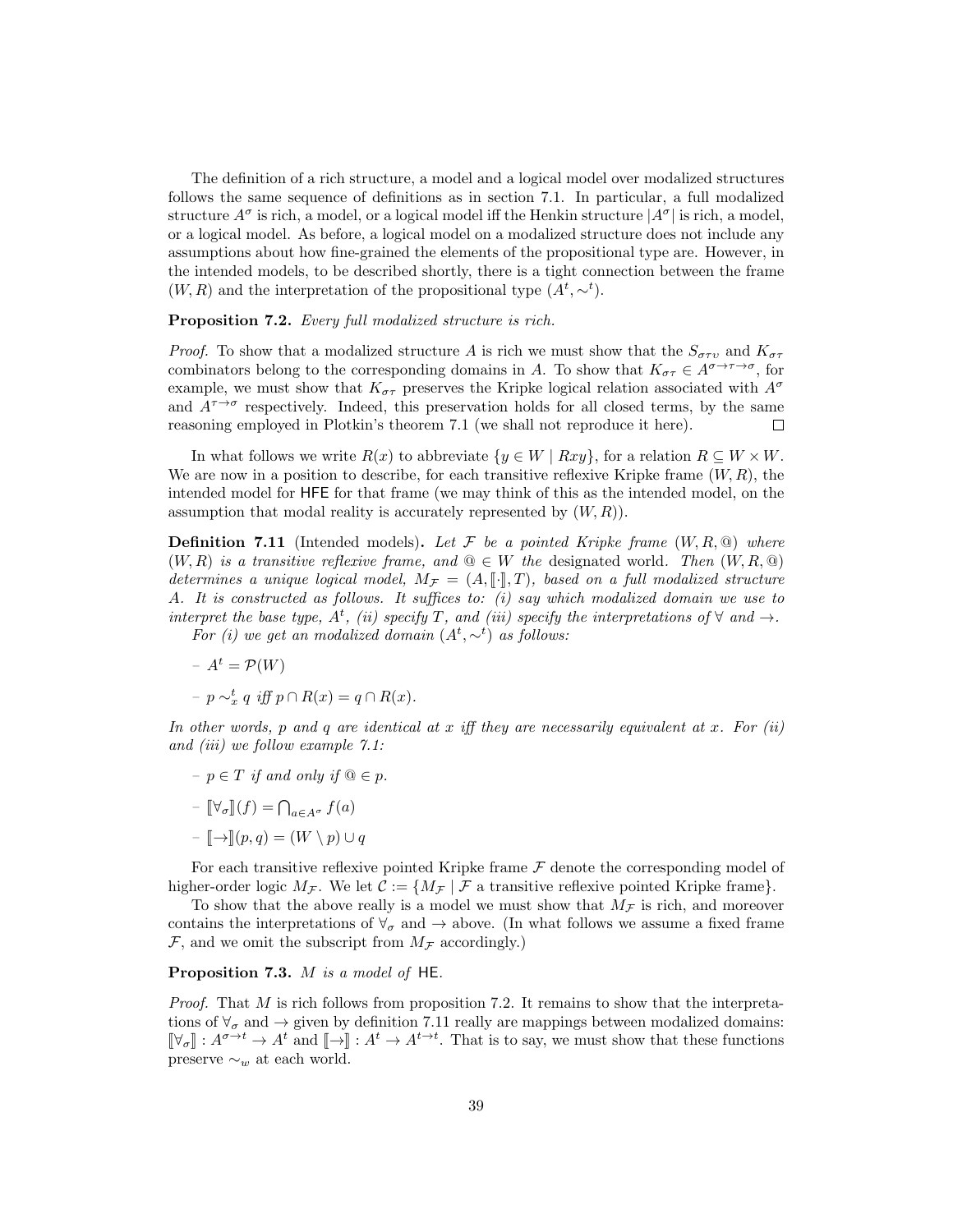The case of  $\rightarrow$  is straightforward. For  $\forall_{\sigma}$ , suppose  $f, g \in A^{\sigma \to t}$  and  $f \sim_x g$ . For each  $a \in A^{\sigma}$ ,  $a \sim_x a$  so  $fa \sim_x ga$ . Expanding the definition of  $\sim_x$ , this means that  $R(x) \cap fa = R(x) \cap ga$  for each a, and so  $R(x) \cap \bigcap_{a \in M_{\sigma}} fa = R(x) \cap \bigcap_{a \in A^{\sigma}} ga$ . That is to say  $\llbracket \forall_{\sigma} \rrbracket(f) \sim_x \llbracket \forall_{\sigma} \rrbracket(g).$ 

M is thus a logical Henkin model, in which  $A<sup>t</sup>$  is a complete Boolean algebra, T and ultrafilter on  $A<sup>t</sup>$ , as described earlier. Thus M is a model of HE.  $\Box$ 

The next proposition shows that propositional identity in our model, which is defined by Leibniz equivalence —  $\forall X(Xp \leftrightarrow Xq)$  — amounts to the same thing as necessary equivalence relative to the modality defined by the accessibility relation R. In particular  $x \in \forall X (Xp \leftrightarrow Xq)$  if and only if every world accessible to x belongs to  $[p \leftrightarrow q]$ . This also has the consequence that  $x \in [LA]$  if and only if  $y \in [A]$  for every y such that  $Rxy$ . that is, L is governed by a standard Kripke semantics in terms of the accessibility relation R.

**Proposition 7.4.** Let  $a, b \in |A^{\sigma}|$ . Then for each  $x \in W$ ,  $a \sim_x b$  if and only if, for every  $f \in |A^{\sigma \to t}|$ ,  $x \in f(a) \Leftrightarrow x \in f(b)$ . In particular, when  $\sigma = t$ , Leibniz equivalence corresponds to being necessarily equivalent (relative to  $R$ ) in our model.

*Proof.* Suppose that  $a \sim_x b$  and let  $f \in |A^{\sigma \to t}|$ . Since f preserves  $\sim_x$  it follows that  $f(a) \sim_x f(b)$  — i.e.  $f(a) \cap R(x) = f(b) \cap R(x)$ . Since R is reflexive,  $x \in R(x)$  and so  $x \in f(a)$  if and only if  $x \in f(b)$ .

Conversely suppose that  $a \not\sim_x b$ . Define a function f as follows:  $f(X) := \{y \mid X \sim_y a\}.$ Clearly  $x \in f(a)$  and  $x \notin f(b)$ . It remains to show that  $f \in |A^{\sigma \to t}|$ . That amounts to showing  $f: A^{\sigma} \to A^t$ , or, more explicitly, that f preserves  $\sim_z$  for each world z.

Suppose, then, that  $X \sim_{z} Y$ . We want to show that  $f(X) \sim_{z} f(Y)$ : that every  $f(X)$ world accessible to z is an  $f(Y)$  world and conversely. Let  $Rzw$ , and suppose that  $w \in f(X)$ . By the definition of f that means  $X \sim_w a$ . Since  $X \sim_z Y$ ,  $X \sim_w Y$  and since  $\sim_w$  is an equivalence relation  $Y \sim_w a$ . So  $w \in f(Y)$ . The converse direction proceeds in exactly the same way, so  $f(X) \sim_{\mathfrak{z}} f(Y)$ .  $\Box$ 

Corollary 7.5. The functionality principle is true in M.

*Proof.* For any given world, x we want to show that  $x \in [\forall x (Fx = Gx) \rightarrow F = G]$ , recalling again that  $=$  is short for Leibniz equivalence.

By proposition 7.4 it suffices to show that if  $f, g \in A^{\sigma \to \tau}$  and  $fa \sim_x ga$  for every  $a \in A^{\sigma}$ then  $f \sim_x g$ , since we have  $\sim_x$  corresponds to Leibniz equivalence in our model. So suppose the hypothesis, and let  $a \sim_x b$ . Since f and g are in M they preserve  $\sim_x$ , and so  $fa \sim_x fb$ and  $ga \sim_x gb$ . Since  $\sim_x$  is an equivalence relation,  $fa \sim_x gb$ , and since this holds for every such a and b,  $f \sim_x g$  as required.  $\Box$ 

#### 7.4 The completeness of S4

We can now prove theorem 5.1 as a corollary. Let  $\mathcal{F} = (W, R, \mathbb{Q})$  be a pointed Kripke frame.

**Corollary 7.6.** A sentence of  $\mathcal{L}_L$  is true in a pointed Kripke model  $(\mathcal{F}, \llbracket \cdot \rrbracket)$  iff it is true in a corresponding model of higher-order logic  $M_{\mathcal{F}}$ .

*Proof.* Here we construct  $M = M_F$  as above, except we also need to provide interpretations,  $\llbracket P \rrbracket^M$  for the propositional letters; these interpretations may simply be transferred from the Kripke model. By proposition 7.4 we know that  $w \in [LA]^M$  iff  $x \in [A]$  for every x such that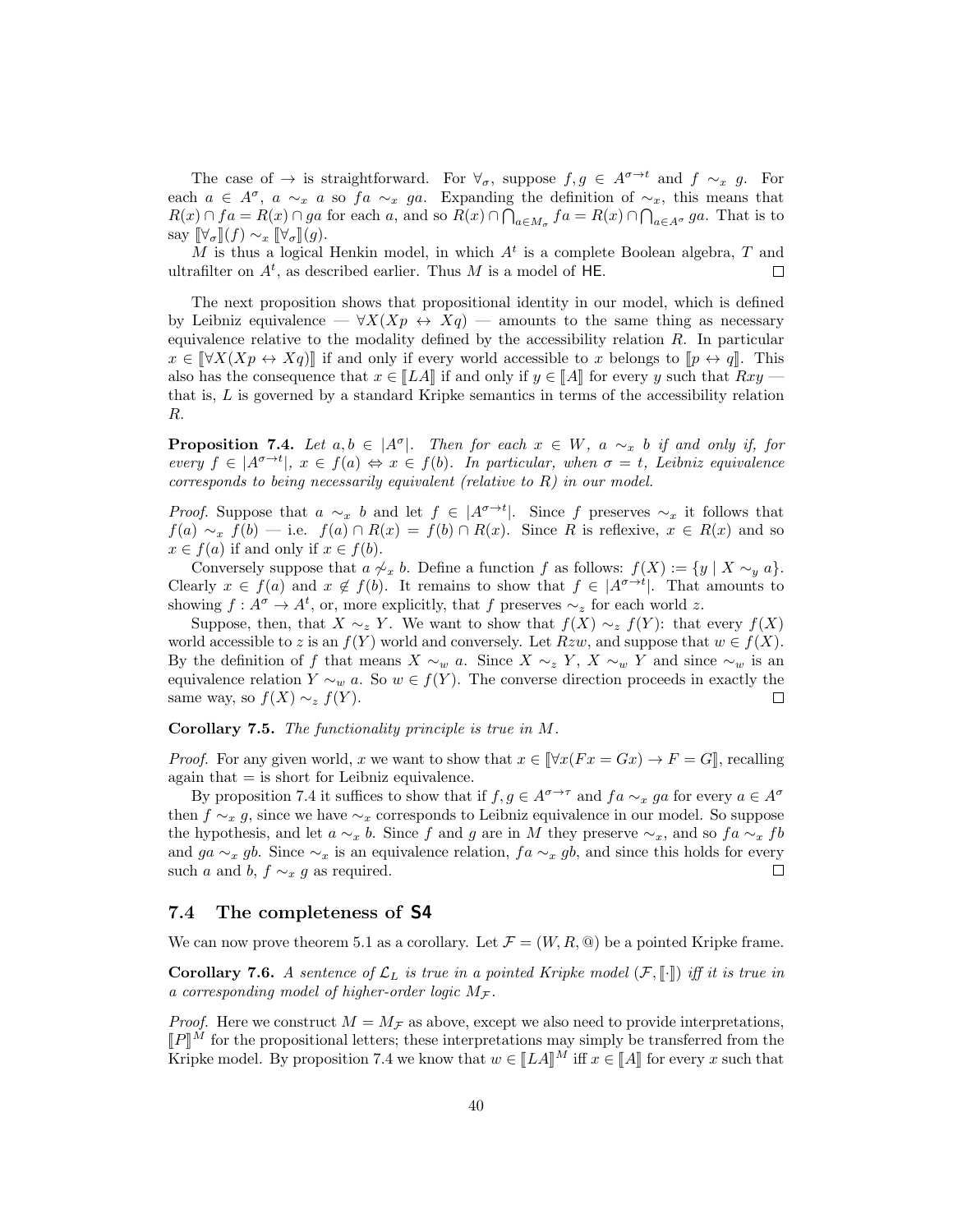Rwx, provided  $\llbracket A \rrbracket^M = \llbracket A \rrbracket$ , and so by a simple induction we can show that for any formula  $\theta$  of the modal language  $\mathcal{L}_L$  (defined in section 4),  $w \in \llbracket \theta \rrbracket^M$  if and only if  $w \in \llbracket \theta \rrbracket$ .  $\theta$  of the modal language  $\mathcal{L}_L^{\mathcal{L}}$  (defined in section 4),  $w \in [\![\theta]\!]^M$  if and only if  $w \in [\![\theta]\!]$ .

Now if  $\phi$  is not provable in S4, it is false in some pointed Kripke model  $\mathcal F$  with a transitive and reflexive accessibility relation (see Hughes and Cresswell [24]). So  $\phi$  is false in  $M_{\mathcal{F}}$ . Since  $M_{\mathcal{F}}$  satisfies HFE, it follows that one cannot prove  $\phi$  from HFE. Conversely, we have shown in section 4 that every theorem of S4 is provable in HFE, establishing theorem 5.1.

## 7.5 Modalized functionality

Although we found the functionality principle to be attractive, and consequently adopted it as a working hypothesis, many of the results in this paper do not rest on it. Here is an extremely natural way to weaken the functionality principle:

Modalized Functionality  $L\forall_{\sigma} x(Fx =_{\tau} Gx) \rightarrow F =_{\sigma \rightarrow \tau} G$ 

Modalized Functionality is sufficient to prove the uniqueness of identity and the broadest necessity, and so is sufficient to prove, with the exception of the Barcan formula, the results in section 4 given HE. 54

It is relatively simple to tweak our models to generate a more general class of models that invalidate Functionality and the Barcan formula, but validate Modalized Functionality. Here we just outline the basic theory, leaving a more thorough treatment to future work. A partial equivalence relation, or a PER, on a set  $D$  is a transitive symmetric relation on  $D$ . A partial equivalence relation on a domain  $D$  can be equivalently thought of as an equivalence relation on some subset of D (namely, the set  $\{x \in W \mid x \sim x\}$ , where  $\sim$  is a PER in the first sense).<sup>55</sup>

Definition 7.12 (Expanding modalized domain). An expanding modalized domain for a frame  $(W, R)$  is a pair  $A = (|A|, \sim)$  where:

– |A| is a set

- $-$  ∼ is a W-indexed set of PERs on |A| such that for every  $a \in |A|$  is in the field of some  $\sim_{w}$ .
- For all  $a, b \in |A|$ , and  $x, y$  such that Rxy, if  $a \sim_x b$ ,  $a \sim_y b$

Our choice of name for our domains is justified as follows:

**Definition 7.13.** The inner domain,  $D(w)$ , of an expanding modalized domain A at a world w is  $D(w) := \{a \in |A| : a \sim_w a\}.$ 

It follows straightforwardly from definition 7.12 that the inner domains are expanding in the sense that  $D(x) \subseteq D(y)$  whenever Rxy.

The full function space between expanding modalized domains is defined as follows

**Definition 7.14.** Given expanding modalized domains, A and B, define  $A \Rightarrow B$  by:

<sup>&</sup>lt;sup>54</sup>One clue that Modalized Functionality is a profitable principle to study is that it is equivalent to a certain natural adjunction principle for the quantifiers (discussed in Dorr [11]), in the presence of Booleanism at each type. Thanks to Cian Dorr for pointing this out to me.

<sup>55</sup>Thanks to Jeremy Goodman for suggesting a simplification of the following definition.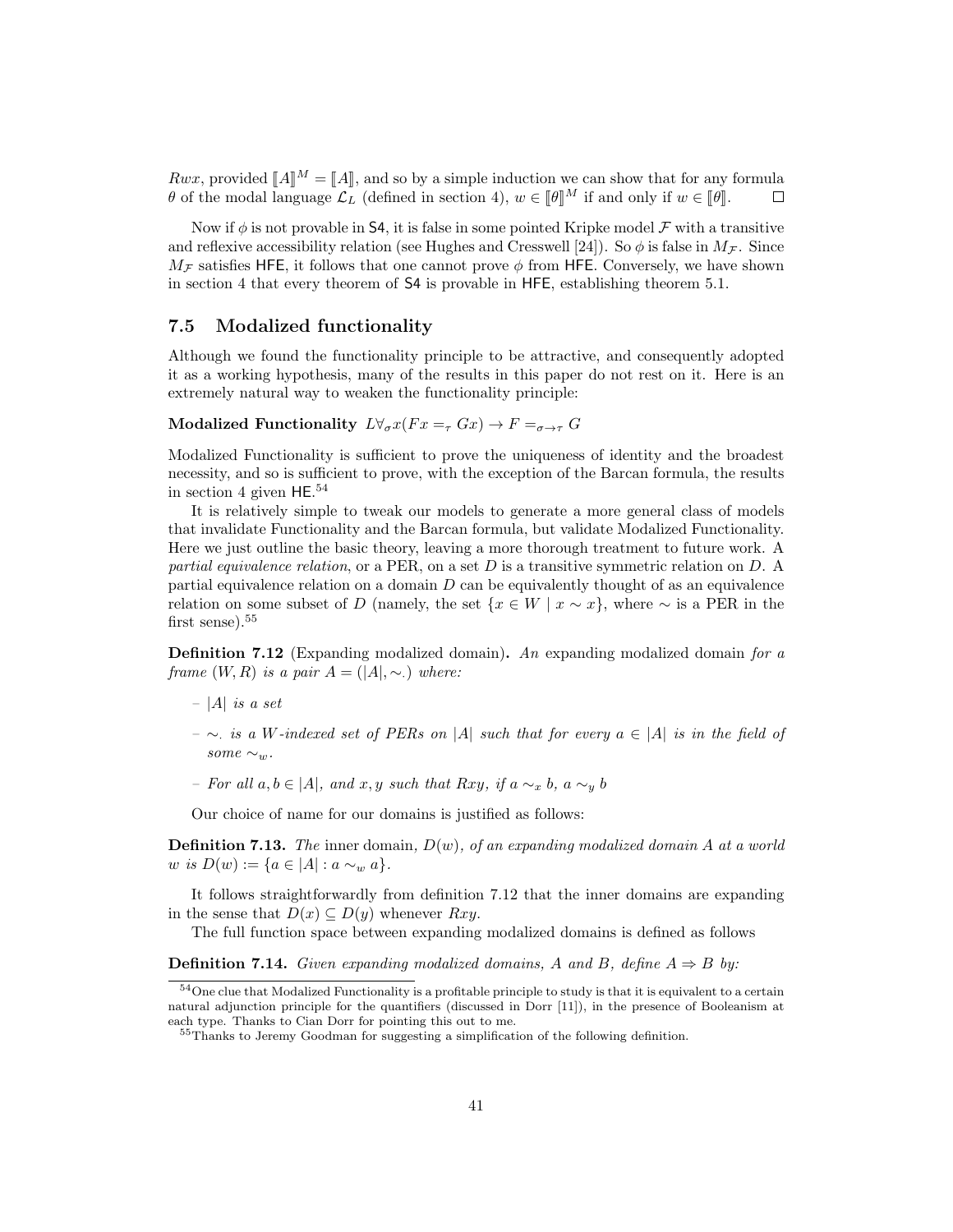- $|A \Rightarrow B| = \{f : |A| \rightarrow |B| \mid \exists x \in W \text{ such that } \forall y \in W \text{ with } Rxy \text{ and } \forall a, b \in |A|, \text{ if }$  $a \sim_y b$ ,  $fa \sim_y f b$ ,
- $f \sim_x^{A \Rightarrow B} g$  iff, for each  $a, b \in |A|$  and each y such that Rxy, if  $a \sim_y^A b$  then  $fa \sim_y^B gb$ .

Note the quantifiers in the definition of  $|A \Rightarrow B|$ : functions don't need to preserve the PER at every world, they merely need to preserve it from some world onwards (it is worth thinking about why this must be.<sup>56</sup>)

The notions of richness, model, and logical model carry over as before. Following definition 7.11, one can define a class of intended models for each pointed frame as follows. A model based on a frame  $(W, R, \mathcal{Q})$  consists of an expanding modalized Henkin structure, A, a truth set T, and interpretations of the logical operations,  $[\![\forall_{\sigma}]\!] \in A^{(\sigma \to t) \to t}$ ,  $[\![\to]\!] \in A^{t \to t \to t}$ , subject to the following constraints:

$$
- A^t = \mathcal{P}(W)
$$

- If 
$$
p, q \in D(w)
$$
 then:  $p \sim_w^t q$  iff  $R(w) \cap p = R(w) \cap q$ .

 $-$  ∼<sup>t</sup><sub>x</sub> is a congruence with respect to arbitrary Boolean operations:

$$
W \setminus p \sim_x W \setminus q \text{ whenever } p \sim_x q
$$
  

$$
\bigcap_{i \in I} p_i \sim_x \bigcap_{i \in I} q_i \text{ whenever } p_i \sim_x q_i \text{ for every } i \in I
$$
  

$$
- p \in T \text{ iff } @ \in p.
$$
  

$$
- \llbracket \rightarrow \rrbracket(p)(q) = (W \setminus p) \cup q
$$

 $\mathcal{L} = \left[ \forall_{\sigma} \right] (f) = \{ w \in W \mid w \in f(a) \text{ for every } a \text{ such that } a \in D^{\sigma}(w) \}$ 

$$
- \left[ \mathbb{V}_{\sigma} \right] \in \left| A^{\sigma \to \tau} \right|
$$

Note that the last condition amounts to the requirement that  $[\![\forall_{\sigma}]\!]$  preserve  $\sim$  at all worlds. This condition was automatically satisfied in all the models  $M_{\mathcal{F}} \in \mathcal{C}$  of Functionality (as proved in proposition 7.3). In this context, however, the constraint is not always satisfied. Consider, for example, the frame  $(3, \leq, 0)$  where  $3 = \{0, 1, 2\}$  and  $\leq$  is the usual ordering of natural numbers. Then setting  $\sim_0^t = \sim_2^t = \{(W, W), (\emptyset, \emptyset)\}\$ , and  $p \sim_1^t q$  iff  $p \cap R(1) = q \cap R(1)$ , it can be verified that the sentence,  $\phi := \exists pqr(p \neq q \land q \neq r \land p \neq r)$ , saying that there are at least three propositions, is true at world 1 only. Moreover, in order to have a model we must have  $[\![\psi]\!] \in D^t(0)$  for every closed sentence of the language, or else the principle<br>of universal instantiation for the propositional quantifiers would not in general hold. This of universal instantiation for the propositional quantifiers would not in general hold. This condition fails in this model, since  $\llbracket \phi \rrbracket = \{1\}$  and  $\{1\} \not\sim_0 \{1\}$ . The diagnosis in this case is that  $[\![\forall_{\sigma}\!]$  does not preserve  $\sim_x$  at every world. Doubtless more needs to be said here, however a proper investigation of these models would take us too far afield.

<sup>56</sup>With the stronger preservation condition functional domains would never properly expand. More problematic is the fact that we could not interpret every  $\lambda$  term if we imposed this condition. For example, consider the frame  $(\{0,1\},\leq)$  and the expanding modalized domains A and B where  $|A|=|B|=$   $\{a\}$  and  $\sim_0^A = \sim_0^B = \sim_1^B = \{(a, a)\}\$  and  $\sim_0^A = \emptyset$ . Then, with the stronger preservation condition,  $|B \Rightarrow A|$  is empty as there are no functions that preserve ~0. Since |A| is non-empty,  $|A \Rightarrow (B \Rightarrow A)|$  is also empty since there are no functions from a non-empty set into an empty set. But this means there is no interpretation for the K combinator of type  $e \to t \to e$  in a model which interprets types e and t with A and B respectively. Our definition, by contrast, ensures that every term has an interpretation.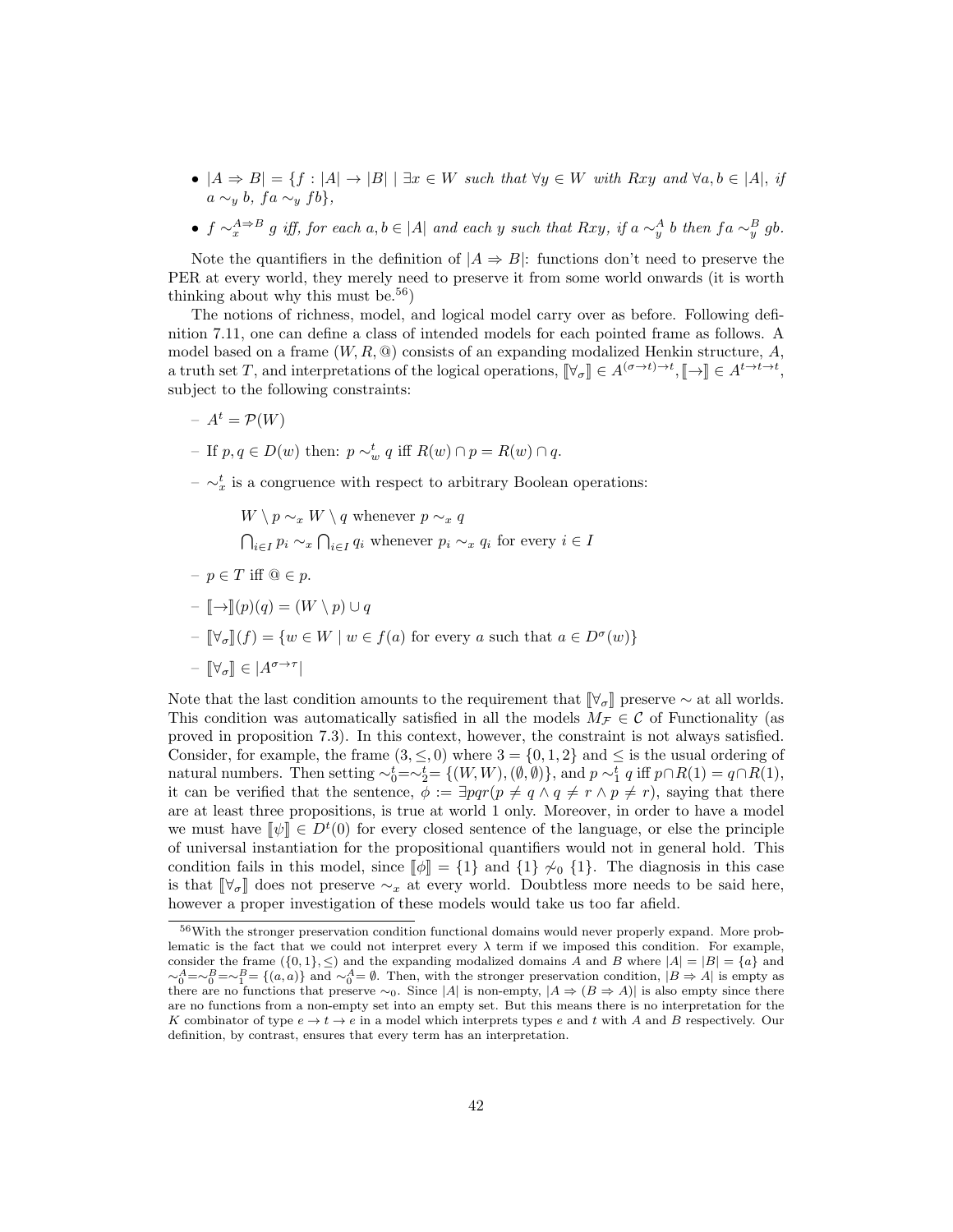### 7.6 The behaviour of bijections in models of HFE

The sorts of models described in section 7.3 can be used to show other independence results. We end by briefly describing how to use these techniques to construct a model (mentioned in section 5.2) in which there is a bijection of type  $e \to t$  with no inverse in  $t \to e$ . Here we use a Kripke frame  $(W, R)$  where  $W = \mathbb{N}$  and  $R = \leq$ .

Let  $A^e = A^t = P(\mathbb{N}).$ 

For  $x, y \in \mathbb{N}$  let  $Rxy$  iff  $x \leq y$ . (Any preorder that isn't an equivalence relation would work here.)

Now we define modalized domains for the base types as follows:

For 
$$
a, b \in A^e
$$
,  $a \sim_w b$  iff  $a = b$   
For  $a, b \in A^t$ ,  $a \sim_w b$  iff  $R(w) \cap a = R(w) \cap b$ .

As before we obtain modalized domains for the higher types using the modalized function space construction. That is:

For  $f, g \in A^{\sigma \to \tau}$ ,  $f \sim_w g$  iff for every x such that  $Rwx$ , and every  $a, b \in A^{\sigma}$  such that  $a \sim_{x} b$ ,  $fa \sim_{x} ab$ .

$$
A^{a \to b} = \{ f : A^a \to A^\tau \mid \text{for every } w, f \sim_w f \}
$$

By setting  $\mathcal{Q} := 0$  we can define a logical modalized Henkin model as above which makes all of the theorems of HFE true.

It is immediate that any bijective function  $f: A^e \to A^t$  preserves  $\sim_x$  for each world x and thus that  $f \sim_x f$ , because  $\sim_x^e$  is just identity. So  $f \in A^{e\to t}$ . It should be noted that two propositions  $a, b \in A^t$  are Leibniz equivalent at  $0, (0 \in [x = y]^{g(x \mapsto a, y \mapsto b)})$  if and only if  $a = b$ , since by proposition 7.4, a and b are Leibniz equivalent at 0 iff they are peoplesnily  $a = b$ , since by proposition 7.4 a and b are Leibniz equivalent at 0 iff they are necessarily equivalent at 0. It is then easy to verify that a function  $f$  is satisfies the object language statement that f is a bijective concept of type  $e \to t$  at 0, iff f is in fact a bijective function.

Note that bijections are at best contingently bijections. A bijection from  $A^e$  to  $A^t$  does not count as 'bijective' at any world > 0. Let  $a = \mathbb{N}$  and  $b = \mathbb{N} \setminus \{0\}$ . Then  $a \sim_1 b$ , but since f is a bijection  $f(a) \neq f(b)$  so  $f(a)$  and  $f(b)$  are not identical at 1 in  $A^e$ . f thus fails to be injective at 1 because it takes distinct things at 1 of type e to identical things at 1 of type t.

This example also shows that no bijection can belong to  $A^{t\to e}$ , since to belong to this domain you must preserve  $\sim_1$ , yet  $a \sim_1^t b$  but for any bijection  $fa \neq fb$  (since a and b are distinct) and so  $fa \not\sim_f^e fh$ . Since no bijective functions belong to  $A^{t\to e}$ , the claim that there's a bijective function from  $t \to e$  is false at 0 (because, as noted above, a function counts as bijective at 0 iff it's a bijection.) The object language claim 'no bijection of type  $e \rightarrow t$  has an inverse' is also true in this model for similar reasons.

# References

[1] D. M. Armstrong. A Combinatorial Theory of Possibility. Cambridge University Press, 1989.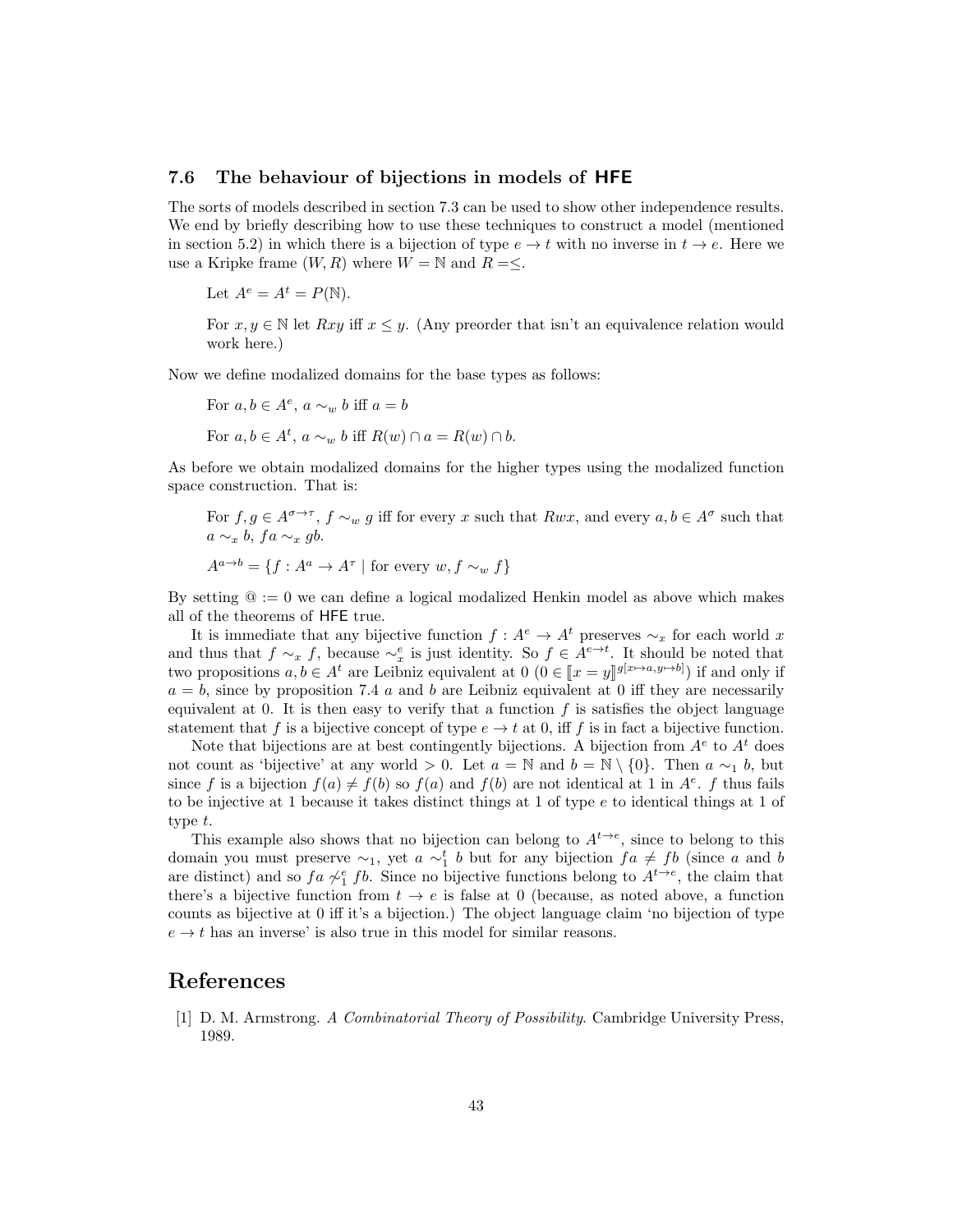- [2] A. Bacon. Can the classical logician avoid the revenge paradoxes? Philosophical Review, 124(3):299–352, 2015.
- [3] A. Bacon. Tense and relativity. Nous, Forthcoming.
- [4] A. Bacon. Vagueness and Thought. Oxford University Press, Forthcoming.
- [5] Ruth C. Barcan. A functional calculus of first order based on strict implication. Journal of Symbolic Logic, 11(1):1–16, 1946.
- [6] David M. Braun. Cognitive significance, attitude ascriptions, and ways of believing propositions. Philosophical Studies, 108(1-2):65–81, 2002.
- [7] Berit Brogaard and Joe Salerno. Remarks on counterpossibles. Synthese, 190(4):639– 660, 2013.
- [8] Hugh S. Chandler. Plantinga and the contingently possible. Analysis, 36(2):106–109, 1976.
- [9] M. J. Cresswell. Propositional identity. Logique Et Analyse, 40:283–291, 1967.
- [10] Mark Crimmins and John Perry. The prince and the phone booth: Reporting puzzling beliefs. Journal of Philosophy, 86(12):685–711, 1989.
- [11] Cian Dorr. Quantifier variance and the collapse theorems. The Monist, 97:503–570, 2014.
- [12] Cian Dorr. To be f is to be g. In John Hawthorne and Jason Turner, editors, Philosophical Perspectives 30: Metaphysics. forthcoming.
- [13] Cian Dorr and Jeremy Goodman. Diamonds are forever. Nous, Forthcoming.
- [14] M. A. E. Dummett and E. J. Lemmon. Modal logics between S4 and S5. Mathematical Logic Quarterly, 5(1424):250–264, 1959.
- [15] Dorothy Edgington. Two kinds of possibility. Aristotelian Society Supplementary Volume, 78(1):1–22, 2004.
- [16] H. Field. Indeterminacy, degree of belief, and excluded middle. Nous, 34(1):1–30, 2000.
- [17] K. Fine. Vagueness, truth and logic. *Synthese*, 30(3):265–300, 1975.
- [18] Kit Fine. Prior on the construction of possible worlds and instants. World, times, and selves, 1977.
- [19] Gottlob Frege. On concept and object. (Translation: P. T. geach). *Mind*,  $60(n/a):168$ , 1951.
- [20] Peter Fritz. First-order modal logic in the necessary framework of objects. Canadian Journal of Philosophy, 46(4-5):584–609, 2016.
- [21] Bob Hale. Absolute necessities. Philosophical Perspectives, 10:93–117, 1996.
- [22] Leon Henkin. Completeness in the theory of types. Journal of Symbolic Logic, 15(2):81– 91, 1950.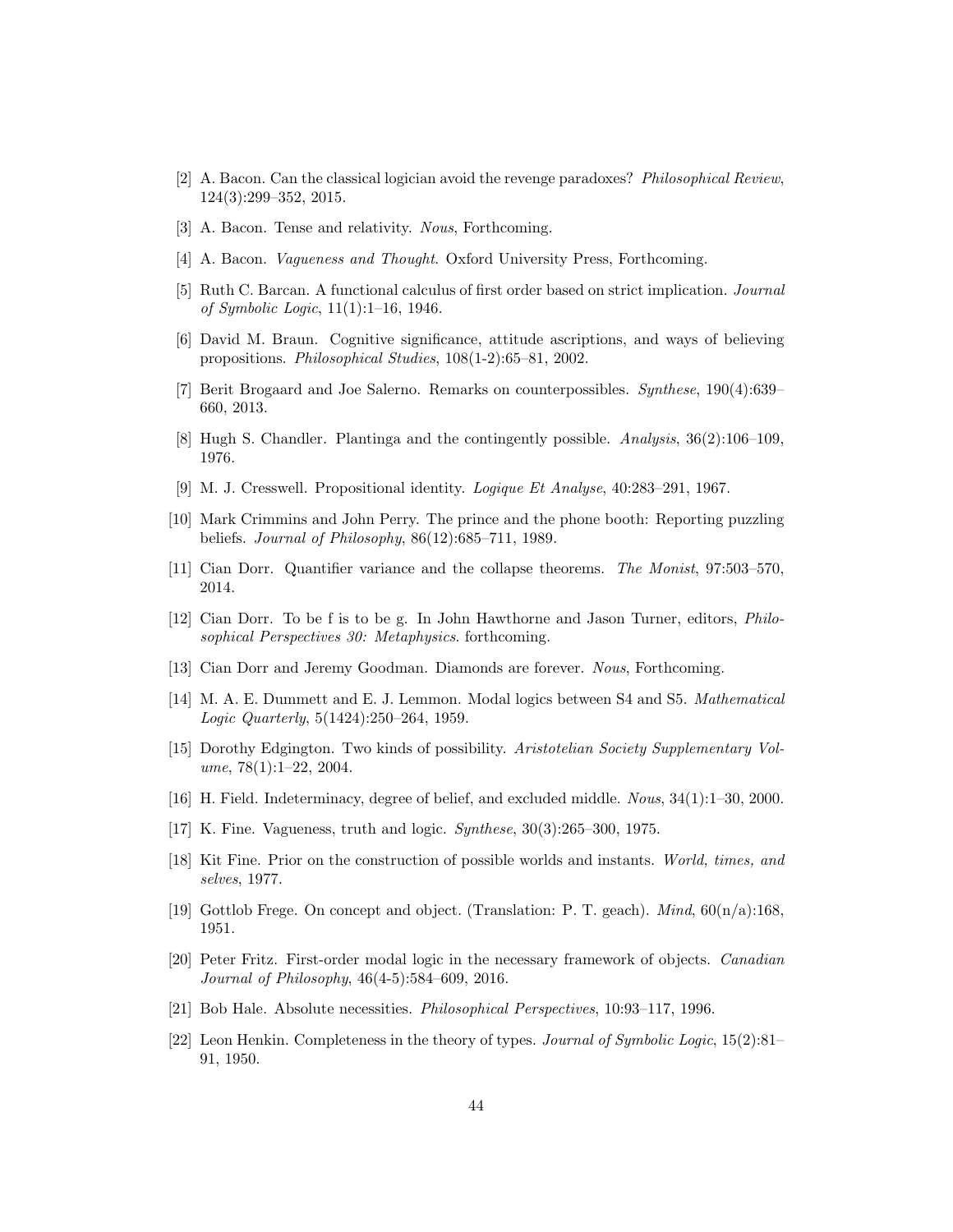- [23] J Roger Hindley and Jonathan P Seldin. Lambda-calculus and combinators: an introduction, volume 13. Cambridge University Press Cambridge, 2008.
- [24] G. E. Hughes and Max Cresswell. A New Introduction to Modal Logic. Routledge, 1996.
- [25] David Kaplan. Demonstratives. In Joseph Almog, John Perry, and Howard Wettstein, editors, Themes From Kaplan, pages 481–563. Oxford University Press, 1989.
- [26] Georg Kreisel. Informal rigour and completeness proofs. In Imre Lakatos, editor, Problems in the Philosophy of Mathematics, pages 138–157. North-Holland, 1967.
- [27] Saul A. Kripke. A completeness theorem in modal logic. Journal of Symbolic Logic, 24(1):1–14, 1959.
- [28] Saul A. Kripke. Semantical considerations on modal logic. Acta Philosophica Fennica, 16(1963):83–94, 1963.
- [29] Saul A. Kripke. Naming and Necessity. Harvard University Press, 1980.
- [30] David K. Lewis. On the Plurality of Worlds. Blackwell Publishers, 1986.
- [31] Ian McFetridge. Essay VIII. In John Haldane and Roger Scruton, editors, Logical Necessity and Other Essays. Aristotelian Society Series, 1990.
- [32] V. McGee. Truth, vagueness, and paradox: An essay on the logic of truth. Hackett Publishing Company Inc, 1990.
- [33] John C Mitchell. Foundations for programming languages. MIT press Cambridge, 1996.
- [34] Daniel Nolan. Causal counterfactuals and impossible worlds. In Helen Beebee, Christopher Hitchcock, and Huw Price, editors, Making a Difference. Oxford University Press, forthcoming.
- [35] Gordon Plotkin. Lambda-definability and logical relations. 1973.
- [36] Arthur N. Prior. Formal Logic. Oxford, Clarendon Press, 1962.
- [37] Arthur N. Prior. Objects of thought. Oxford, 1971.
- [38] Agustín Rayo. On the open-endedness of logical space. unpublished manuscript.
- [39] Mark Richard. Direct reference and ascriptions of belief. Journal of Philosophical Logic, 12(4):425–52, 1983.
- [40] Nathan Salmon. Frege's Puzzle. Ridgeview, 1986.
- [41] Nathan Salmon. The logic of what might have been. Philosophical Review, 98(1):3–34, 1989.
- [42] Jennifer M. Saul. Simple Sentences, Substitution, and Intuitions. Oxford University Press Uk, 2010.
- [43] Schiller Joe Scroggs. Extensions of the lewis system S5. Journal of Symbolic Logic, 16(2):112–120, 1951.